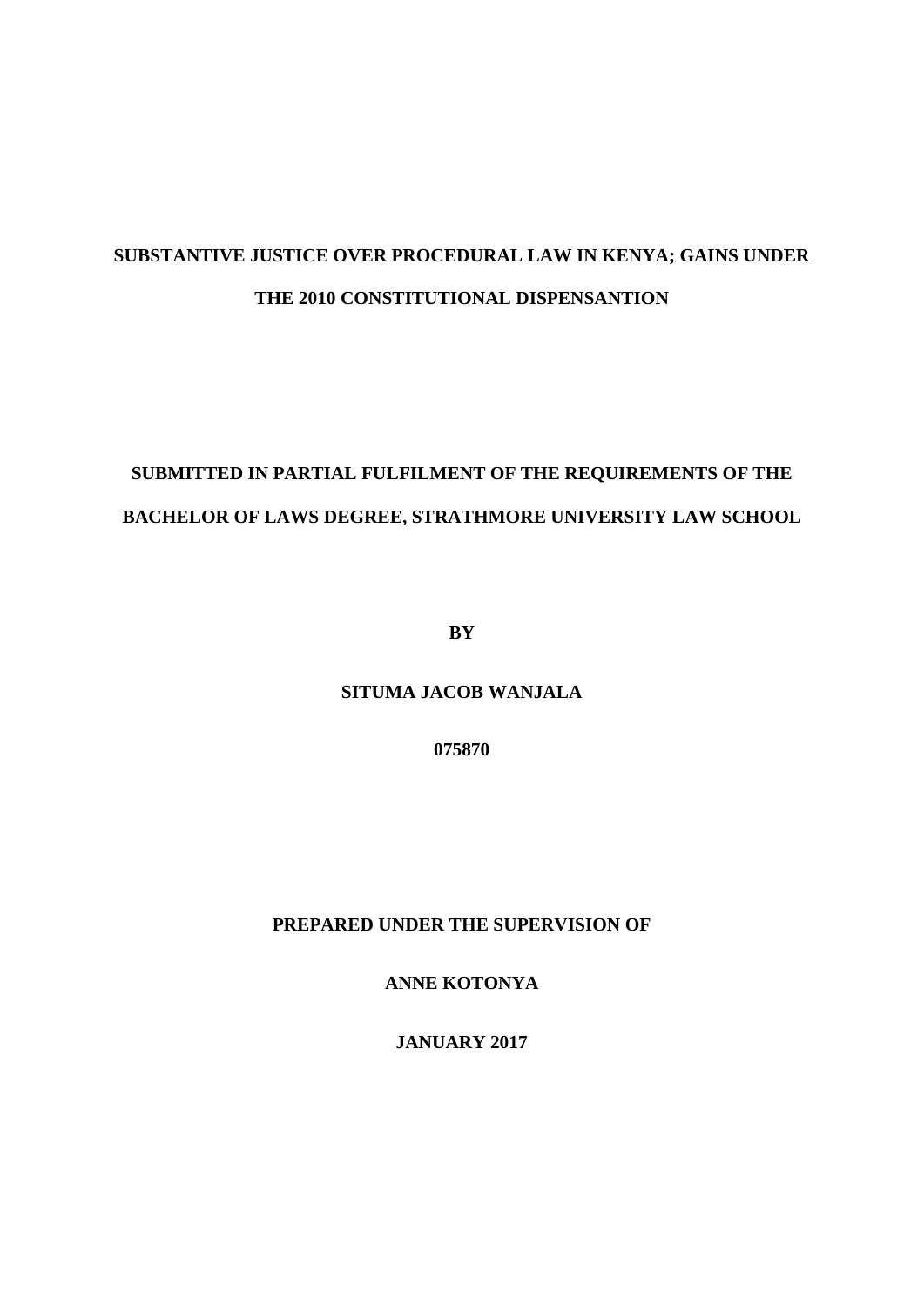| <b>Table of Contents</b>                                                                                                                                                                        |    |
|-------------------------------------------------------------------------------------------------------------------------------------------------------------------------------------------------|----|
|                                                                                                                                                                                                 |    |
|                                                                                                                                                                                                 |    |
|                                                                                                                                                                                                 |    |
|                                                                                                                                                                                                 |    |
|                                                                                                                                                                                                 |    |
|                                                                                                                                                                                                 |    |
|                                                                                                                                                                                                 |    |
|                                                                                                                                                                                                 |    |
|                                                                                                                                                                                                 |    |
|                                                                                                                                                                                                 |    |
|                                                                                                                                                                                                 |    |
|                                                                                                                                                                                                 |    |
|                                                                                                                                                                                                 |    |
|                                                                                                                                                                                                 |    |
| CHAPTER TWO: ANALYSIS OF THE PRE-2010 ERA AND THE MAIN LEGAL                                                                                                                                    |    |
|                                                                                                                                                                                                 |    |
| 2.2 Jurisprudence emanating from the courts before the Introduction of the Principle of                                                                                                         |    |
| 2.3 The prominence of procedural technicalities in the court system  14                                                                                                                         |    |
|                                                                                                                                                                                                 |    |
| 2.5 Conclusion                                                                                                                                                                                  | 19 |
| CHAPTER THREE: THE CONSTITUTION OF KENYA 2010 AND THE NEW                                                                                                                                       |    |
|                                                                                                                                                                                                 |    |
|                                                                                                                                                                                                 |    |
| 3.3 The rationale behind the Introduction of Overriding Objective Principle  23                                                                                                                 |    |
|                                                                                                                                                                                                 |    |
|                                                                                                                                                                                                 |    |
| CHAPTER FOUR: NEW WINE IN THE OLD WINE SKINS: THE CHALLENGE OF<br>REALIZING EQUAL ACCESS TO JUSTICE IN THE WAKE OF A CONTINUED<br><b>RESTRICTIVE INTERPRETATIONAL APPROACH BY THE COURT  28</b> |    |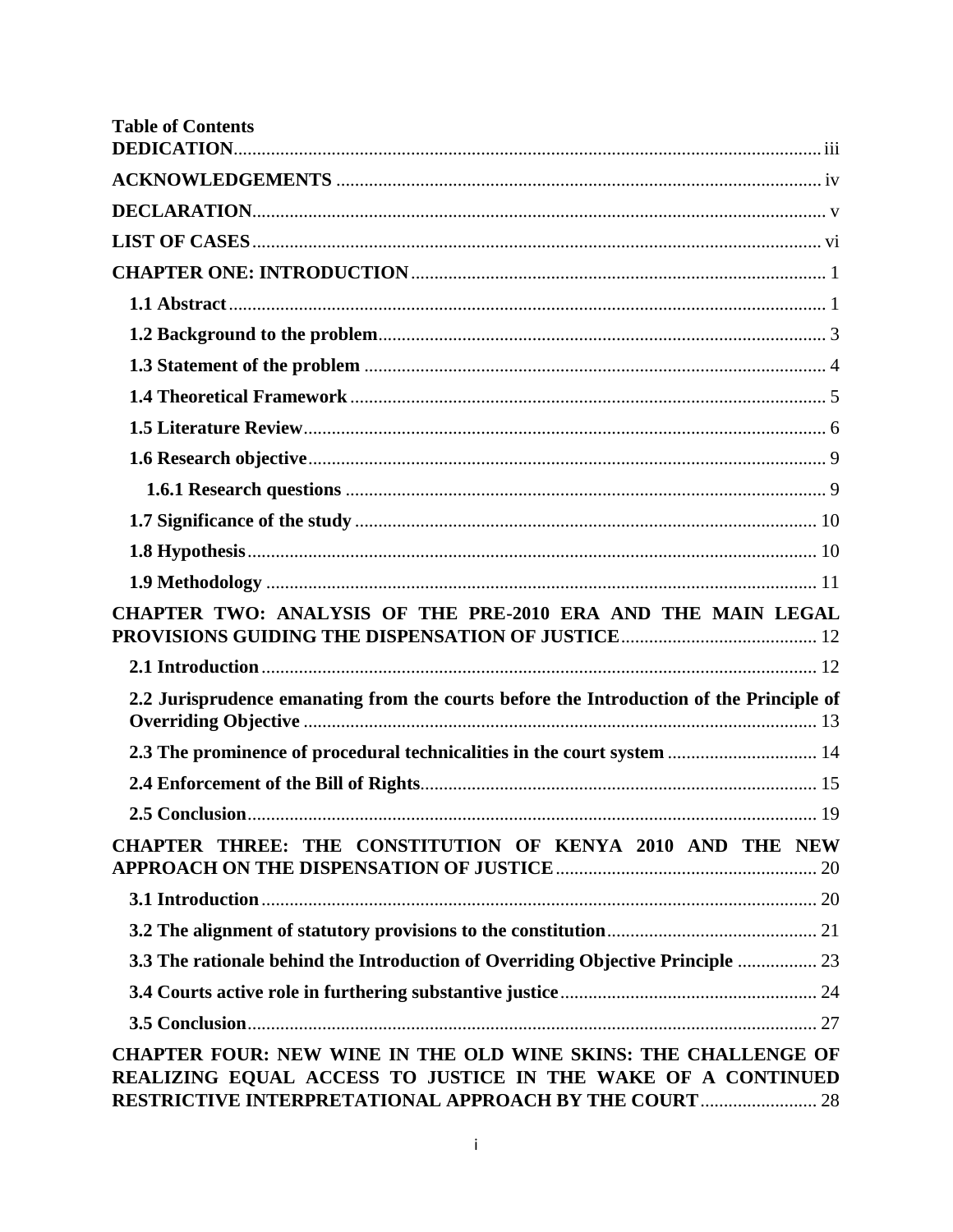| $\mathbf{c})$ |  |
|---------------|--|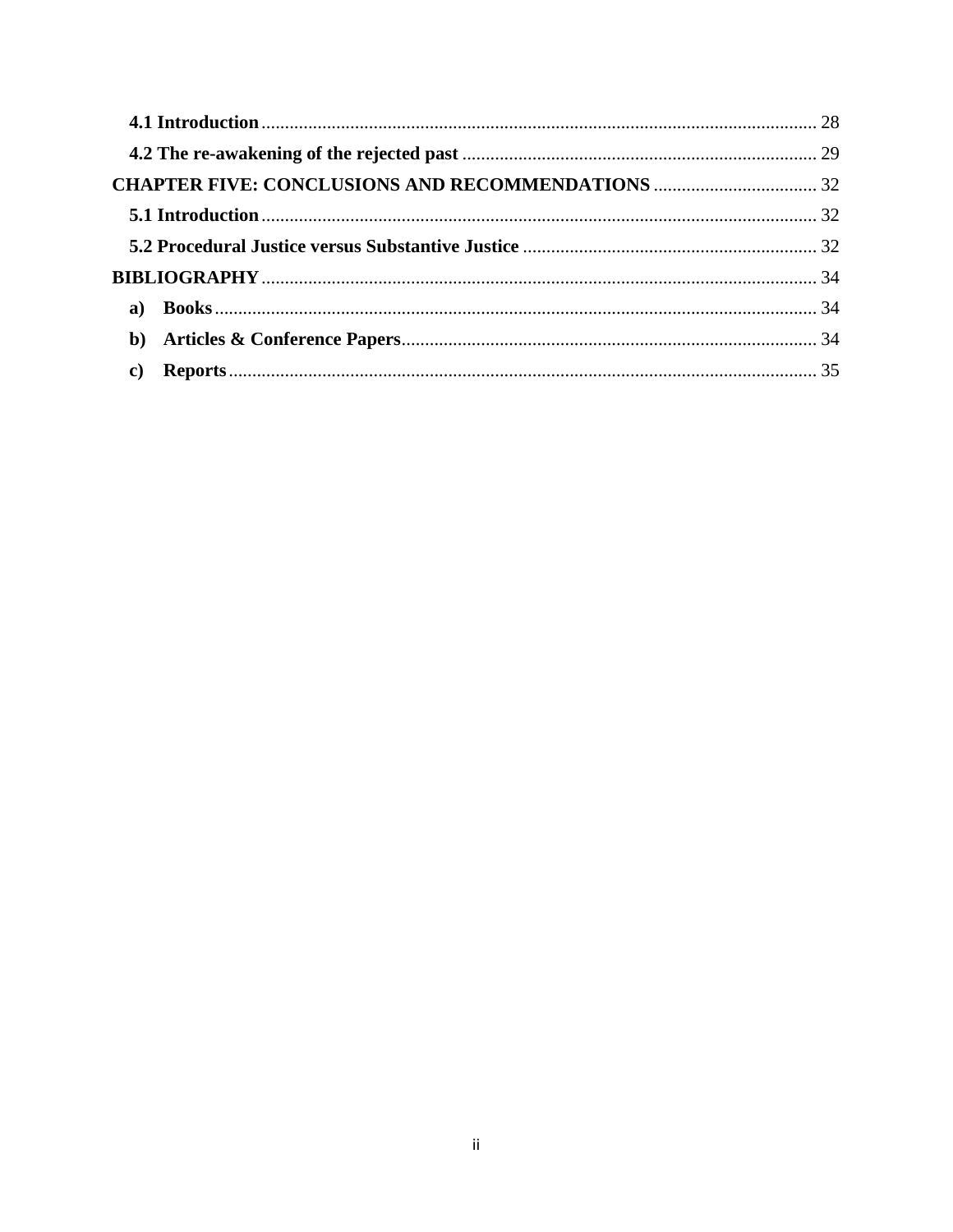# **DEDICATION**

<span id="page-3-0"></span>I dedicate this research to my entire family, particularly my parents and grandmother who are not only my best friends but also the greatest gift God ever gave me. May God continue to bless the works of your hands.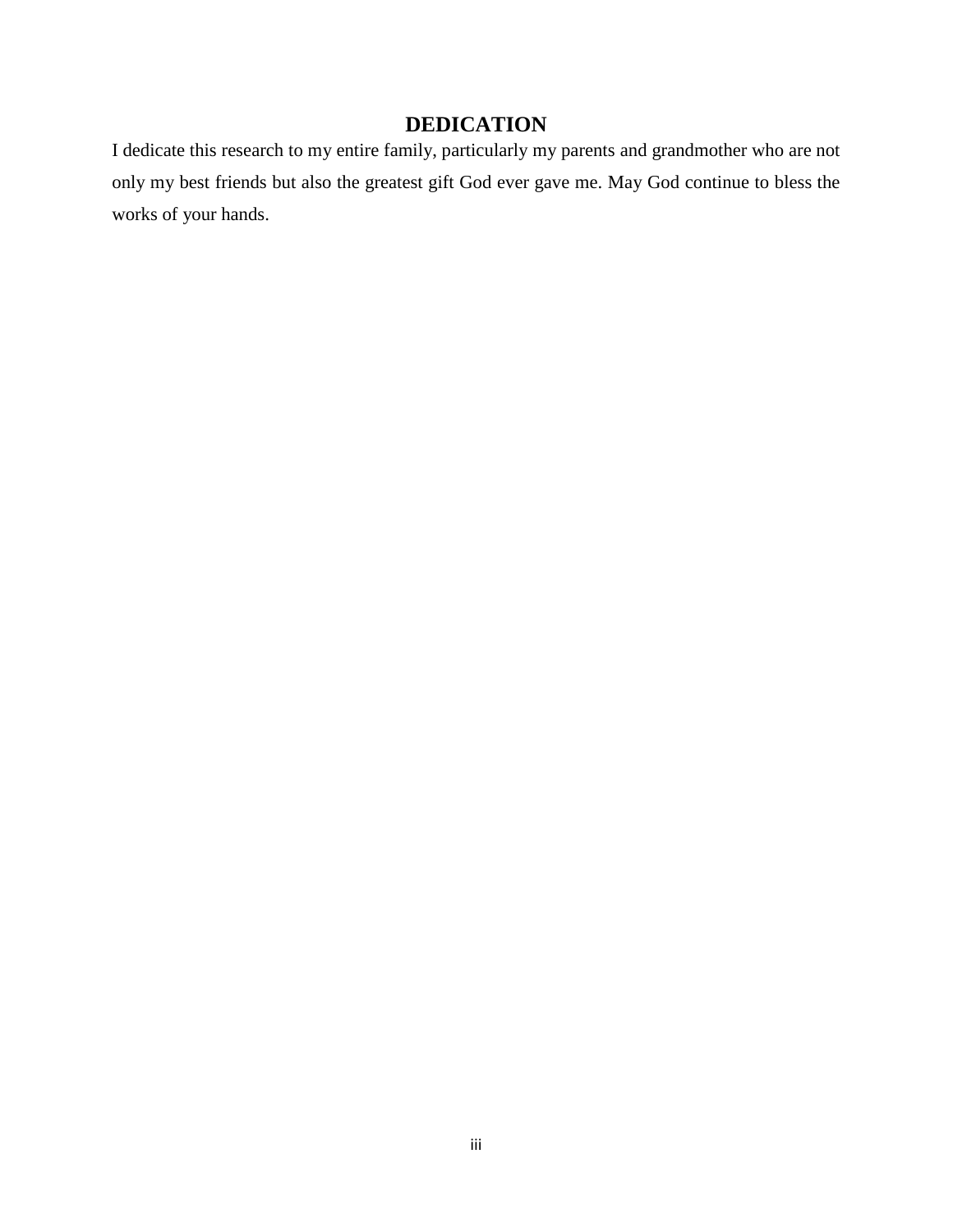## **ACKNOWLEDGEMENTS**

<span id="page-4-0"></span>I take this opportunity to thank the Almighty God for giving me the strength and energy to undertake this research.

I would like to express my profound gratitude to my supervisor Ms. Anne Kotonya who gave me invaluable assistance, guidance and insightful comments in writing this project. Your critical thoughts and support went a long way in helping me shape my idea and develop it to this research. The errors, omissions and other deficiencies that may be in this work are entirely mine.

I cannot forget to appreciate Hon. P.W. Wasike, Resident Magistrate Kitale Law Courts to whom I was attached to during my Judicial Attachment. His urge to administer justice and give effect to the values of the constitution ignited the urge to think of this topic as a possible research area.

I thank my entire family, the fundamental unit of society, to whom I always sought refuge when troubles of this world seemed to sway me away from this noble course. Thank you all for your prayers, financial support, encouragement and more so your love to me despite my shortcomings.

I will not forget to thank my friends, with whom we have navigated the academic paths together. To all my classmates and friends, thank you for helping me discover and know myself better. The opportunities and challenges that you presented have shaped me to always hope for a better tomorrow.

I am also grateful to my law teachers Dr. Ambani J. Osogo and Mr. Kariuki Francis whose inputs to this project led to improvement of its quality.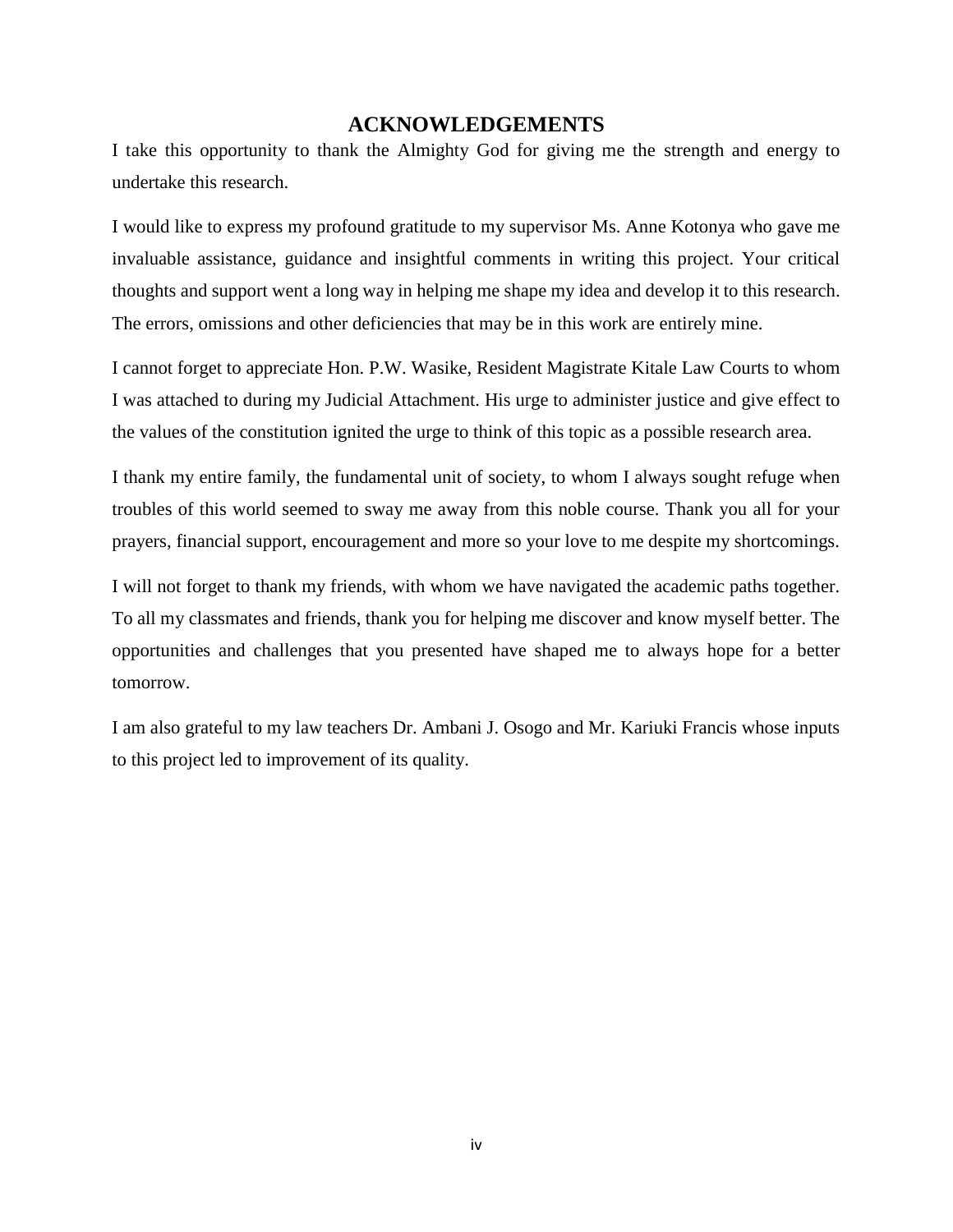# **DECLARATION**

<span id="page-5-0"></span>I SITUMA JACOB WANJALA, do hereby declare that this research is my original work and that to the best of my knowledge and belief, it has not been previously, in its entirety or in part, been submitted to any other university for a degree or diploma. Other works cited or referred to are accordingly acknowledged.

Signed: ....................................................................... Date: ..........................................................................

This dissertation has been submitted for examination with my approval as University Supervisor.

Signed: .......................................................................

Anne Kotonya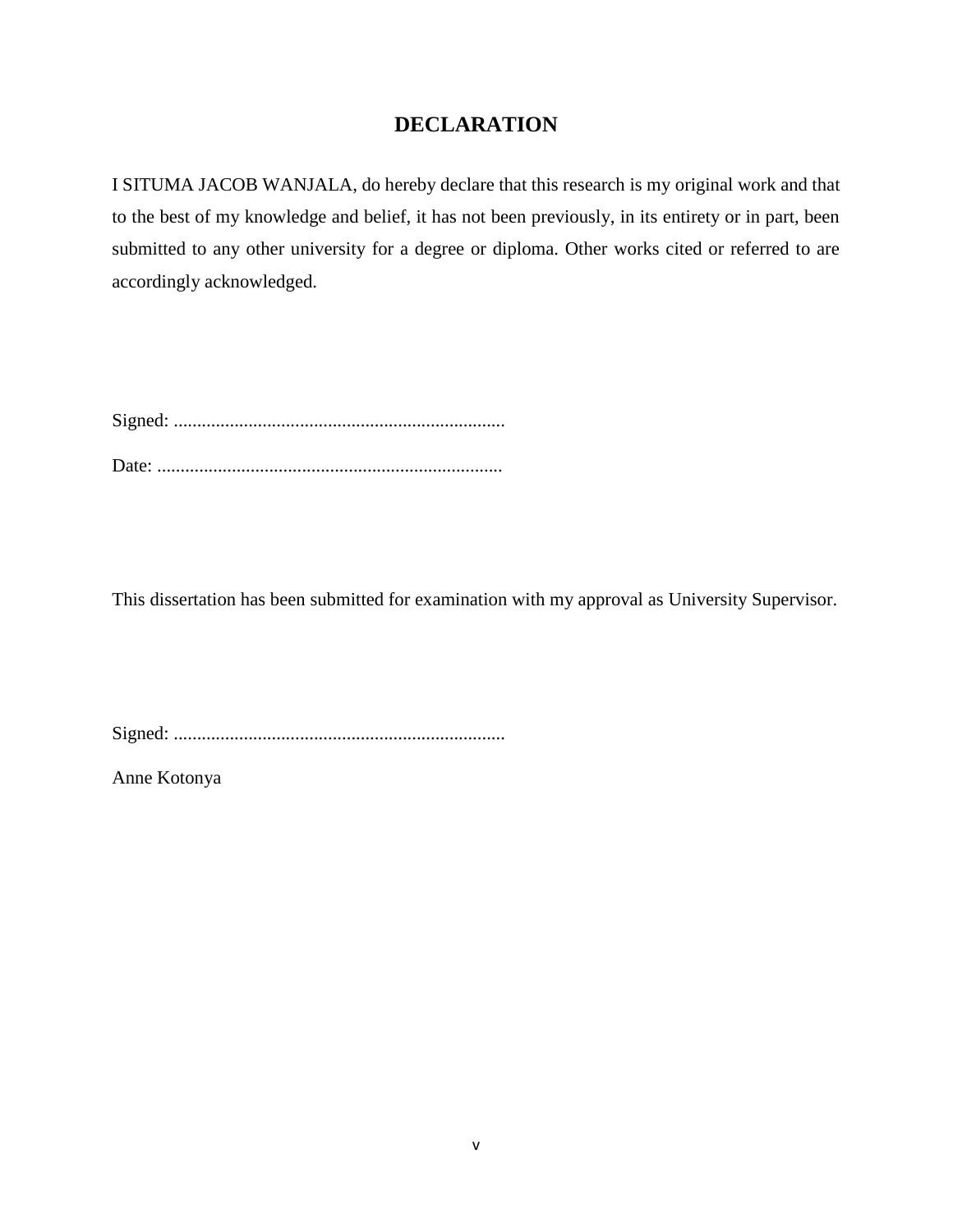# <span id="page-6-0"></span>**LIST OF CASES**

*Anarita Karimi Njeru v Attorney General [1979] KLR. Augustino Mwai v Okumu Ndede [1995] KLR. Biguzzi v Bank Leisure PLC (1999) 1 WLR 1926. Chemigas Limited v BOC Kenya Ltd [2001] eKLR. Daniel Arap Moi v John Harun Mwau [1994] KLR. Gibson Kamau Kuria v The Attorney General [1985] KLR. Githere v Kimungu (1976-1985) EA 101. Joseph Mutwiri Mberia & another v Council of JKUAT [2013] eKLR. Kamani v Kenya Anti-Corruption Commission [2010] eKLR. Kenya Bus Service Ltd & another v Minister for Transport & 2 others [2012] eKLR. Kibaki v Moi & Others [1998] eKLR. Luka Kitumbi and 8 others v Commissioner of Mines and Geology and another [2010] eKLR. Maathai v Kenya Times Media Trust Ltd (1989) eKLR. Maina Mbacha & 3 others v Attorney General [1989] KLR. Matiba v Moi & 2 others [1994] 1KLR. Mechanical Engineering Plant & 2 others v Standard Chartered Bank Kenya Ltd [2009] eKLR. Mumo Matemu v Trusted Society of Human Rights Alliance & 5 others [2012] eKLR. Nicholas Kiptoo Arap Korir Salat v Independent Electoral and Boundaries Commission& 6 others [2013] eKLR. Pepco Construction Company Limited v Carter & Sons Limited [2000] eKLR. Philip Chemwolo & another v Augustine Kubende [1986] eKLR. Raila Odinga and Others v IEBC and Others [2013] eKLR. Re Coles [1907] 1 K.B. 1. Republic v Elmann [1969] E.A. 357. Safaricom Limited v Ocean View Beach Hotel Limited & 2 others [2010] eKLR. Samuel Wakaba v Bamburi Portland Cement* [1997] KLR. *Stanley Githunguri v Republic* [1986] KLR 1. *Teachers Service Commission v Kenya National Union of Teachers &3 others* [2015] eKLR.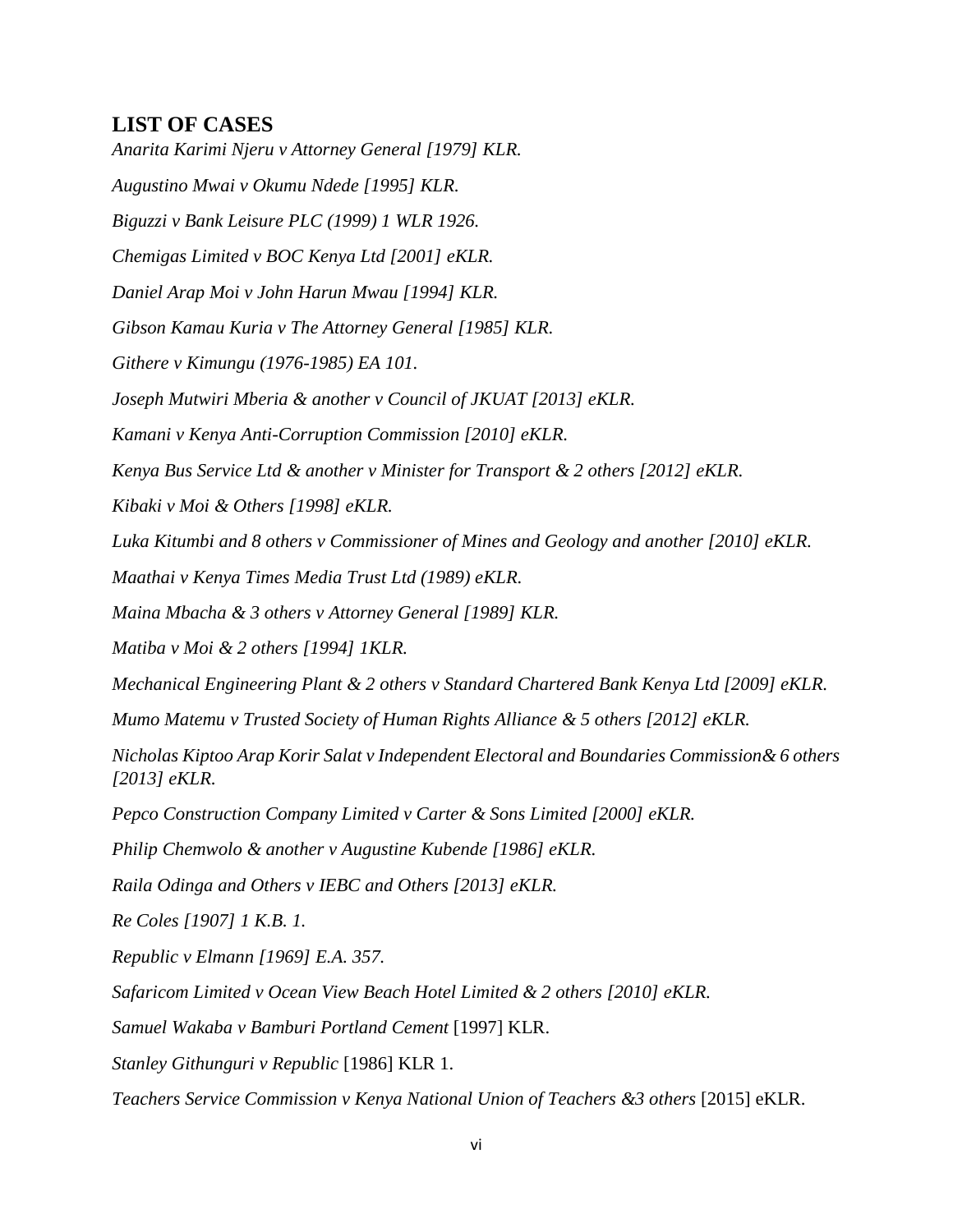*Trusted Society of Human Rights Alliance v Attorney General & 2 others* [2010] eKLR. *Uchumi Services Limited v Chengo Katana Koi & 4 others* [2008] eKLR. *Uhuru Kenyatta v Star Publishers Ltd* [2012] eKLR.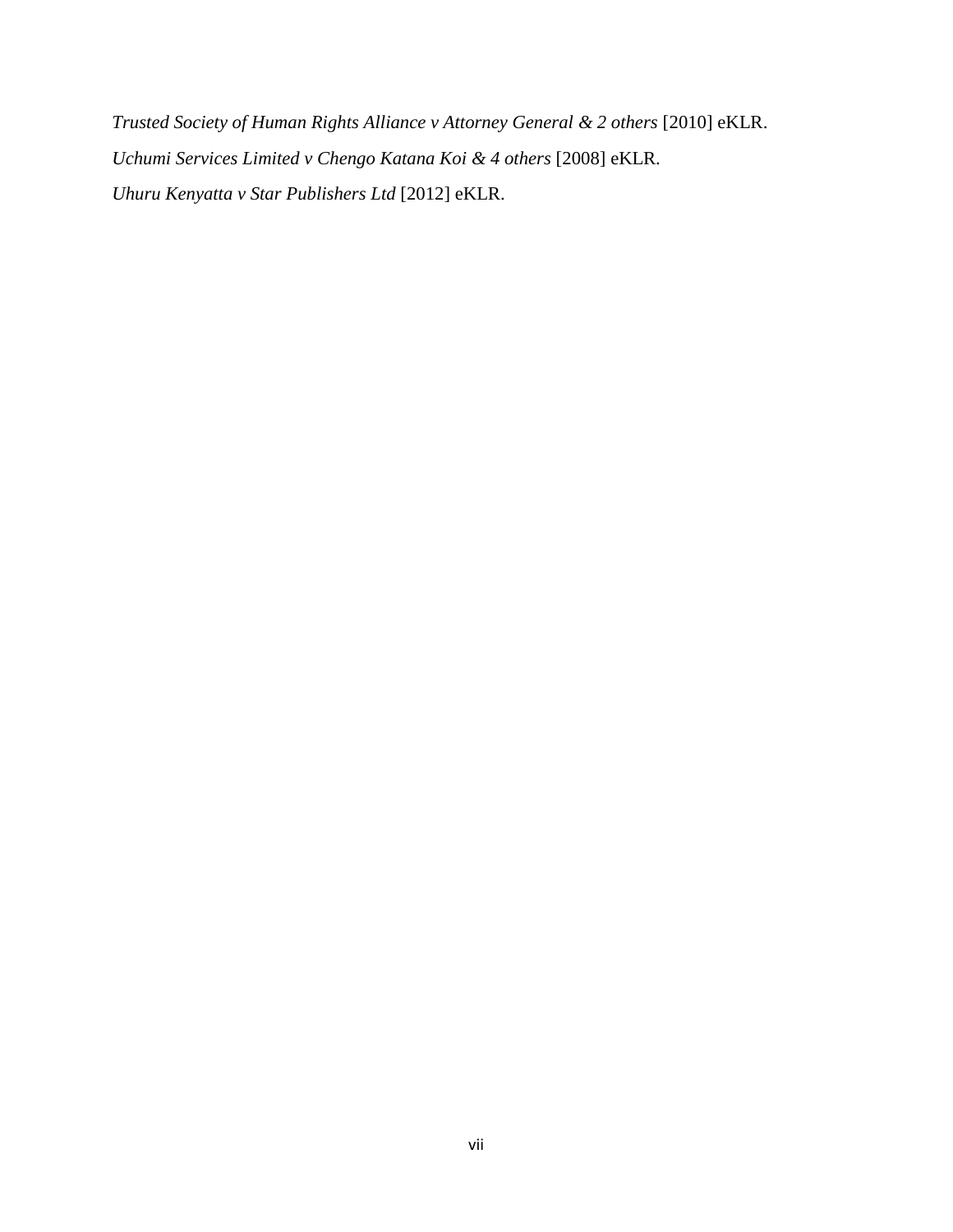# **CHAPTER ONE: INTRODUCTION**

#### <span id="page-8-1"></span><span id="page-8-0"></span>**1.1 Abstract**

Disputes are inevitable in any society. This calls for the establishment of disputes mechanisms that resolve disputes expeditiously and at affordable rates. The citizens should not be left to despair in the pursuit of justice but instead the legal institutions should create an enabling environment that enhances the delivery of justice at any forum<sup>1</sup>. For many years, technicalities were given prominence by our courts<sup>2</sup>. This made it very hard for the applicants in particular and the public in general to access justice. Access to justice was merely an appendage to the repealed constitution. The courts were reluctant to administer justice due to absence of the rules of procedure. Therefore, many litigants were driven away from the seat of justice before their cases could see the light of the day.

The period prior to 2010, when the overriding objective principle and the constitution were promulgated, striking out of pleadings for reasons that were purely technical was the rule rather than the exception<sup>3</sup>. In many instances, cases were struck out of the record of the court for trivial failure on the part of the applicant to file submissions on time or serve the respondent with the applications<sup>4</sup>. This resulted in untold suffering to the people to the extent that they lost faith in our court systems<sup>5</sup>. The courts were obsessed with technically sound decisions, which according to Justice Mutunga, lead to the emergence of mechanical jurisprudence.

The judiciary had been heavily criticized for its perceived failure to uphold the rule of law<sup>6</sup>. This resulted in lack of confidence in the judiciary. The consequences of lack of confidence in the judiciary were evident during the 2007 Post Election Violence,<sup>7</sup> where more than a thousand

<sup>&</sup>lt;sup>1</sup> Nguyo P, 'Arbitration in Kenya: Facilitating Access to justice by identifying and reducing challenges affecting Arbitration' Unpublished LLM Thesis, Nairobi University, 2015, 9.

<sup>2</sup> *Samuel Wakaba v Bamburi Portland Cement* [1997] KLR. During this period, justice was sacrificed on the altar of strict adherence to provisions of procedural law which at times created hardship and unfairness.

<sup>3</sup> *Augustino Mwai v Okumu Ndede* [1995] KLR.

<sup>4</sup> *Kibaki v Moi & Others* [1998] eKLR. The High court dismissed Kibaki's presidential petition case on technicality, stating that Kibaki should have personally served the president with the election petition challenging the results. The Court of Appeal upheld the High Court decision.

<sup>&</sup>lt;sup>5</sup> Justice Willy Mutunga, "The 2010 Constitution of Kenya and its Interpretation: Reflections from the Supreme Court Decisions,' University of Fort Hare Inaugural Distinguished Lecture Series, October 16, 2014.

<sup>6</sup> The Judges and Magistrates Vetting Board, *Determination concerning the judges of the Court of Appeal*, 2012 eKLR. <sup>7</sup> Report of the Independent Review Commission (IREC) on the General Election held in Kenya on 27 December 2007. The report stated that during the election period in Kenya, a material contributor to the tension at National Tallying Centre, broadcast live to the country, was the absence of an effective Electoral Dispute Resolution mechanism to resolve the mounting challenges to the integrity of the results from Kibaki Strongholds. The response by the Electoral Commission of Kenya Chairman Kivuitu, directing challenges to courts, merely served to exacerbate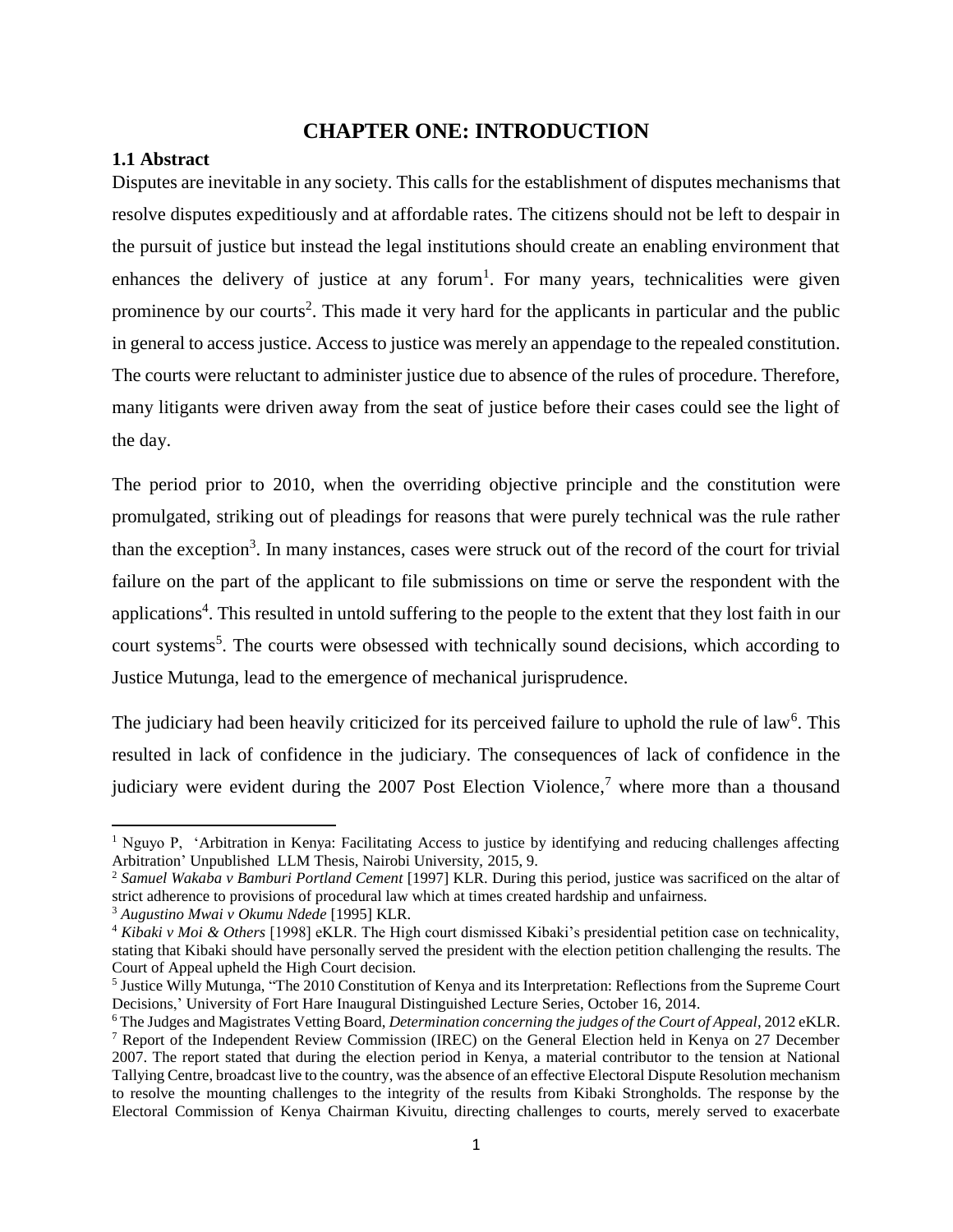people were killed and hundreds of thousands displaced<sup>8</sup>. The public no longer had confidence in the judiciary and due to this, judicial reform was identified as one of the areas of focus towards restoring the credibility, integrity and independence of the judiciary.

The judiciary was devoid of the fundamental principles that characterize an effective judiciary. An effective judiciary is one that; is accessible, dispenses justice without delay and in accordance to law and equity. It protects and promotes the purpose and principles of the constitution<sup>9</sup>. Justice delayed is justice denied; this saying had gained notoriety in our justice system because of the fact that it was usual for a case to be determined after about four to six years from the date of institution $10$ .

The power to strike out pleadings, and in the process deprive the party of the opportunity to present his case has been held over the years to be a draconian measure which ought to be employed only as a last resort and even then only in the clearest of cases<sup>11</sup>. As a basic right, access to justice requires us to look beyond the dry letters of the law. It acts as a reaction to and protect against legal formalism and dogmatism<sup>12</sup>. It has two dimensions; procedural access which entails fair hearing before an impartial tribunal and substantive access which is about fair and just remedy for a violation of one's rights.

The miscarriage of justice prompted the want to cure this variance in the justice system. There was the need to give the judiciary a new face. This could only happen if there was an overhaul of the entire structure starting with the rules of procedure. There has been gradual steps taken to address this problem. The judiciary, through the rules committee has endeavored to simplify and expedite the various procedures for approaching the courts contained in different pieces of legislation<sup>13</sup>.

matters. Orange Democratic Movement (ODM) representatives, adverting to the appointment of five new Judges a few days earlier, made plain their distrust of the judiciary and insisted on their challenges being resolved there and then, if necessary delaying the announcement of the final result.

<sup>8</sup> The Independent Review Commission (IREC) Report 17 December 2008.

<sup>9</sup> Republic of Kenya, *State of the Judiciary Report,* 2012-2013. The judiciary has as its mission to deliver justice fairly, impartially and expeditiously, promote equal access to justice and advance local jurisprudence by upholding the rule of law.

 $10$ Nguyo P, 'Arbitration in Kenya: Facilitating Access to justice by identifying and reducing challenges affecting Arbitration' Unpublished LLM Thesis, Nairobi University, 2015, 3.

<sup>11</sup> *Nicholas Kiptoo Arap Korir Salat v Independent Electoral and Boundaries Commission& 6 others* [2013] eKLR. The court ought to be hesitant to strike out pleadings based on technicalities.

<sup>12</sup> *Kenya Bus Service Ltd & another v Minister for Transport & 2 others* [2012] eKLR.

<sup>&</sup>lt;sup>13</sup> Section 81, *Civil Procedure Act*, (Chapter 21 of the laws of Kenya). The committee is mandated to make rules providing for any matter relating to the procedure of civil courts.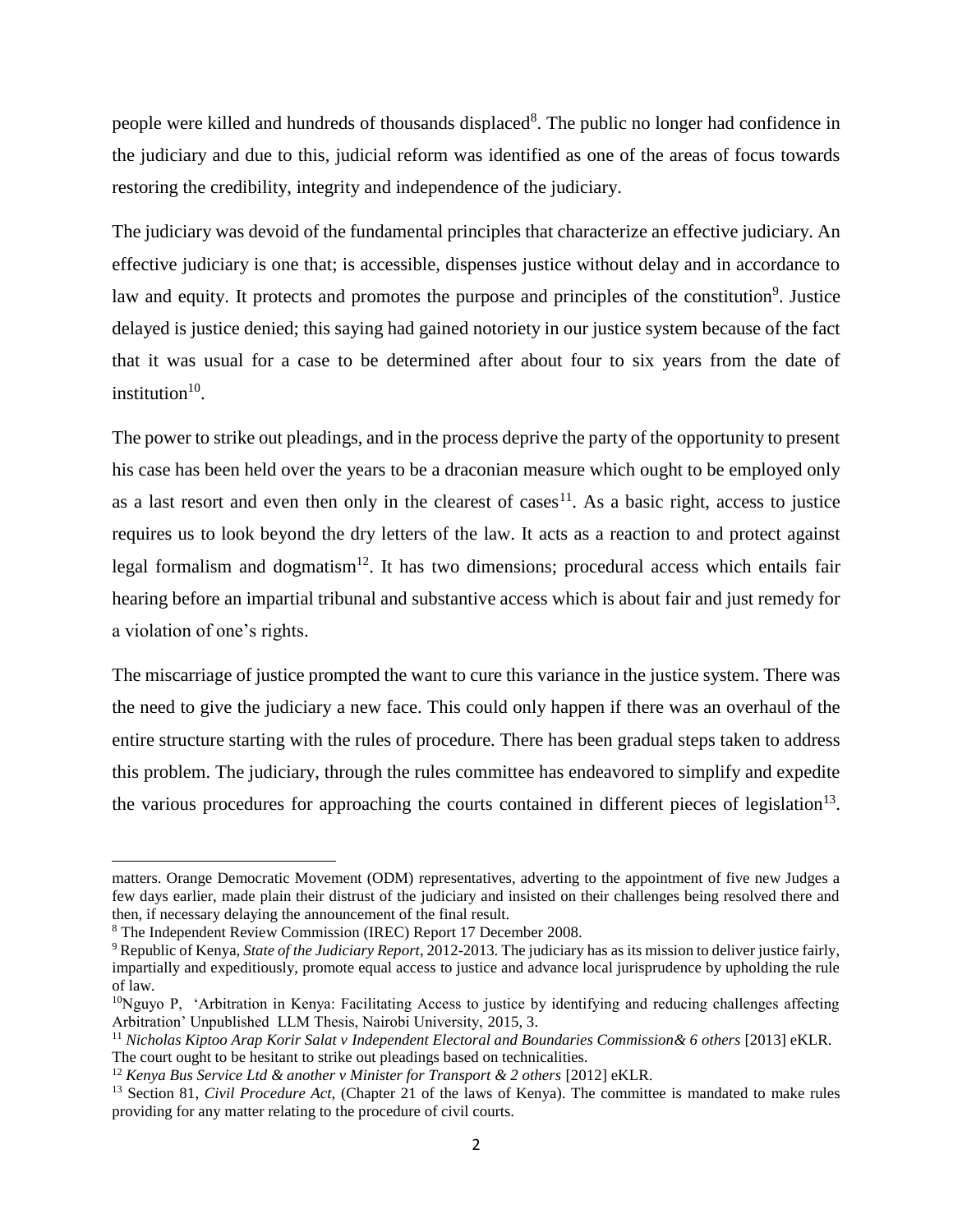The courts procedures have been reenacted to reflect the wishes of the Kenyan people by recognizing the overriding objectives of the court is to deliver justice in a fast, affordable, expeditious and proportionate manner.

The enactment of the new constitution in 2010 marked a new beginning<sup>14</sup>. The constitution came in strongly to address these challenges that had faced the judiciary. The general trend, following the enactment of the *inter alia* section 1A and 1B of the Civil Procedure Act, Section 3A and 3B of the Appellate Jurisdiction Act and Article 159(2) (d) of the constitution, is that courts today strive to sustain rather than to strike out pleadings on purely technical grounds<sup>15</sup>.

The reality of this promise shall be brought to fruition only when the courts enforce the constitutional and statutory provisions that are critical to the administration of justice. It is incumbent upon the courts to develop highly competent and indigenous jurisprudence<sup>16</sup> that will be trend setting and allow a progressive and a purposive interpretation of the constitution and other laws in order to facilitate access to justice for all Kenyans.

This study examines the extent to which the jurisprudence emanating from our courts have strengthened the constitutional provisions on access to justice. It will discuss the prominence that the courts are giving or ought to give to substantive justice and not strict adherence to rules of procedure. It is the constitutional aspiration that disputes be resolved and settled in a timely manner and that justice be dispensed to all.

#### <span id="page-10-0"></span>**1.2 Background to the problem**

l

The constitution provides that it is a fundamental right of every citizen to access justice through the courts<sup>17</sup>. It also establishes the judiciary, as an independent organ tasked with the interpretation and dispensation of justice. The courts have to interpret the laws in a manner that gives life to the constitutional provisions and promotes its values $^{18}$ .

<sup>&</sup>lt;sup>14</sup> Article 48, *Constitution of Kenya (2010)*. It obligates the state to ensure that the citizen have an access to the courts. This access to justice therefore need not be limited by strict adherence to technicalities. Article 159 (2) (d) requires courts to dispense justice by abhorring legal technicalities that necessarily hinder the delivery of substantive justice.

<sup>15</sup> *Nicholas Kiptoo Salat v Independent Electoral and Boundaries Commission& 6 others*[2013] eKLR

<sup>&</sup>lt;sup>16</sup> Justice Mutunga W, 'The Vision of the 2010 Constitution of Kenya,' keynote Remarks on the occasion of celebrating 200 years of Norwegian Constitution University of Nairobi, 19 May 2014.

<sup>17</sup> Article 48, *Constitution of Kenya* (2010).

<sup>18</sup> Article 259, *Constitution of Kenya* (2010).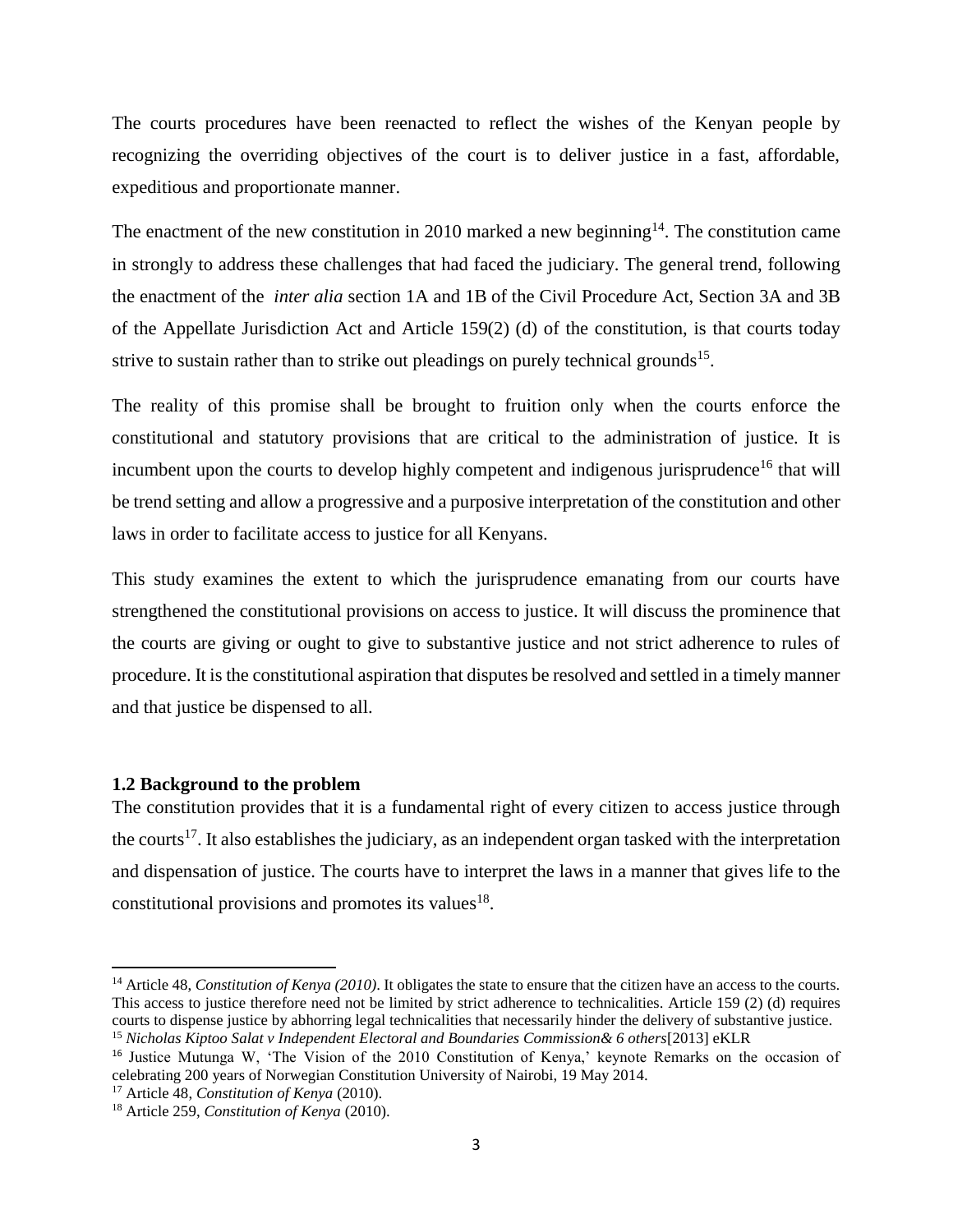It is therefore a seemingly blatant breach of the constitution and statutory provisions for the court to overlook these provisions or otherwise to interpret the same in a manner that is retrogressive and which fails to honour the new constitutional philosophy<sup>19</sup>.

The right to access justice had been threatened, violated or infringed upon by the courts in the past by its failure to abhor legal technicalities<sup>20</sup>. Today, the right to access justice seem to have crystalized after the enactment of the new constitution in Kenya. However, this right can be threatened if the courts fail to honour their constitutional mandate of delivering justice without being bound by technicalities. Therefore this study appraises the decisions of the courts of record in Kenya and critically analyses the impact of dismissal of cases based on legal technicalities on substantive justice.

#### <span id="page-11-0"></span>**1.3 Statement of the problem**

l

The 2010 constitution requires courts to dispense justice without being bound by legal technicalities. The courts are supposed to guarantee equal protection for all the people's rights enshrined in the constitution. The state has now been given the obligation to ensure justice for all unlike in the previous constitution where access to justice was a privilege to many. Whereas this study appreciates the intention behind the provisions of articles 48 and 159 (2) (d), it is of the view that these provisions might not guarantee enhanced access and dispensation of justice if the courts fail to give life and meaning to these provisions through a purposive interpretation.

The courts, have interpreted these provisions differently and in the exercise of their discretion. However, the discretion, ought not to be exercised capriciously but the court has to take into account the values and principles enshrined in the constitution. Such interpretation need to promote access to justice and not inhibit the same.

<sup>19</sup> Walter Khobe; 'The Court of Appeal is failing to give effect to Constitutional Aspirations.' *The Platform Legal Magazine* (2016). The author is an advocate of the High Court of Kenya.

<sup>20</sup> *Nicholas Kiptoo Salat v Independent Electoral and Boundaries Commission& 6 others* [2013] eKLR. The power to strike out pleadings, and in the process deprive a party of the opportunity to present his case has been held over the years to be a draconian measure which ought to be employed only as a last resort and even then only in the clearest of cases.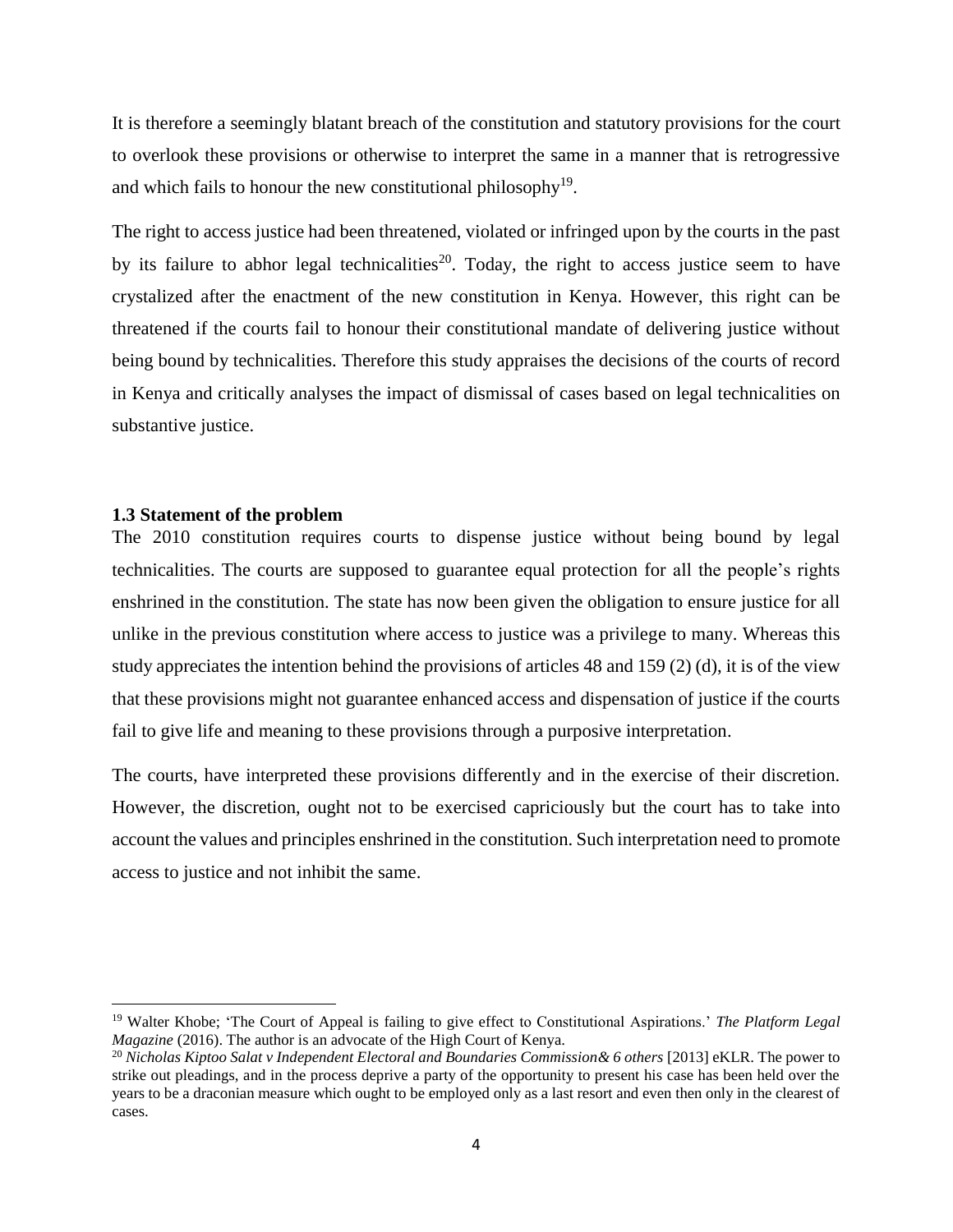#### <span id="page-12-0"></span>**1.4 Theoretical Framework**

The study will be guided by John Rawls' theory of justice. The theory was put forward in the year 1971 and it entails the maximization of liberty, equality for all, and fair equal opportunity<sup>21</sup>. To him justice is the first virtue of social institutions, as truth is of systems of thought. Being first virtues of human activities, truth and justice are uncompromising. Rawls was responding to the philosophy of utility propounded by Jeremy Bentham. Utilitarianism espouses the greatest happiness for the greatest number. According to Rawls, this is an insufficient measurable method to direct the governance of society. The individual is an end in himself and so, according to the primacy of an individual, he may never be used as a means to the end.

The theory of Justice was developed from social contract theory to which he generates principles of justice for assigning basic rights and duties and determining the division of social benefit in a society<sup>22</sup>. Rawls explains that each person possesses an inviolability founded on justice that even the welfare of society as a whole cannot override<sup>23</sup>. He advocates for the elimination of all inequalities of opportunity based on birth or wealth. All in all the idea of justice has a direct link with right, equality and entitlement.

In his theory of justice, he explains the hypothetical case of the veil of ignorance. This is at the original agreement in which the social contract is entered into. At this point, no one knows what class, race, religion social circumstance, sex would end up after the conclusion of the social contract. Therefore, the parties would be inclined to choose a position that advances justice as no one knows not where he/she will end up in the society. In his view, these conditions guarantee fairness for all prospective members of society in the creation of the principles of justice that will order society. On this basis, the research shall aim to realize the ideas expounded by Rawls that access to justice is fundamental to our existence and that it has to be guaranteed and protected at all cost.

<sup>21</sup> Freeman M, *Lloyd's Introduction to Jurisprudence*, Sweet and Maxwell, 2014, 583.

<sup>22</sup> Rawls J, *A Theory of Justice*, Havard, USA, 1971, 1-2.

<sup>&</sup>lt;sup>23</sup> Andrea M, 'Dismissal of cases on Legal technicalities Versus Substantive Justice: A critical analysis of the Court of Appeal of Tanzania Decisions' Unpublished LLB Thesis, St. Augustine of Tanzania, 2015, 24.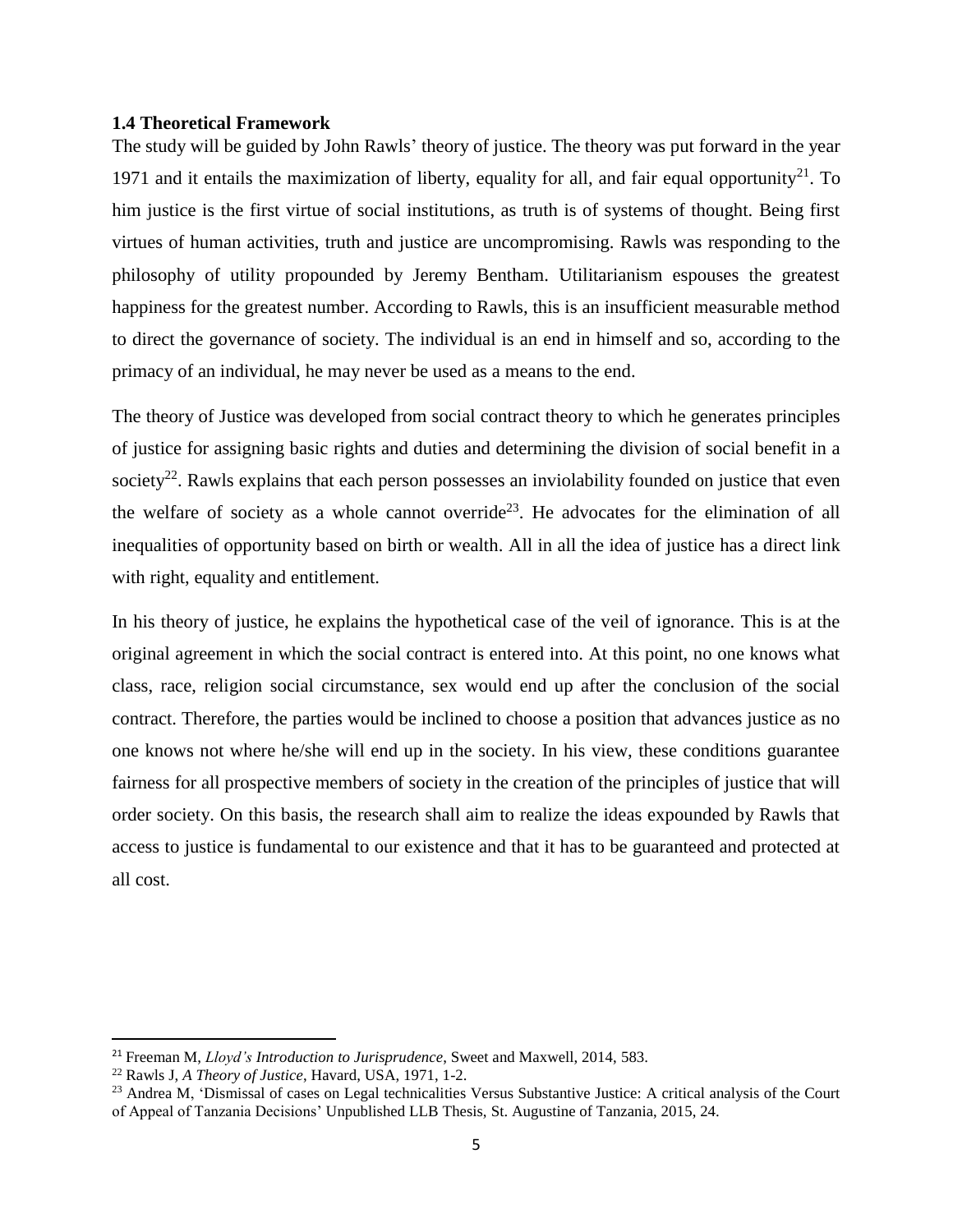#### <span id="page-13-0"></span>**1.5 Literature Review**

The subject on access to justice has been popular among published theories, but few have scrutinized the need to abhor legal technicalities in the administration of justice.

Prior to the promulgation of the constitution of Kenya 2010, the efficiency, independence, integrity and public confidence in the judiciary was at its lowest  $ebb^{24}$ . The constitution heralded a number of progressive reforms in the judiciary. With its full implementation, it is hoped that the judiciary will be transformed into an effective, efficient, independent and responsive institution that dispenses justice to all in a timely manner.

It now a well settled principle of law that procedure, is the handmaid of justice and not the mistress thereof<sup>25</sup>. Thus rules of procedure exist to provide a formal channel where justice can be attained fairly and without delay<sup>26</sup>. However, over time, legal technicalities and strict adherence to the rules of procedure have been given prominence by some judges and lawyers<sup>27</sup>. Strict adherence to procedures inhibit the court's ability in dispensing justice.

Legal technicalities are strict rules of procedure, points of law or small set of rules as contrasted with the intent or purpose of the substantive law. The technicalities ensure strict adherence to the letter of the law and may prevent the spirit, intent or purpose of substantive law from being enforced $^{28}$ .

Thomas Aquinas defines justice as the constant and permanent determination to give everyone his due. It is the fair and proper administration of the  $law<sup>29</sup>$ . Substantive justice thus means justice fairly administered according to the rules of substantive law, regardless of any procedural error not affecting the litigant's substantive right; a fair trial on merit $30$ .

<sup>24</sup> Republic of Kenya, *Judiciary Perception Survey Presentation*, 2012.

<sup>25</sup> *Githere v Kimungu (*1976-1985) EA 101). The court considered a procedural error or blunder on a point of law and noted that, ' the relation of rules of practice to the administration of justice is intended to be that of a handmaiden rather than a mistress, and that the court should not be bound and tied by the rules, which are intended as general rules of procedure, as to be compelled to do that which will cause injustice, this is a particular case, and this a principle in which a court must remember when judicially exercising its discretionary powers".

<sup>&</sup>lt;sup>26</sup> *Re Coles [1907] 1 K.B. 1, 4 Justice Collins M, recognized that the courts are not strictly bound by the rules of* procedure, which are generally meant to assist the court in delivering justice. They are not compelled to do that which will amount to injustice.

<sup>27</sup> Clark E, 'The Handmaid of Justice' *Washington University Law Quarterly* (1938), 297.

<sup>&</sup>lt;sup>28</sup> Black's Law Dictionary  $8<sup>th</sup>$  Edition, west publishing Company, USA (2004), 1234.

<sup>&</sup>lt;sup>29</sup> Black's Law Dictionary  $8<sup>th</sup>$  Edition, (2004), 881.

<sup>30</sup> Elizabeth M, Oxford Law Dictionary, Oxford University Press, London, (2001), 275.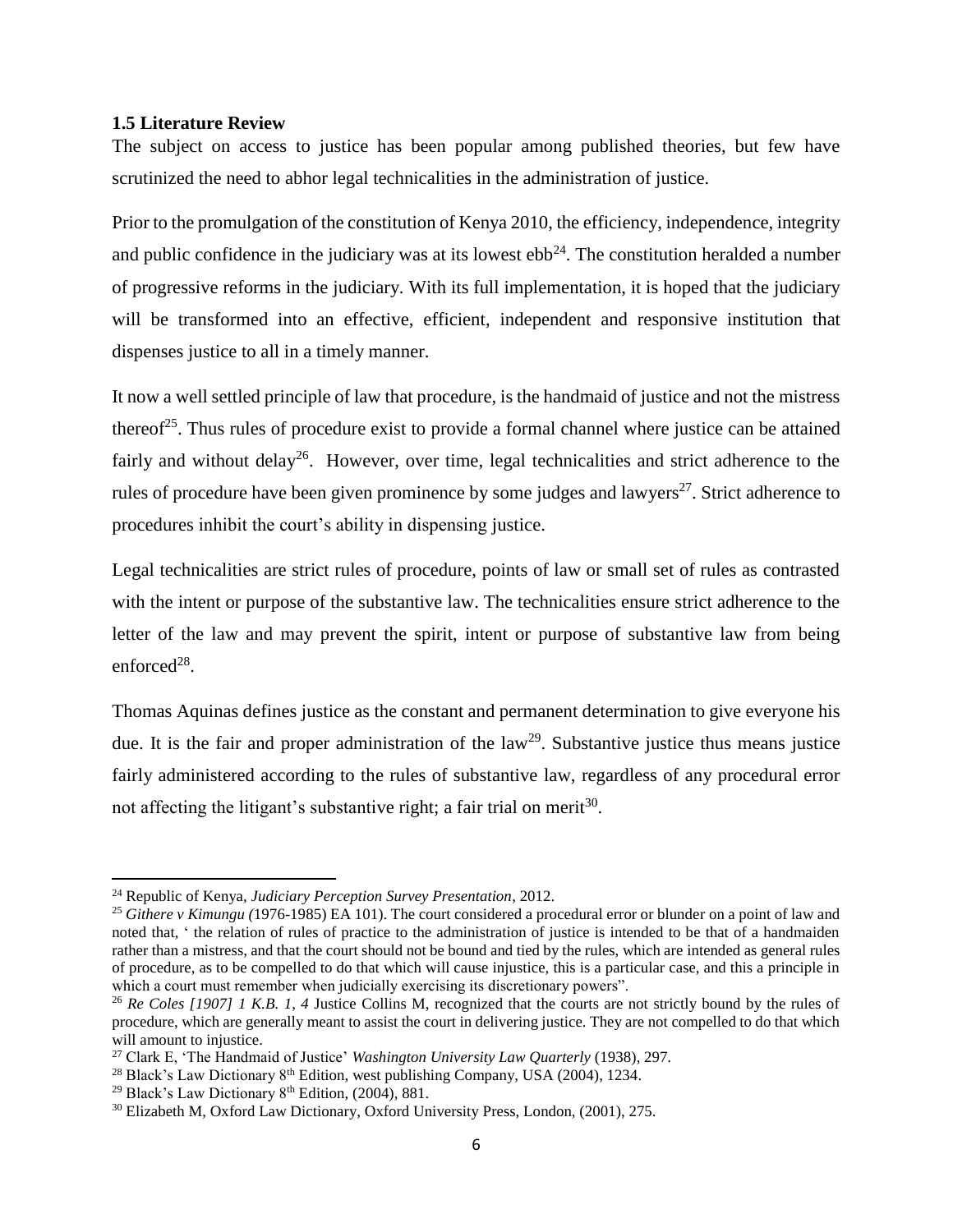The new constitution revamped people's faith in the judiciary as an organ for the administration of justice. The judicial authority is derived from the people<sup>31</sup> and therefore the judiciary has the mandate of serving the same people by ensuring that the courts are accessible and that justice is duly served to all. The constitution guarantees equal protection for everyone. It therefore demands that justice must be done to all irrespective of status.

Lawrence B. Solum has extensively discussed the importance of procedural justice. He acknowledges the practice of sacrificing procedural justice on the altar of substantive fairness by the courts<sup>32</sup>. The real work of procedure is to guide. It is said that the regulation of primary conduct is the work of the general and abstract norms of substantive law clauses of the constitution, statutes, and common law rules of tort, property and contract. But substance cannot effectively guide conduct without the aid of procedure. A theory of procedural justice is a theory about the fairness of the institutions that administer justice<sup>33</sup>. The author however has not examined the legal technicalities which might hinder access to both procedural justice and substantive justice.

Thomas Main, argues that substantive law is inherently procedural. He suggests that the construction of substantive law entails assumptions about the procedures that will apply when substantive law is ultimately enforced. Those procedures are embedded in substantive law and, if not applied, will lead to over- or under-enforcement of the substantive mandate<sup>34</sup>. He posits that understanding that procedure is substantive, and that substance is procedural debunks two myths: first, that there is a substance-procedure dichotomy, and second, that procedure is the inferior partner<sup>35</sup>.

Courts, by deciding cases, make law. This is the more rational view of the judicial process. Thomas Fitzgerald argues that the legislature and the court perform the same function. The former develops general norms of conduct while the latter develops specific and general norms. Specific by deciding the rights and duties of the parties to the particular case, general, through the doctrine of adherence to precedent. Whereas the legislature has the express power to make laws, the law making power of the court is to be exercised cautiously and only in instances where there is a

<sup>31</sup> Article 1 (3) c and 159, *Constitution of Kenya* (2010).

<sup>32</sup> Lawrence B, 'Procedural Justice' *Southern California Law Review*, (2004), 139-144.

<sup>33</sup> Lawrence B, 'Procedural Justice', 139-144.

<sup>34</sup> Thomas OM, 'The Procedural Foundation of Substantive Law' *Washington University Law Review* (2010), 801.

<sup>35</sup> Thomas OM, 'The Procedural Foundation of Substantive Law', 801.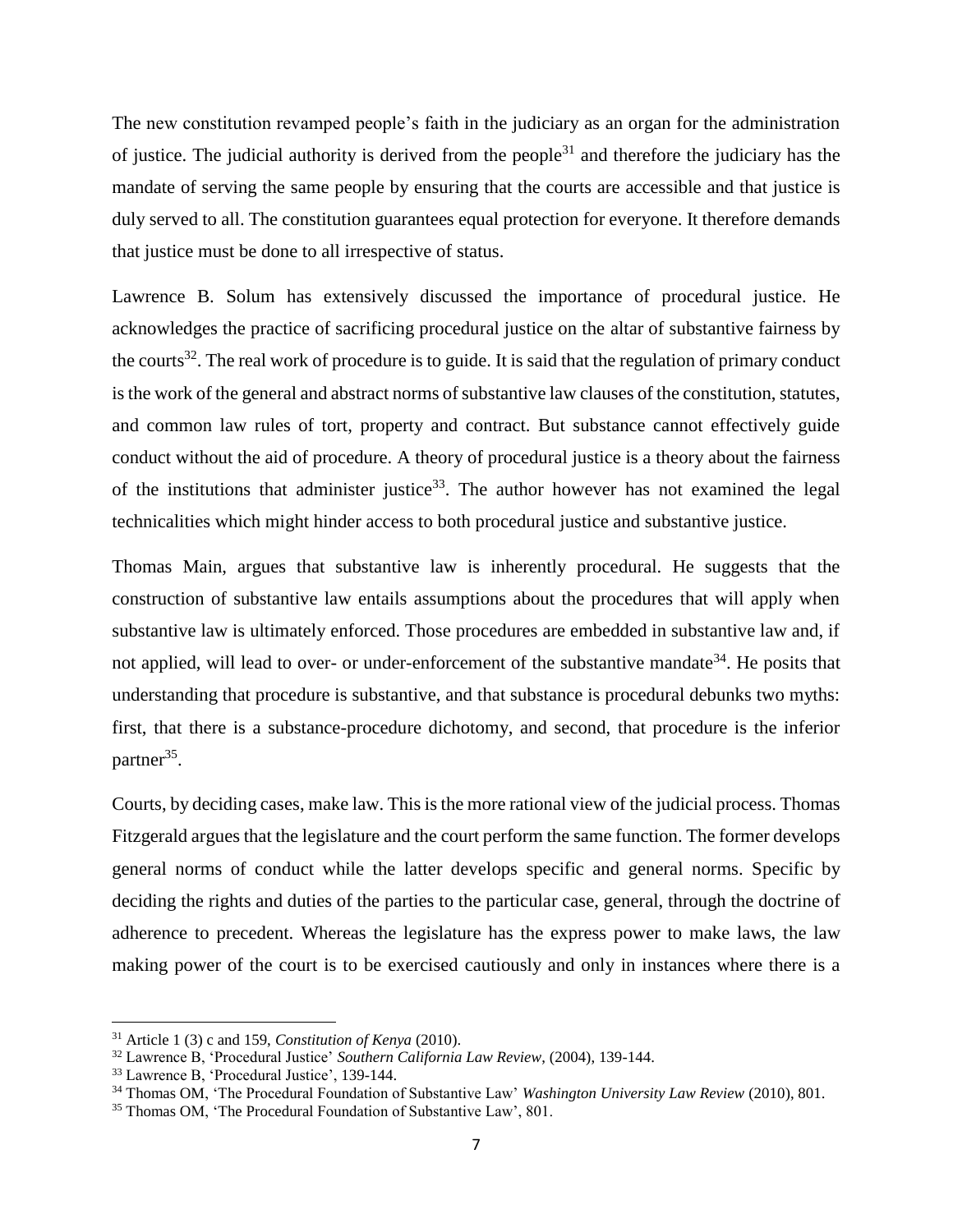lacuna in the law. The court interpret the laws in order to determine the rights and duties of the disputants. The legislative and general judicial norms is formal. When judge-made law takes the shape of rules of court, the difference in form largely disappears. It goes without saying that rules of court cannot contravene provisions of constitutions and it has never been doubted that the substantive law and the law of jurisdiction are likewise immune to change by court rules. Starting with the proposition, which apparently is accepted without question that the rule-making power does not extend beyond the field of procedure<sup>36</sup>.

Edward Clark agrees with Justice Collins M, that a court cannot conduct its business without a code of procedure. He posits that the relation of rules of practice to the work of justice is intended to be that of a handmaid rather than mistress. The court ought not to be tied by rules, which are only intended to guide it, as to be compelled to do what will cause injustice in the particular case. He is however quick to note that such sentiments, when expressed as abstract propositions, will no doubt win the assent of all. When applied to concrete cases, there is danger that some judges and lawyers will honour it in the breach than in the observance. The court ought to direct its attention to the service of justice and only let rules act as a guide towards the attainment of that goal.

Eric Christiansen<sup>37</sup> recognises that South Africa has a transformative constitution, which guarantees the protection of human rights. It was the goal of constitutional makers to ensure that the constitution has provisions that promote substantive justice. He notes with approval the approach taken by the South African constitutional court in advancing substantive justice and the use of innovative methods to protect the rights and fundamental freedom of the people. He calls this, a 'justice oriented ideology'<sup>38</sup>. When countries amend their laws, they seek a superior justice than the one previously dispensed with by the former regimes.

Since the end of apartheid, the courts have been at the forefront of advancing justice in its fuller dimensions to all under the guide of the constitution. The constitution declared the new nation to be 'a society based on democratic values, social justice and fundamental human rights<sup>39</sup>. The

<sup>36</sup> Thomas Fitzgerald, 'To what extent may courts under the rule making-power prescribe rules of Evidence?' *American Bar Association Journal*, (1940), 482-489.

<sup>&</sup>lt;sup>37</sup> Christiansen E, 'Transformative Constitutionalism in South Africa: Creative Uses of Constitutional Court Authority to Advance Substantive Justice', *The Journal of Gender, race & Justice* (2010), 1-7.

<sup>38</sup> Christiansen E, 'Transformative Constitutionalism in South Africa: Creative Uses of Constitutional Court Authority to Advance Substantive Justice', 14.

<sup>39</sup> The Preamble, *Constitution of South Africa* (1996).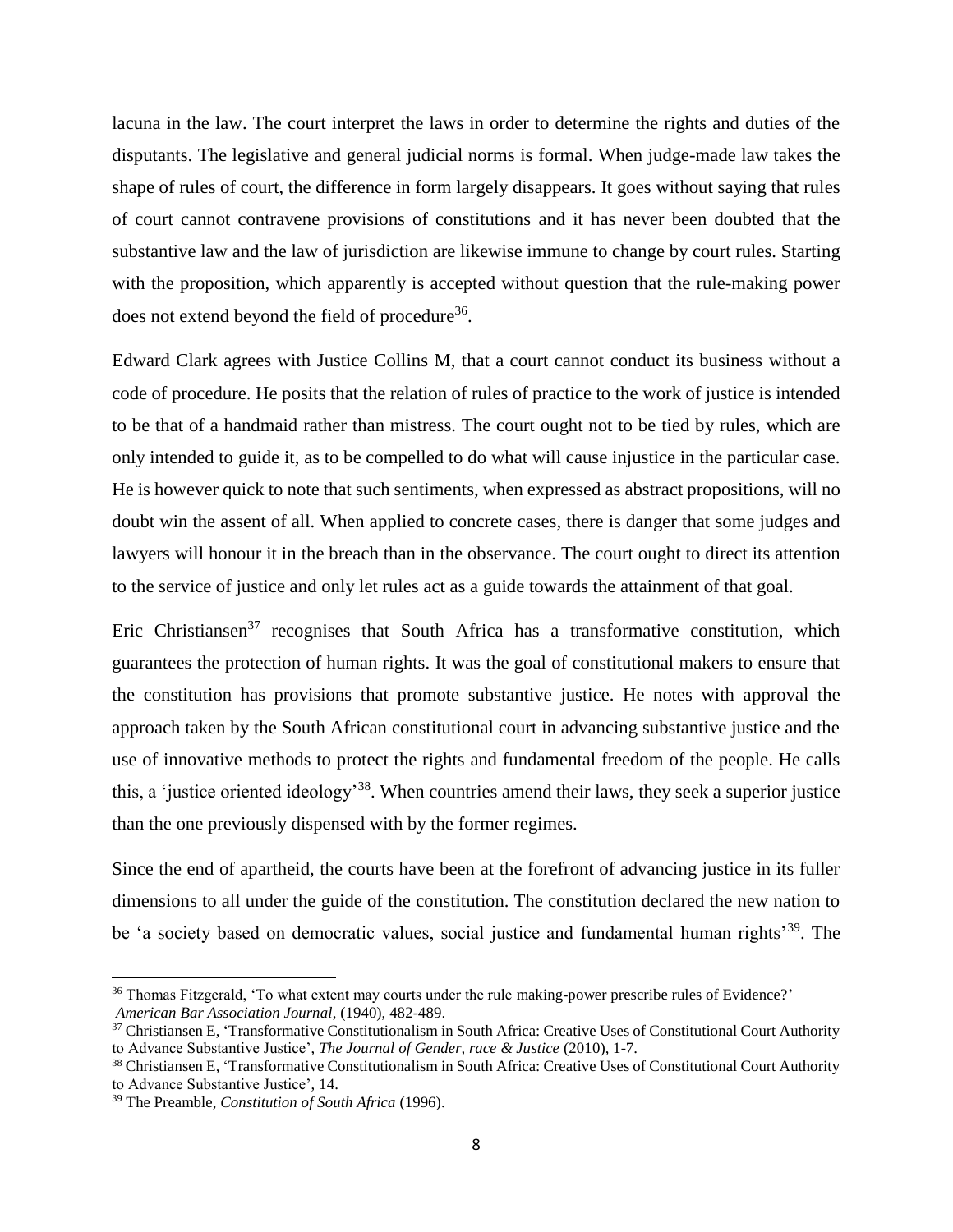author observes that the court's interest has been to advance substantive justice. It does this through its institutional authority. Purposive interpretation and creative application of the court's jurisdiction and remedial authority can advance genuine justice. It is therefore incumbent upon the court to apply and put into effect the provisions that saturate the constitution and ensure that there is access to justice for all.

Whereas the study appreciates the existence of constitutional and statutory provisions on access to justice and the abhorring of technicalities by the court, it questions their effectiveness to advancing the rule of law and the dispensation of justice. It posits that the presence of such provisions is not enough to guarantee the advancement of justice. They need to be implemented and adhered to by the courts.

### <span id="page-16-0"></span>**1.6 Research objective**

This study aims to examine the jurisprudence emanating from our courts and analyse whether it gives life to the constitutional provisions on access to justice. The objectives are based on the fact that judicial officers subscribe to different schools of thought, and that their interpretation and application of the constitutional and statutory provisions is influenced by these schools.

The objectives of this research are:

- i. To demonstrate the enhanced access to justice and an expeditious disposal of court cases due to the purposive interpretation of Article 159 (2) (d) of the Constitution.
- ii. To make evident the ramifications that would arise from the otherwise failure to interpret the constitution and all statutory provisions in a manner that promotes the expeditious access to justice.

### <span id="page-16-1"></span>**1.6.1 Research questions**

The following questions will be posed and addressed in the course of this research:

- i. How did the former constitution provide for the right to access justice and how did the courts' interprete and apply of the same?
- ii. How should the new constitutional, statutory provisions and the rules made thereunder be interpreted in order to promote access to justice?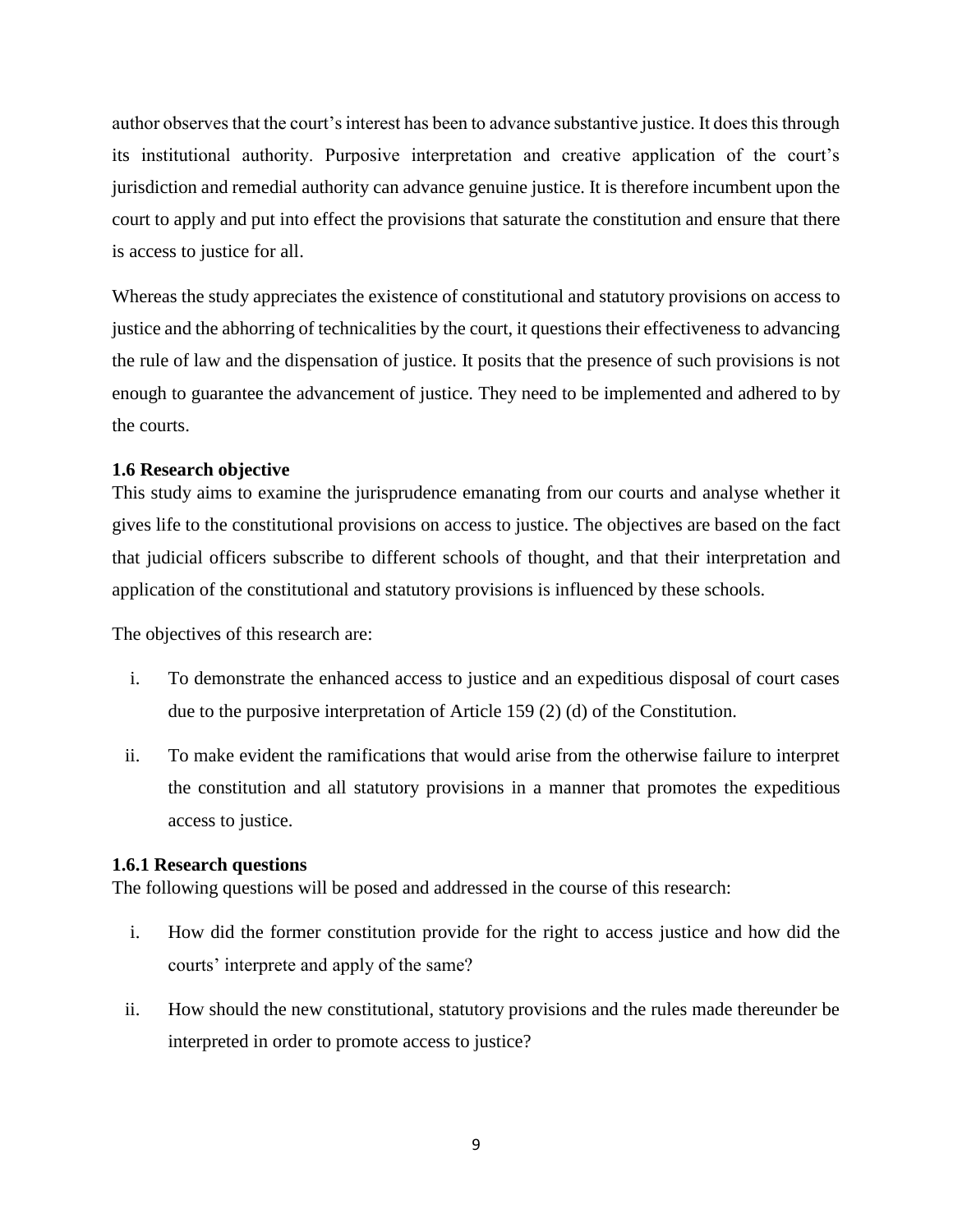iii. Are the constitutional safeguards against adherence to technicalities sufficient to guarantee access to justice and a fair judicial process?

## <span id="page-17-0"></span>**1.7 Significance of the study**

This study suffices the following significance:

- i. The study shows possible solutions to be adopted by judges, magistrates, judicial stakeholders and advocates to ensure that justice is not denied on technicality basis.
- ii. The study helps the public at large to understand and access their rights in litigation and help them to build confidence to our justice system.
- iii. The study helps the government in law and policy reforms in order to ensure that justice is not denied on technicality basis.

# <span id="page-17-1"></span>**1.8 Hypothesis**

The researcher in this study works under the assumption that:

1. The mere inclusion of access to justice and the abhorring of legal technicalities by courts as fundamental rights in the constitution is not a guarantee of their accomplishment.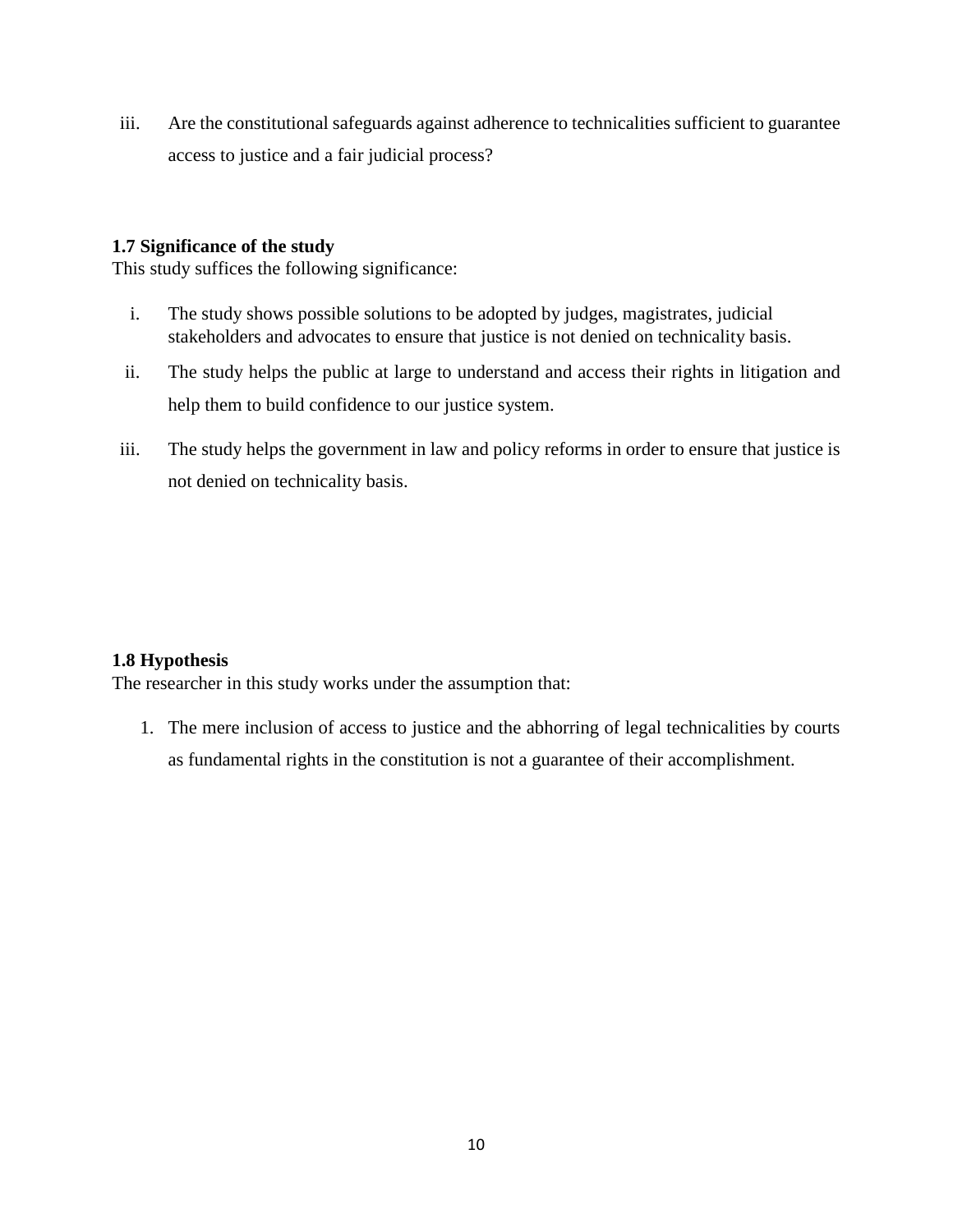#### <span id="page-18-0"></span>**1.9 Methodology**

This is predominantly a qualitative research that utilized mainly desktop methods to collect both primary and secondary information about the study. Primary sources of information are legal instruments including the constitution of Kenya, the various statutory provisions that address access to justice through our judicial system and Reports of various Taskforces and Commissions. The decisions of the superior courts also formed part of the primary source of information for the study. Secondary sources of information were also used, the main sources being books, journal articles and electronic databases.

The adopted methodology above limited the research only to the already published materials. This led to a generalized conclusion arrived at from the study of a small sample of facts and cases. This approach tends to present the findings as precise, narrow and not generalizable. The method chosen did not incorporate collection of data on the subject matter.

The study did not adopt a quantitative research method which includes the use of questionnaire, interviews, survey technique and structured observation due to the limited time allocated for the research.This study is part of the course work for the requirements for the award of the degree of Bachelor of Laws. The study, therefore, has to be conducted and submitted within the prescribed academic calendar period.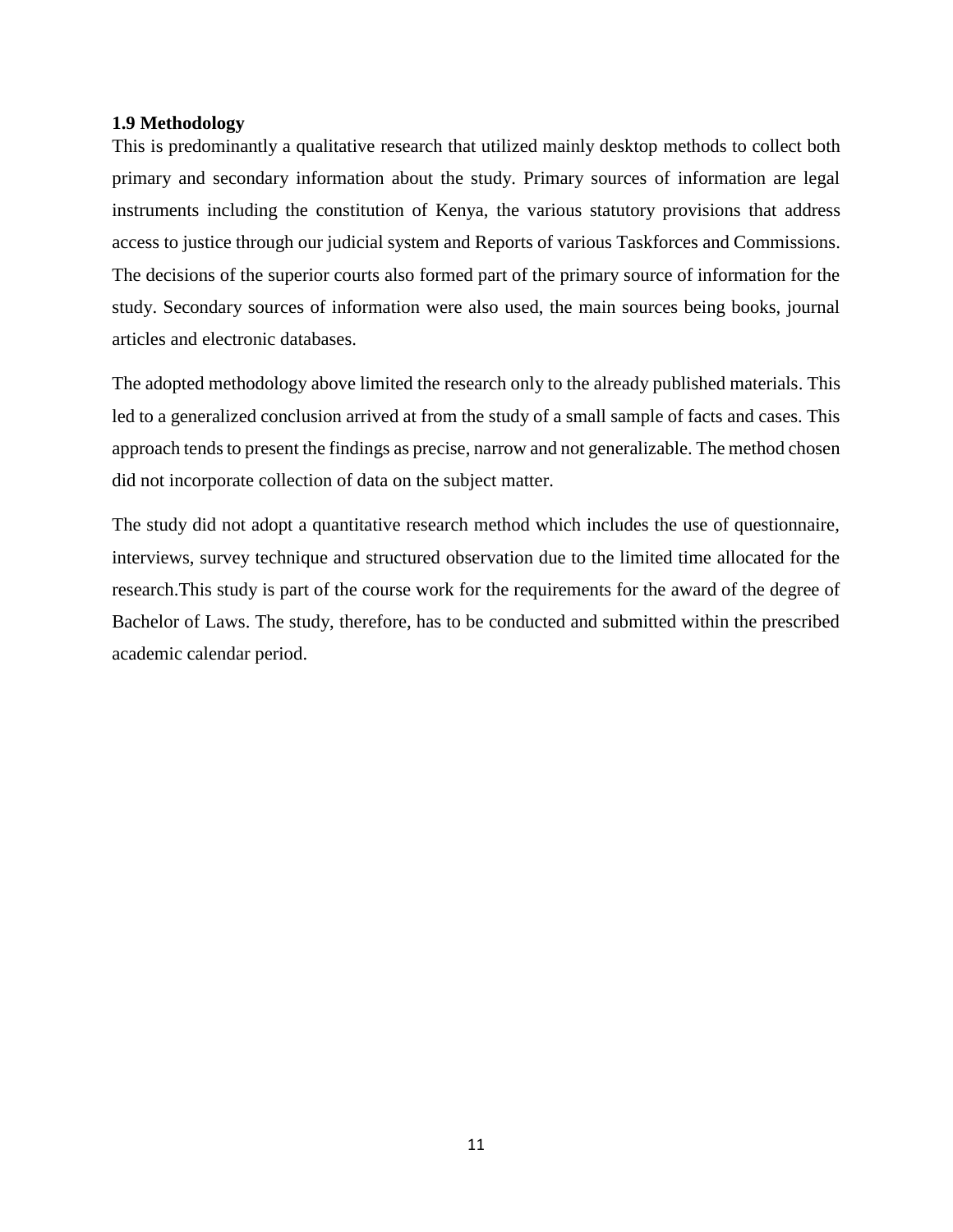# <span id="page-19-0"></span>**CHAPTER TWO: ANALYSIS OF THE PRE-2010 ERA AND THE MAIN LEGAL PROVISIONS GUIDING THE DISPENSATION OF JUSTICE**

#### <span id="page-19-1"></span>**2.1 Introduction**

 $\overline{\phantom{a}}$ 

The executive arm of government imposes control on all persons in almost every aspect of life. This calls for an independent judiciary to check on the excesses of the other arms of government. The citizens must be able to challenge the legitimacy of executive action before an independent judiciary. It is from the executive pressure or influence that judges require particularly to be protected $40$ .

Just like many of the former British colonies, Kenya inherited the common law adversarial system with its attendant English practice and procedure<sup>41</sup>. This system has always been at the centre of public criticism for contributing to delays in the dispensation of justice together with its attendant procedural technicalities<sup>42</sup>.

The judiciary in Kenya, had been founded upon the belief that the law emanates from the sovereign command. Simply put, law as it is, is the sovereign command<sup>43</sup>. The Kenya's jurisprudence suggested that the law had to be interpreted literally and that the words in the statutes and the constitution were to be given their natural meaning<sup>44</sup>. This was legal formalism. The approach hindered judicial activism<sup>45</sup> and the application of reason on technical cases before the courts. Legal formalism was the judicial philosophy that had dominated most of our jurisprudential inquiry. The mechanical jurisprudence was characterized by formalization of law (law as formal

<sup>40</sup> Lord Philip of Worth Matravers, President of the United Kingdom Supreme Court: 'Judicial Independence and Accountability; *A view from the Supreme Court'* [http://www.ucl.ac.uk/constitution-unit/events/judicial](http://www.ucl.ac.uk/constitution-unit/events/judicial-independence-events/lord-phillips-transcript.pdg)[independence-events/lord-phillips-transcript.pdg](http://www.ucl.ac.uk/constitution-unit/events/judicial-independence-events/lord-phillips-transcript.pdg) on 7 December 2016.

<sup>41</sup> J.B. Ojwang, *The Common Law, Judges Law: land and Environment before Kenyan Court*, Strathmore University Press, Nairobi, 2014, 2.

<sup>42</sup> Justice Robert VM, "*Breaking the Mould; Addressing the Practical and Legal Challenges of Justice Delivery in Tanzania: Experience from the Bench*, TLS, Arusha February 2012, 7.

<sup>43</sup> *Republic v Elmann* [1969] E.A. 357. The Elmann doctrine was developed during this constitutional phase. The courts interpreted the constitution just like the statutes and it gathered the spirit of the constitution from the language of the constitution. The constitution was construed according to the ordinary cannons and principles of construction.

<sup>44</sup> Muthomi Thiankolu, *'landmarks from Elmann to the Saitoti Ruling; Searching a Philosophy of Constitutional Interpretation in Kenya'*, January 2007 Nairobi, Kenya. The paper provides an overview of the approach taken by our court in interpretation. It establishes a progressive move from the strict and literal interpretation to a more purposive interpretation.

 $45$  Black's Law Dictionary ( $8<sup>th</sup>$  ed.2004), defines judicial activism as a philosophy of judicial decision-making whereby judges allow their personal views about public policy, among other factors, to guide their decisions.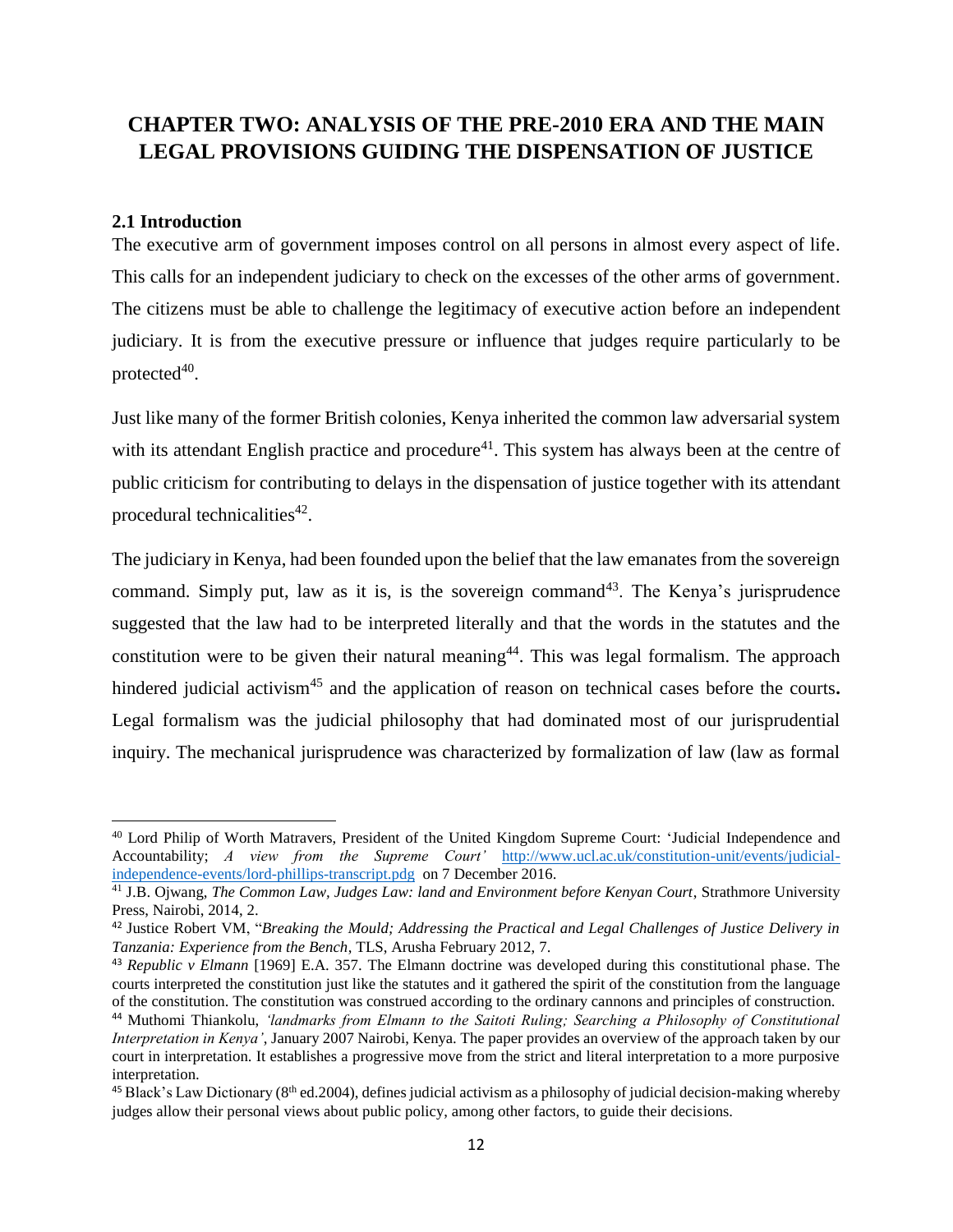rules) and for the most part this traditional idea failed to recognize the idealization of law that is law as principles and policies<sup>46</sup>.

The judiciary had for long been considered a 'department' or the 'third' arm of government, imputing that it was not equal to the executive or the legislature<sup>47</sup>. This subordination of the judiciary not only undermined its development, but also exposed it to several forces, which led to its decline<sup>48</sup>. According to Montesquieu's tripartite system, the three arms of government are equal and complement each other for a proper functioning state.

# <span id="page-20-0"></span>**2.2 Jurisprudence emanating from the courts before the Introduction of the Principle of Overriding Objective**

Over the years, the judiciary has been accused of historical failure to efficiently, effectively and fairly adjudicate over politico-legal disputes<sup>49</sup>. The role of the judiciary is not confined only to resolution of purely legal disputes, but also legal issues of a political nature, such as elections, constitutional review and interpretation and enforcement of human rights<sup>50</sup>. In the 1980s and 1990s, the courts of law were accused of interpreting the law without regard to the political and social realities, as well as the aspirations of the needs of the people. The result was that the courts pounced on technicalities to strike out cases and not dispensing justice.

The judiciary was perceived for many years to have abdicated its role as custodian of the rule of law and vanguard of fundamental freedoms. The courts were accused of failing to uphold fundamental rights and freedoms, the principle of separation of powers and rule of law in cases before them. In a number of cases, the High Court failed to enforce the Bill of Rights, holding that the provisions were 'inoperative' due to lack of rules contemplated by the constitution<sup>51</sup>. The court ended up becoming a slave of its own rules to the extent that it could not rectify injustices.

As the custodian of the law, the court, when faced with a situation of competing claims they should be guided by the instructive words of Lord Denning: *'where there is any conflict between the freedom of the individual and any other rights or interest then no matter how great or powerful* 

<sup>46</sup> Nancy B &Nkatha K, "*Transforming the Kenya Law Reform Commission:* From Formalism to Realism*.*" June 2009. <sup>47</sup> Final Report of the Task Force on Judicial Reforms (*The Justice Ouko Report*) July 2010.

<sup>48</sup> Final Report of the Task Force on Judicial Reforms.

<sup>49</sup> Justice Nancy Baraza, "The manifesto of the Modern Judiciary" Seventh Annual Judges Colloquium, Serena Beach Hotel Mombasa, Kenya on 15 August 2011.

<sup>50</sup> Final Report of the Task Force on Judicial Reforms.

<sup>51</sup> *Maina Mbacha & 3 others v Attorney General* [1989] KLR.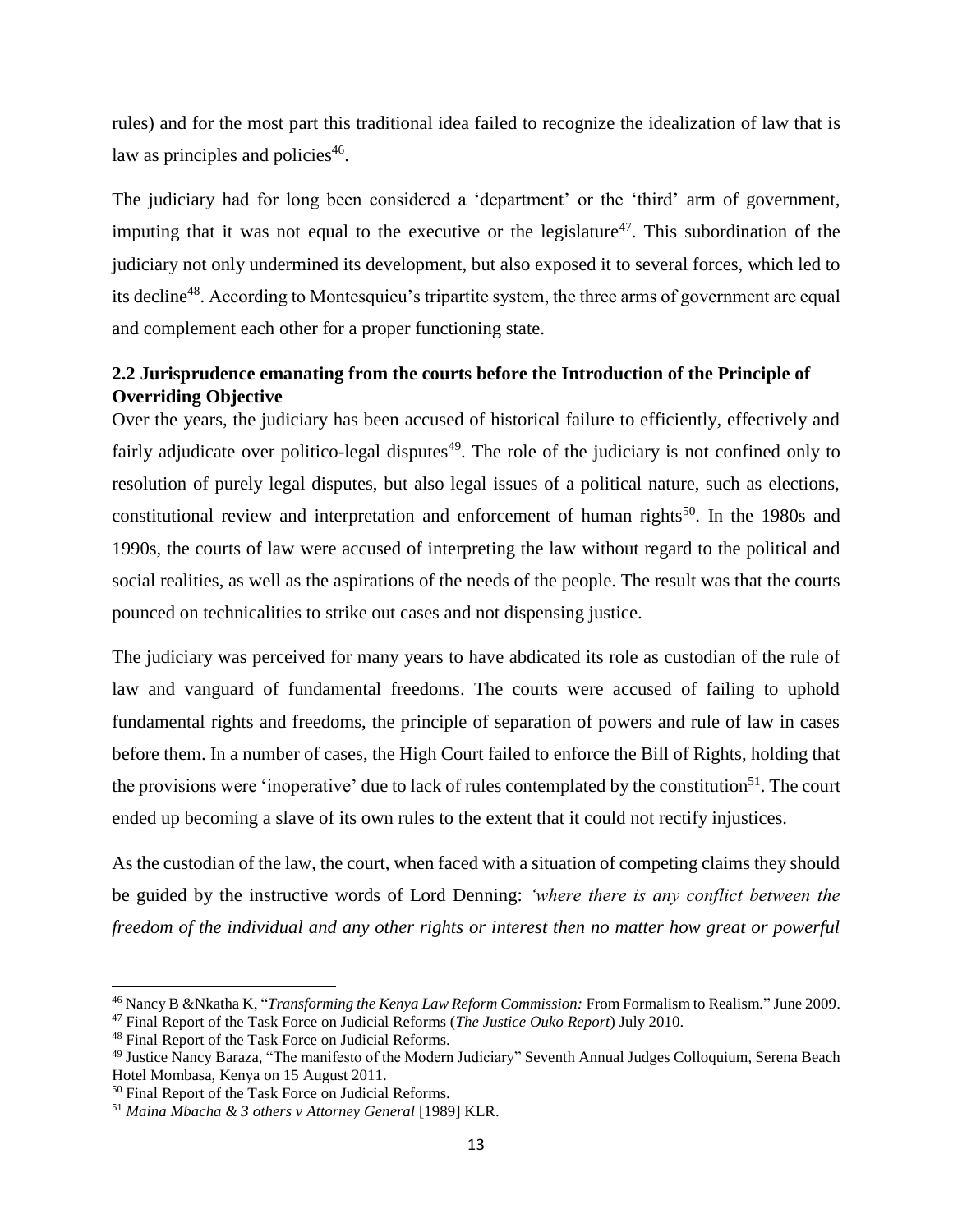*those others may be, the freedom of the humblest citizen shall prevail'.<sup>52</sup>* The Kenyan courts did not heed to that call at that time.

#### <span id="page-21-0"></span>**2.3 The prominence of procedural technicalities in the court system**

It was the rule rather than the exception for the courts to strike out pleadings and sometimes the entire suits based on procedural technicalities<sup>53</sup>. The applicants were strictly supposed to comply with the rules of procedure because non-compliance, however slight the mistake, could attract severe penalties from the court. The Court of Appeal was on record for striking out appeals if they did not satisfy the procedural requirements. One of the rules which led to the striking out of appeals was rule 85 of the Court of Appeal rules. This rule was the guiding authority with regard to primary documents<sup>54</sup>.

The courts are bound to decide cases without undue regard to the technicalities of procedure and without undue delay<sup>55</sup>. This notwithstanding, the position adopted by the court had been very different. The courts had on several occasions pounced on technicalities to impede the delivery of justice. This was the incident in the case of *Chemigas Limited v BOC Kenya Ltd*, <sup>56</sup> where the appellant wrongfully indicated a wrong case number. The court of appeal relied on the mistake and struck out the entire appeal on that ground. The court noted that the requirement for the case number be included in the title is not futile. The number is the identifying mark of every case and its omission or incorrectness is a fundamental defect. This resulted in a miscarriage of justice as the court could have otherwise granted the appellant leave to amend and indicate the correct number.

The court arrived at the same findings in *Pepco Construction Company Limited v Carter & Sons Limited<sup>57</sup>*, where a party named 'Pepco Construction Company Limited' was mistakenly described in the Notice of Appeal as 'Pepco Construction & Transport Co Ltd', the pre-amended name in the file. Holding these defects incurable, the court said, these errors are not the sort of errors that can be cured under rule 44<sup>58</sup>. This approach by the court denied the appellant the right to have the

<sup>52</sup> Lord Denning; 'Freedom under the law' *Hamlyn Lectures First Series* (1994), 4.

<sup>53</sup> *Nicholas Kiptoo Arap Korir Salat v Independent Electoral and Boundaries Commission& 6 others* [2013] eKLR.

<sup>&</sup>lt;sup>54</sup> The rule states that a formal decree or order is a primary document. The absence of a copy of the decree, the appeal was liable to be struck out as incompetent.

<sup>55</sup> Section 3 (2), *Judicature Act* (Chapter 8 Revised in 2015).

<sup>56</sup> [2001] eKLR.

<sup>57</sup> [2000] eKLR.

<sup>58</sup> Rule 44, Court of Appeal Rules, on application for leave to amend any document.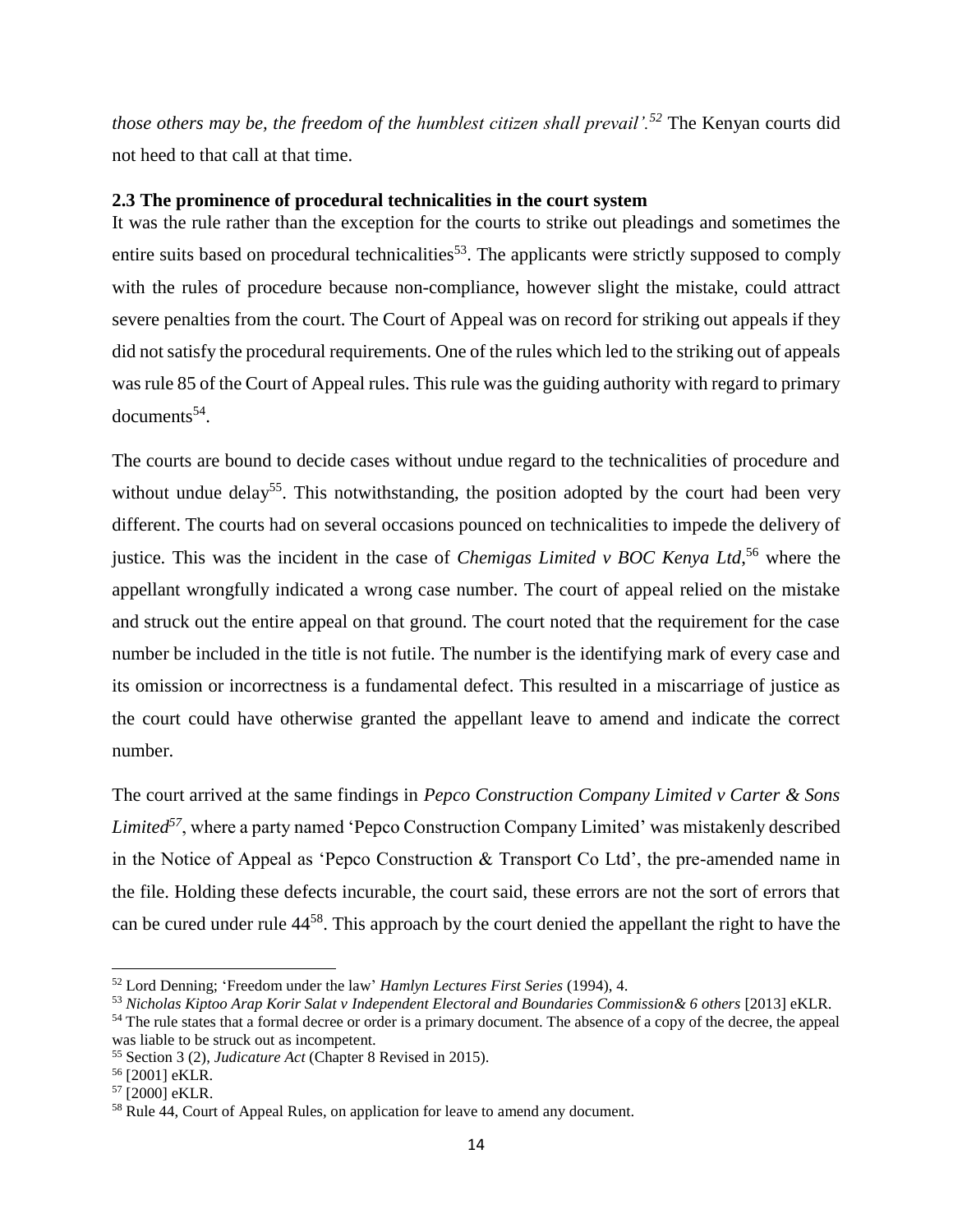matter heard on appeal solely on its advocate's shortfall of wrongly indicating the name for the company. The court ought to have exercised its discretion and interpreted rule 44 in order to allow for an amendment to the pleadings. The draconian move by the court resulted in the appellant being driven away from the seat of justice before the court could determine the case.

#### <span id="page-22-0"></span>**2.4 Enforcement of the Bill of Rights**

Most constitutional matters involve challenging the exercise of public authority on violations<sup>59</sup>. Litigants pursuing matters against state organs or any other person were likely not to get justice from the court except on very few occasions. In some decisions there had been palpable hostility towards the liberal interpretation of the constitution<sup>60</sup>. In some instances the court had been tied to the procedure even when doing so would amount to injustice.

For a long time, courts could not enforce the Bill of Rights. The rights embodied in the Bill were dead<sup>61</sup> because the Chief Justice had not made procedural rules for their enforcement<sup>62</sup>. Save for a few isolated judgements like the decision in *Githunguri v Republic*<sup>63</sup>, the courts adopted an unprincipled, inconsistent<sup> $64$ </sup> and conservative approach to constitutional interpretation.

This was the position in the case of *Gibson Kamau Kuria v Attorney General<sup>65</sup>*. The applicant who had his passport seized by the government through its agents, had requested for the return of the same because he wanted to travel outside the country. His request was denied. He made an application under section 84 of the constitution saying that the government's action was contrary

<sup>59</sup> The Kenya Section of the International Commission of Jurists, *Constitutional Law case Digest* Volume II 2005. <sup>60</sup> *Republic v Elman* [1969] EA 357.

<sup>61</sup> *Joseph Maina Mbacha & 3 others v The Attorney General* [1989] KLR.

<sup>62</sup> *Gibson Kamau Kuria v The Attorney General,* [1985] KLR. At the time of the matter, the Chief Justice had not made rules with respect to the practice and procedure of the High Court in relation to the exercise of its jurisdiction to enforce fundamental rights and freedoms. The Chief justice's power to make rules is provided under section 84(6) of the repealed constitution. Surprisingly, no such rules were made even after this decision, until 2001. The 2001 Rules, popularly known as 'Chunga Rules', provided for automatic stay of proceedings in subordinate courts pending the determination of a constitutional reference to the High Court. This lead to the abuse of court process as accused persons, especially those charged with corruption and related offences, took advantage of the automatic stay to indefinitely delay the proceedings. This lacuna has since been cured by Rule 29 of the Constitution of Kenya (Supervisory Jurisdiction and Protection of Fundamental Rights and Freedom of the Individual) High Court Practice and Procedure Rules, 2006, popularly known as "the Gicheru Rules".

*<sup>63</sup>* [1986] KLR 1.

<sup>64</sup> Muigai G, 'Political Jurisprudence or Neutral Principles: Another look at the problem of Constitutional Interpretation*' East African Journal*, 1 (2004), 1.

<sup>65</sup> [1985] KLR.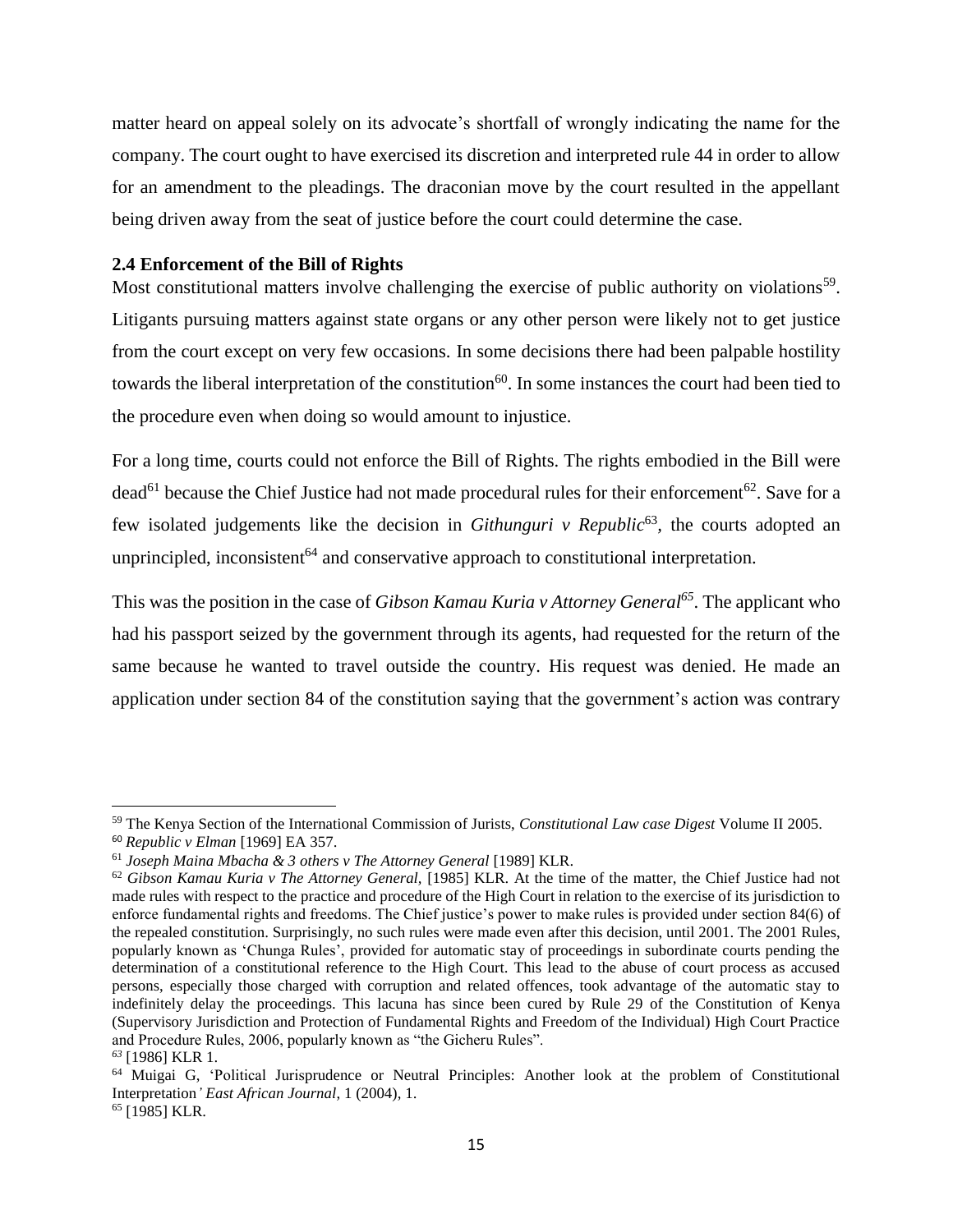to section 81 of the constitution, which guaranteed every individual the right to move freely and, therefore, his right to move freely in and out of Kenya.

The court in dismissing his application stated that it lacked the jurisdiction to hear the matter since the Chief Justice had not made rules of practice and procedure as envisaged by the constitution. The court accepted to be tied by the technicalities by stating that the absence of the rules affected its determination of the said case. It succumbed to the absence of the rules and failed to put the interests of justice before the procedures. Being the custodian of justice, the court ought to have determined the matter and set precedence henceforth that even in the absence of procedure, its eyes are set on justice for all. The court, in that instance missed the historical moment of positioning itself as a guardian of the people's rights.

In the case of *Daniel Arap Moi v Harun Mwau*<sup>66</sup>, the court of Appeal could not decide on matters raised as constitutional arguing that the court had no appellate jurisdiction on such matters. Even though this rule must have intended to cure some mischief, it fundamentally denied parties their right of having their matters determined by the highest court in the land. Constitutional issues being fundamental owing to the fact that they touch on the supreme law, must not be made to suffer at the preliminary level simply because of a certain technical omission or commission.

However, in *Matiba v Moi & 2 others<sup>67</sup>*, the petitioner filed an election petition at the High Court challenging the election of the respondent as the president of Kenya. The petitioner had become physically incapacitated sometime prior to the elections and had given his wife the power of attorney. He did not personally sign the petition, a technicality that the respondent pounced on until the court struck out the petition. The case was dismissed on the grounds that petitioner was unable to personally sign the election petition papers.

The respondent, raised a preliminary objection arguing that the petition was incompetent because it had not been signed by petitioner himself as required<sup>68</sup>. The respondent's objection was rejected and he appealed.

 $\overline{\phantom{a}}$ <sup>66</sup> [1994] KLR.

<sup>67</sup> [1994] 1 KLR.

<sup>68</sup> Rule 4(3*), Election Petition Rules* of 1993. The rules states that the petition shall be signed by all the petitioners. The respondent argued that the petitioner's wife could not sign the petition on his behalf.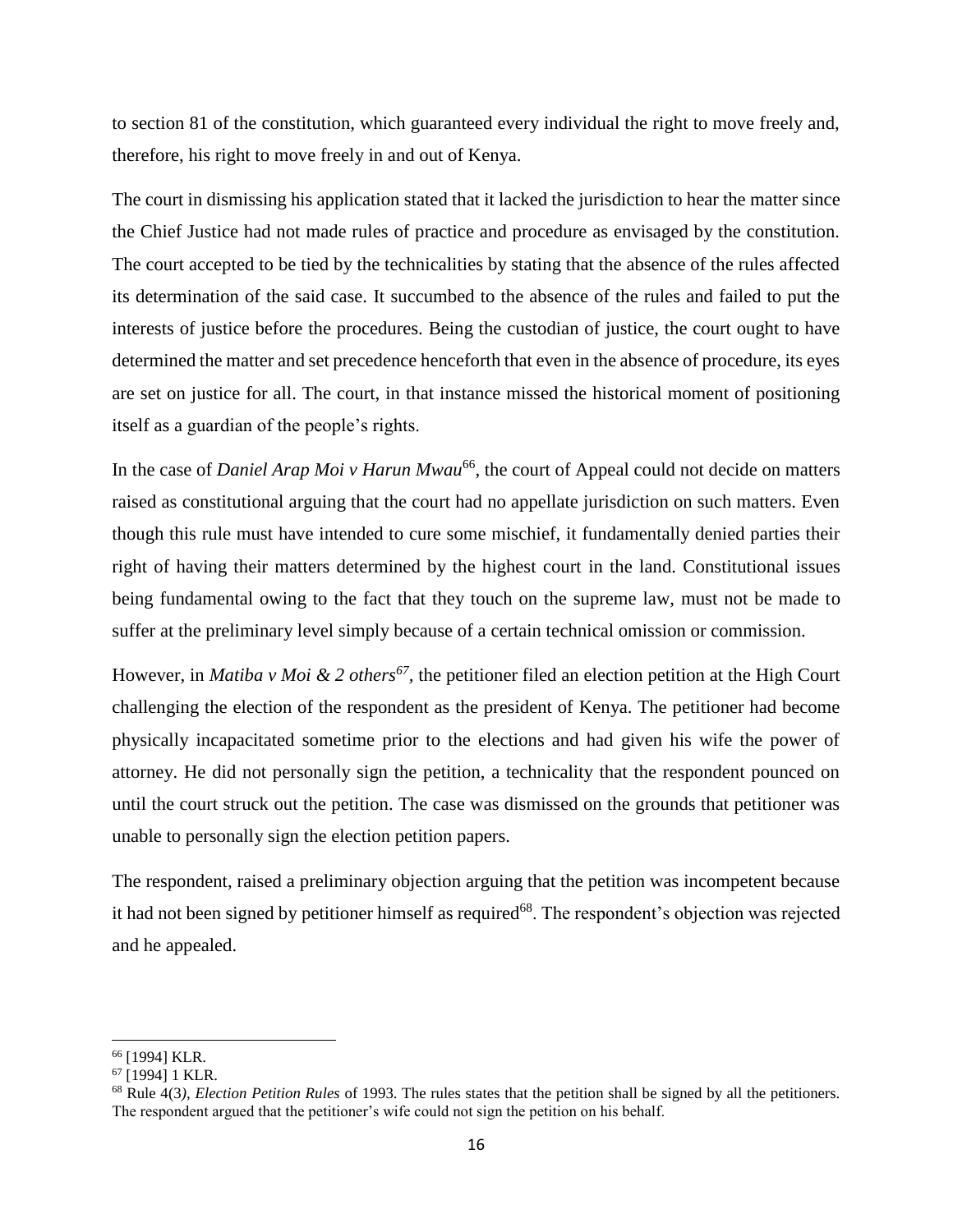The petitioner filed a notice of motion asking the Court of Appeal to strike out the respondent's notice of appeal arguing it did not have jurisdiction<sup>69</sup> over decisions made by the Election Court, and therefore no appeal lies against the decision of the Election Court. The applicant's notice of motion was dismissed by the court and the notice of appeal was allowed.

The Court of Appeal argued that signing of the petition by the petitioner's wife was wrong and that the decision of the election court to allow the petition was against rule 4(3) of the Election Petition Rules. The Court of Appeal allowed the appeal and struck out the petition on the following grounds:

- a) The words ''signed by the party '' in a statutory provision must be given their natural meaning and that it is only that party, in this case Matiba, who must affix his signature in the petition.
- b) The words used in the rules were mandatory and did not allow anyone else to sign on behalf of the petitioner.

The decision of the appellate court as noted above was draconian and a violation of the basic human rights and the rules of natural justice. Based on the condition of the appellant, he could not have signed the petition, something that called for the invocation of the power of attorney to his wife. Clearly, the court did not come to the aid of the physically challenged petitioners then and in the future by failing to outline how the said petitioners could proceed when filing petitions.

The case of *Anarita Karimi Njeru v Attorney General,<sup>70</sup> e*stablished the principle, that in matters concerning enforcement of fundamental rights and freedoms, a petitioner must plead with particularity that of which he complains, the provision said to be infringed and the manner in which the particular right is violated.

This rule has been criticized and rightly so, for hindering the enforcement of the Bill of Rights and the constitution. The efficacy of Bill of Rights was impeded by the rules of constitutional interpretation established in *Anarita*, which makes it difficult if not impossible to enforce the Bill.

<sup>69</sup> Section 44, *Constitution of Kenya* (1963) [Repealed], the Court of Appeal did not have jurisdiction to entertain appeals from the High Court sitting as the election court. The high court decision on election petitions was not to be subjected to appeal.

<sup>70</sup> [1979] KLR.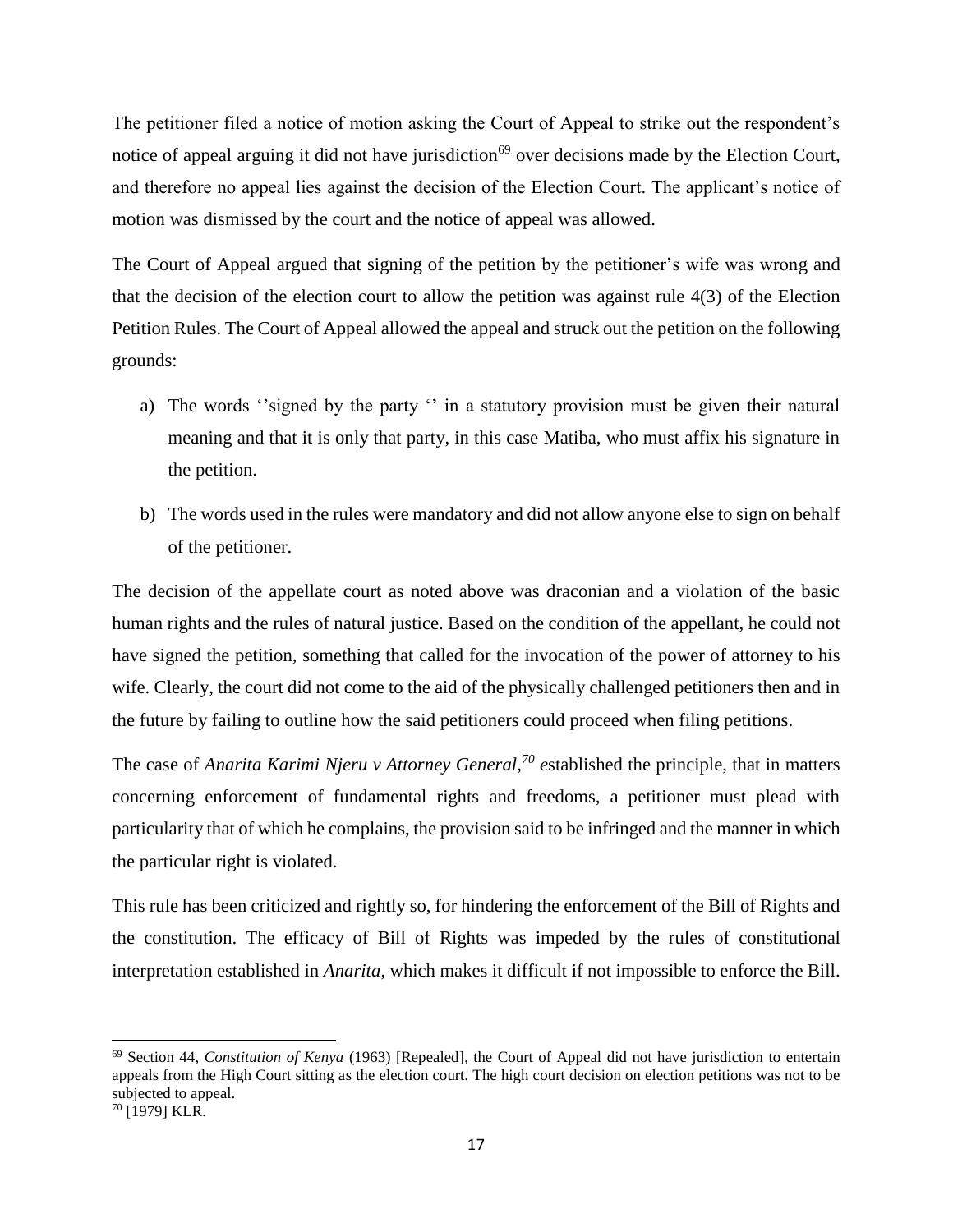It had been held that for the court to assume jurisdiction to enforce the Bill, the litigant must specify the constitutional provision which has been violated and the manner in which it has been violated $^{71}$ .

This rule limited the access to justice especially for the poor who could not afford the services of an advocate. In such instances, the said person would in mostly fail to outline with clarity the provisions of the law they allege to have been violated and the manner of the violation.

The case laid down an important rule of constitutional adjudication that a person claiming constitutional infringement must give sufficient notice of the violation to allow her adversary to adequately prepare her case and to save the court from embarrassment of adjudicating on issues that are not properly phrased as justiciable controversies. It however failed to qualify its application to cases where the petitioner has been represented by an advocate. Strict application of the rule meant that cases were dismissed on the basis of not outlining the constitutional provision that has been violated. At the end of the day, the court drew its attention on the drafting precision of the petitions and not the issues being raised by the petitioners.

It imperative to note that the courts are the custodian of the law ought to take judicial notice of all laws of the land. The rule in *Anarita* requires mathematical precision in drawing petitions and identifying the specific constitutional provision which is alleged to have been violated. The petition should be fashioned in a way that gives proper notice to the respondents about the nature of the claims being made so that they can adequately prepare their case. The courts should not be in a hurry to declare petitions fatally defective. Attempts to ensure that the ends of justice are met.

<sup>71</sup> Kuria GK, 'Litigating Kenya's Bill of Rights' *Human Rights and Democracy in East Africa* 1997.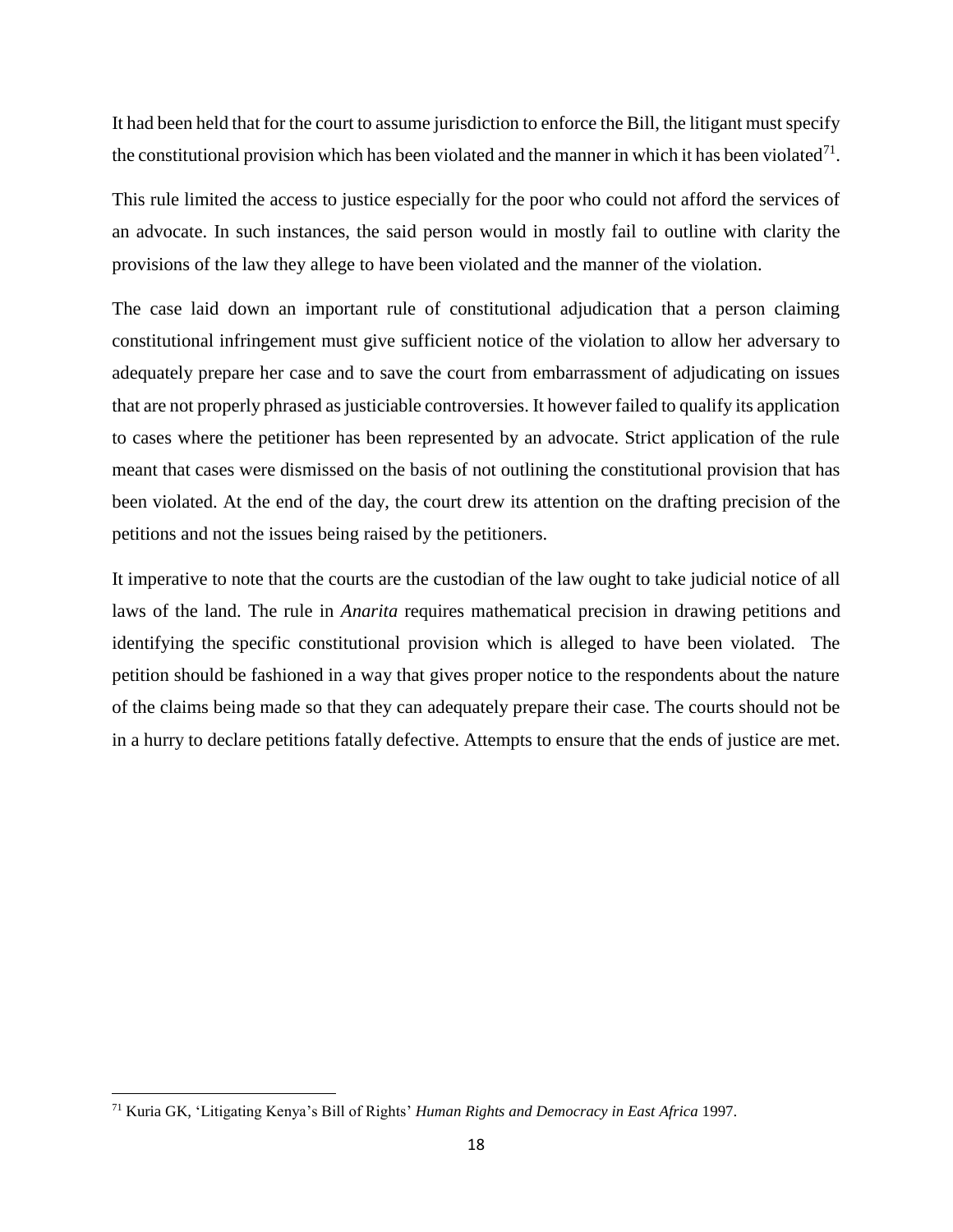#### <span id="page-26-0"></span>**2.5 Conclusion**

It clear from the above analysis that the courts paid undue attention to technicalities at the expense of justice. As the custodian of the law, the courts failed to advance the rule of law and protect the rights of litigants. This resulted in the lack of confidence in the judiciary system. Being the decisions of the superior courts, their opinions were binding to all subordinate courts.

This resulted in the agitation for a new constitution and the reenactment of the rules of procedure guiding the courts. It became clear that there was need to expressly state in the laws that the overriding objective of the courts was to dispense justice to all.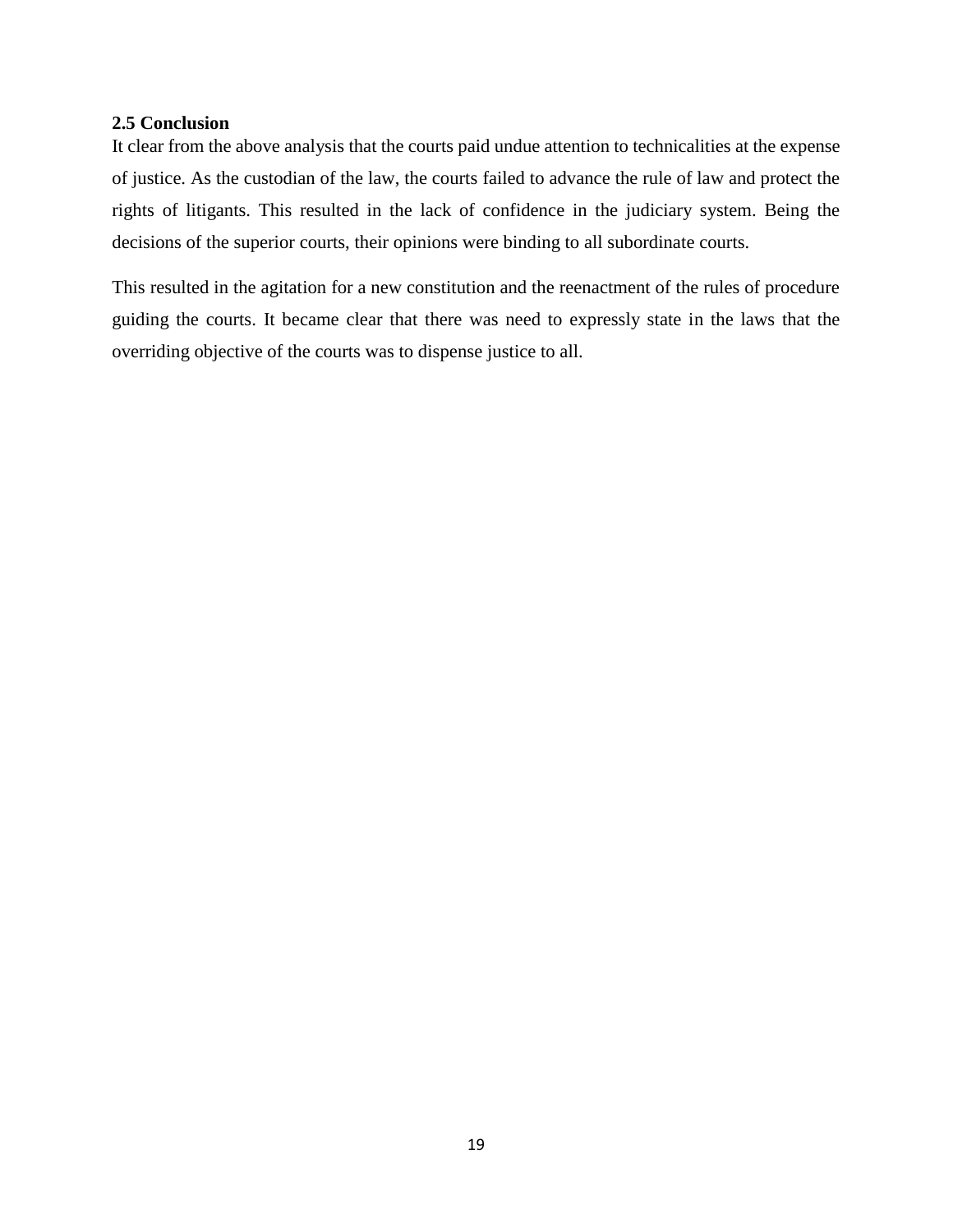# <span id="page-27-0"></span>**CHAPTER THREE: THE CONSTITUTION OF KENYA 2010 AND THE NEW APPROACH ON THE DISPENSATION OF JUSTICE**

#### <span id="page-27-1"></span>**3.1 Introduction**

The state is under a constitutional obligation to ensure access to justice for its people<sup>72</sup>. In fulfilling this constitutional mandate, and as one of the tripartite arms of government and the custodian of justice, the judiciary is expected *inter alia* to simplify court procedures so that all litigants can understand and effectively participate in court processes.<sup>73</sup>

The existence of an independent judiciary is at the heart of a judicial system that guarantees human rights in full conformity with constitutional standards. It is the obligation of the state to safeguard the independence of the judiciary as an arm of government.<sup>74</sup> A trial can only be fair if the judiciary itself, and the presiding judge are independent.<sup>75</sup> When deciding cases, the court are called upon to analyze the facts and the law that pertains to that case and in so doing, exercise their discretion judiciously in order to develop our own jurisprudence.

The courts are at the centre of controversies. The constitution has placed the justice system in the public eye on a daily basis.<sup>76</sup> They have the tools and resources to adjudicate and determine the causes of actions. Therefore, the courts should not fail to honour their call to dispense justice.

The constitution has removed the doctrine of *locus standi.<sup>77</sup>* Its removal has enhanced the access to justice. The application of the doctrine had effectively restricted accessibility of courts, prematurely curtailing the right to be heard before the courts. Strict interpretation of this doctrine

<sup>72</sup> Article 48, *Constitution of Kenya* (2010).

<sup>&</sup>lt;sup>73</sup> Justice Kihara K, "Procedural Reforms/Innovations that enhance Access to Justice and Ensure Protection of Rights in Kenya" Second African Union Judicial Dialogue, Arusha Tanzania, November 2015.

<sup>74</sup> UNGA, *Declaration on Basic Principle on the Judiciary in accordance with the Universal Declaration of Human Rights,* UN A/Res/40/32 (1985) *29 November 1985.*

<sup>75</sup> The Kenya Section of the International Commission of Jurists; *Strengthening Judicial Reforms in Kenya: Administrative Reforms,* 2005.

<sup>76</sup> Justice Byamugusha CK, '*Administering of Justice without undue regard to the technicalities in Uganda 2015*.' Justice Byamugusha is a judge of the Court Appeal of Uganda.

 $77$  This doctrine, strictly interpreted means that only those litigants who have sufficient interest, who directly suffer harm or whose rights are threatened with infringement can approach the courts.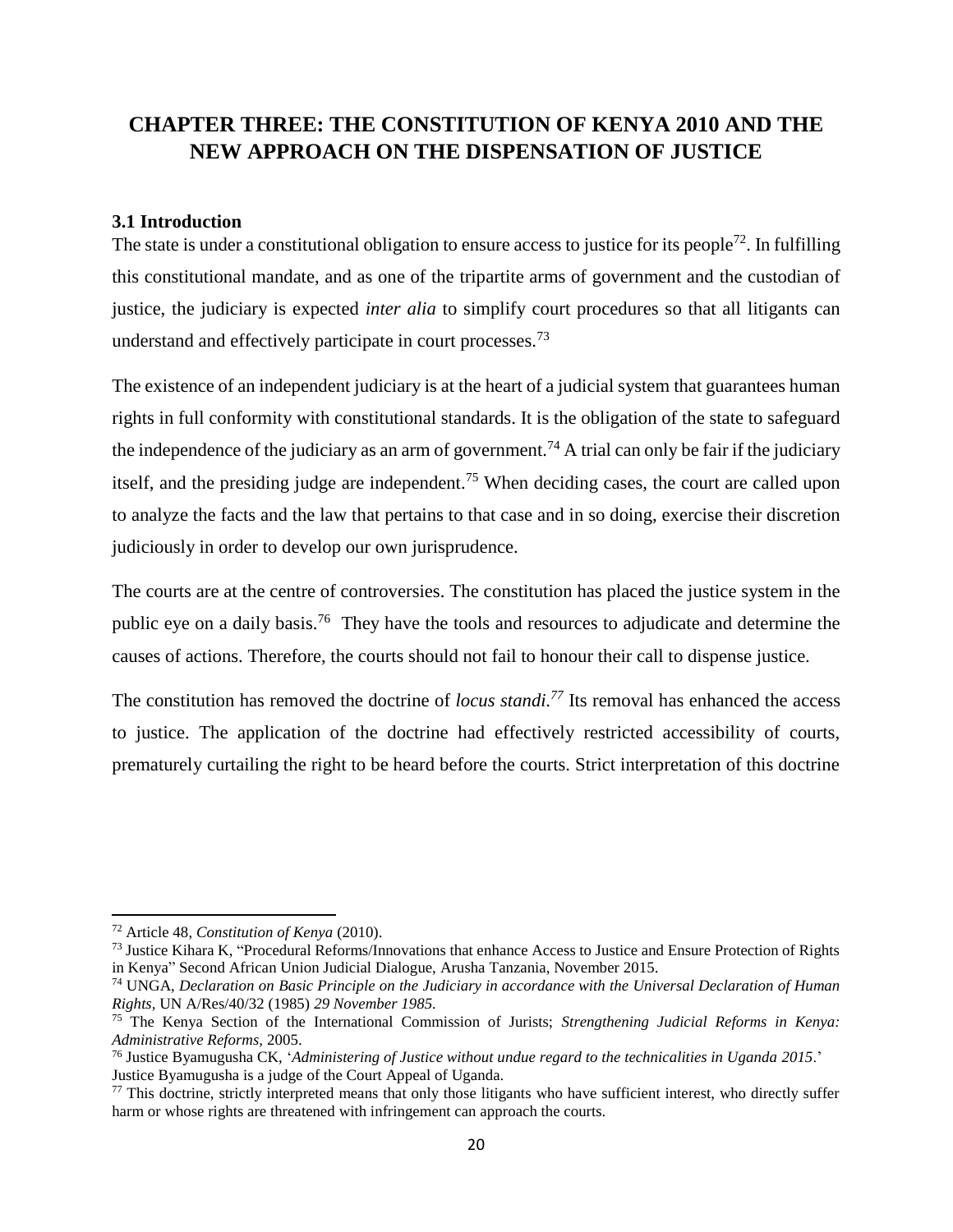had seen numerous suits dismissed on preliminary objections rather than on merit.<sup>78</sup> Article 22<sup>79</sup> departs from the repealed constitutional approach and it is categorical that, every person has the right to institute court proceedings claiming that a right or fundamental freedom in the Bill of Rights has been denied, violated or infringed, or is threatened.

The constitution at article 22 and 159 embraced a shift towards a liberal & informal approach to pleadings. Subject to article 22, the *Constitution of Kenya (protection of Rights and Fundamental Freedoms) Practice and procedure Rules, 2013,* were made by the then Chief Justice Willy Mutunga. The rules make provision for a simplified procedure in constitutional petitions<sup>80</sup>. Unheard of previously, a court may now accept an informally-filled application, including oral applications, letters or any other informal documentation, so long as it discloses the denial, violation, infringement or threat to a right or fundamental freedom. In place though, and perhaps due to ignorance, petitioners, majority of who are represented, still insist on strict forms of filling petitions<sup>81</sup>.

Subsequently, the courts in post-2010 dispensation have embraced this transformative vision and developed a progressive approach. Pleadings are to be struck out only where they are so imprecise that the respondent could not know the case he is facing.

# <span id="page-28-0"></span>**3.2 The alignment of statutory provisions to the constitution**

Laws have been drafted and/or amended to align with the constitution<sup>82</sup>. The constitution had set the bar, by stating that justice shall be administered without undue regard to procedural technicalities.<sup>83</sup> The phrase, 'undue regard to technicalities has been subject of determination in

<sup>78</sup> *Maathai v Kenya Times Media Trust Ltd (1989) eKLR*. The Court upheld the principle and the provisions of the Civil Procedure Act that only the Attorney General could sue on behalf of the public for the purpose of preventing public wrongs. Further that private individual is able to sue on behalf of the public where he has sustained particular injury as a result of a public wrong.

<sup>79</sup> *Constitution of Kenya* (2010).

<sup>80</sup> This progressive stance is buttressed in Rule 10(3) & (4) of the *Constitution of Kenya (Protection of Rights and Fundamental Freedoms) Practice & Procedure Rules of 2013*, (popularly referred to as the '*Mutunga Rules').*

<sup>81</sup> Justice Kihara Kariuki; *Procedural Reforms/Innovations that enhance Access to Justice and Ensure Protection of Rights in Kenya* 2015.

<sup>82</sup>Article 2(4), *Constitution of Kenya* (2010). The constitution is the supreme law of the land and all other laws have to be in conformity with it. All law in force before the promulgation of the constitution are to be construed by the court with such modification, adaptations qualifications and exceptions as may be necessary to bring it into conformity with the constitution.

<sup>83</sup> Article 159 (2) (d), *Constitution of Kenya* (2010).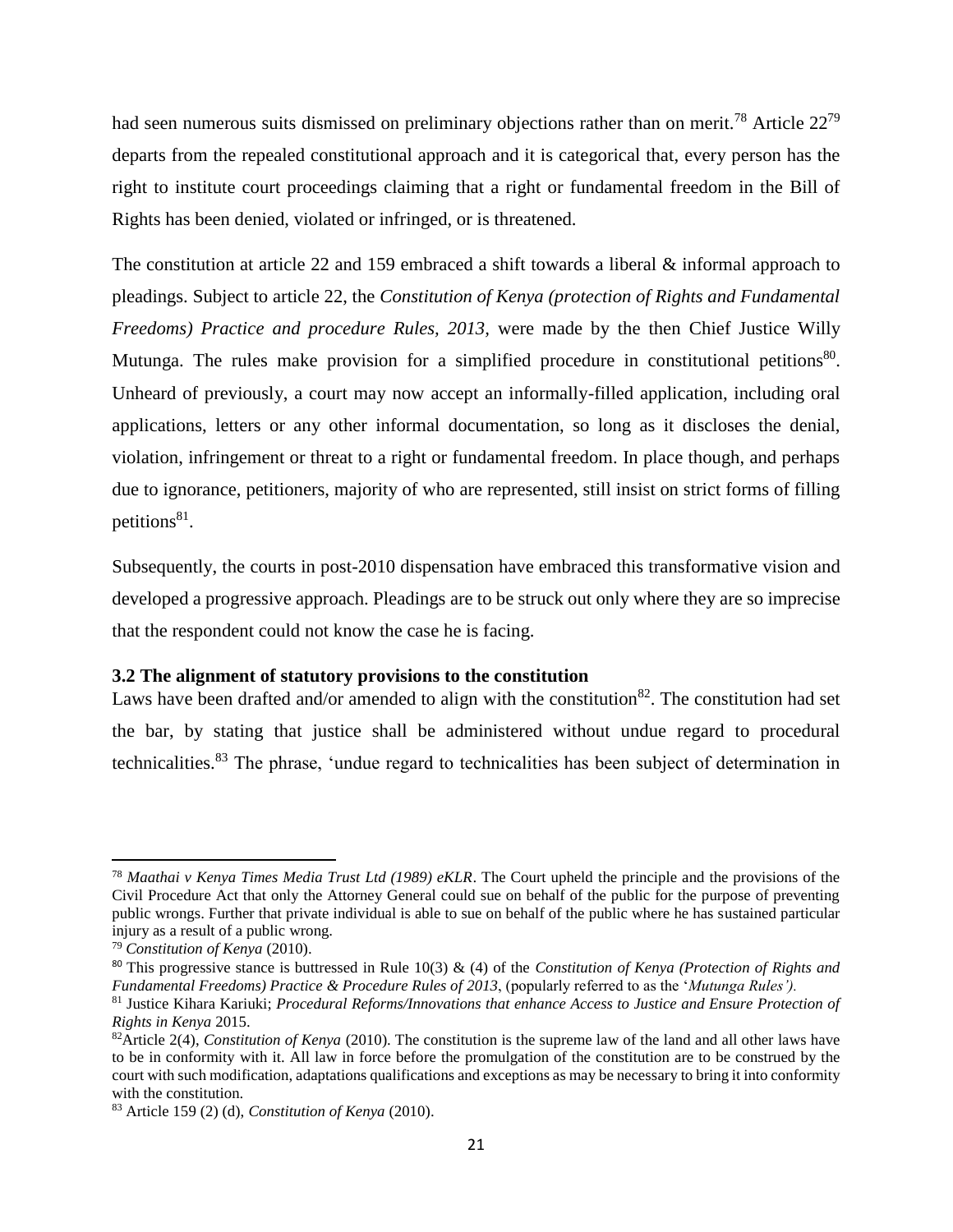several court cases, throughout the hierarchical court system.<sup>84</sup> The statutes emphasize on the cardinal duty of the court to do inherent justice in every case before it.

The judiciary, through the Rules Committee<sup>85</sup>, has endeavored to simplify the various procedures for approaching the court contained in different pieces of legislation. The Chief Justice gazetted various rules and practice directions aimed at streamlining the process. These include the Supreme Court Presidential Election Petitions Rules<sup>86</sup>, the Supreme Court Rules<sup>87</sup>, the Sexual Offences Rules<sup>88</sup>, the Court of Appeal Rules<sup>89</sup>, the Civil Procedure Rules<sup>90</sup>, and the Criminal Procedure  $Code.<sup>91</sup>$ 

Justice Ojwang' JB, in *Luka Kitumbi and 8 others v Commissioner of Mines and Geology and another*<sup>92</sup>, observed that a new obligation is placed upon the judge, who, though beginning from the established judicial practice and known principles of interpretation, must assess any cause coming up before him or her in relation to the **imperative terms of the new constitution**. He noted that the court must rethink the relationship between the old statute law and the requirement of the new constitution. Judges are no longer judicial robots, mechanically deciding cases and dismissing them on technical grounds<sup>93</sup>. They are called upon to exercise their minds taking all factors into consideration when presiding and deciding over a matter. This will spearhead the development of our indigenous jurisprudence and the dispensation of justice.

<sup>84</sup> *Raila Odinga and Others v IEBC and Others* [2013] eKLR. The Supreme Court has expounded on this phrase thus, 'a court of law should not allow the prescriptions of procedure and form to trump the primary object, of dispensing substantive justice to the parties. This principle of merit, however, in our opinion, bears no meaning cast-in-stone, and which suits all situations of dispute resolution. On the contrary, the court as an agency of the processes of justice, is called upon to appreciate all the relevant circumstances and the requirements of a particular case and conscientiously determine the best course.'

<sup>85</sup> Section 81*, Civil Procedure Act*, (chapter 21 Revised in 2010). The mandate of the Committee is to make rules providing for any matter relating to the procedure of civil courts. It comprises two judges of the Court of Appeal, two judges of the High Court, the Attorney General and two advocates.

<sup>86</sup> *The Supreme Court Presidential Election Petitions Rules* [2013].

<sup>87</sup> *The Supreme Court Rules of 2*012 [Revised 2016].

<sup>88</sup> Sexual Offences Act (*Rules of the Court)* Legal Notice No. 101 of 2016.

<sup>89</sup> Appellate Jurisdiction Act*, (Court of Appeal Rules)*; Legal Notice No. 152 of 2010.

<sup>90</sup> The Civil Procedure Act *(Civil Procedure Rules, 2010)* Legal Notice No. 151 of 2010.

<sup>91</sup> *Criminal Procedure Code,* [chapter 75 of the laws of Kenya], Revised in 2015.

<sup>92 [2010]</sup> eKLR.

<sup>93</sup> Justice Kihara Kariuki, '*Procedural Reforms/Innovations that enhance Access to Justice and Ensure Protection of Rights in Kenya* 2015.'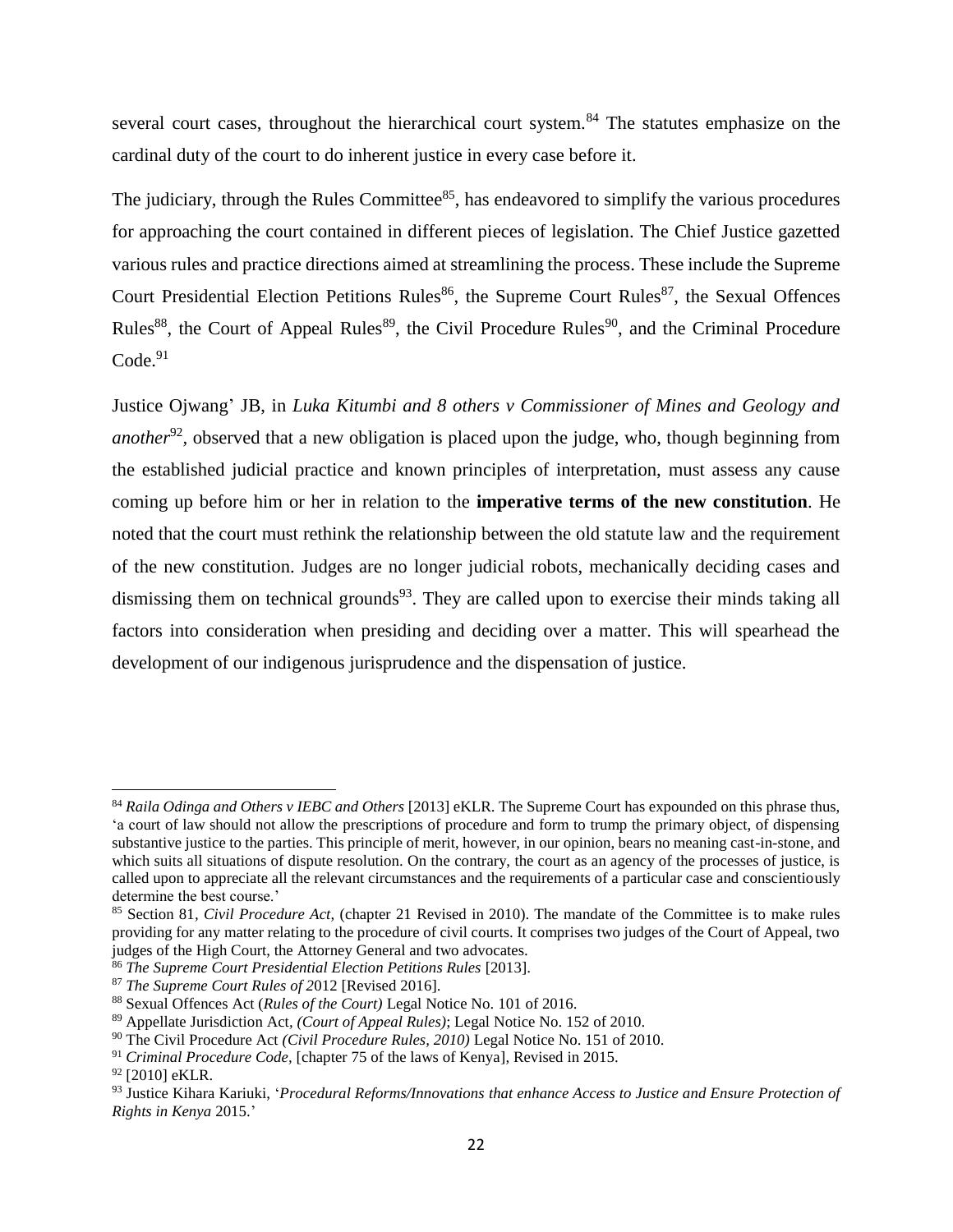The overriding objectives<sup>94</sup> under the Civil Procedure Act<sup>95</sup> and the corresponding sections  $3A$ and 3B of the Appellate Jurisdiction  $Act^{96}$  now emphasize on just, expeditious, proportionate and affordable resolution of disputes as the overriding objective.<sup>97</sup> These principle are similar to what is contained in the Civil Procedure Rules of 1998 in England.

The Woolf reforms of 1998, introduced the overriding objective provisions by way of Civil Procedure Rules in England. In case of *Biguzzi v Bank Leisure<sup>98</sup>* in which Lord Woolf himself talked about the concept of overriding objective that 'under the Civil Procedure Rules, the position is fundamentally different. As rule 1.1 makes clear the rules is a new procedural code with the overriding objective of enabling the court to deal with cases justly. The problem with the position prior to the introduction of the rules was that often the court had to take draconian steps such as striking out the proceedings.' The principle is made of two terminologies; *overriding* defined as taking precedence and *objective* refers to something that one's effort is intended to attain or accomplish. Therefore what takes precedence in the courts' undertaking should be the intention to dispense justice.

# <span id="page-30-0"></span>**3.3 The rationale behind the Introduction of Overriding Objective Principle**

The enactment of the overriding objective has be seen to settle the long running contest in Kenyan jurisprudence between form and substance. The principle clearly directs the court to follow the latter. In the case of *Philip Chemwolo & another v Augustine Kubende*<sup>99</sup>, the Court of Appeal held that the primary concern of the court is to do justice.

The overriding objective principle was introduced in Kenya following the legal atrocities that, for far too long, had been perpetrated by the judges. It was brought into place to cure the problem of dismissal of cases based on procedural technicalities. When parties approach the court with a

<sup>94</sup> *Safaricom Limited v Ocean View Beach Hotel Limited & 2 others* [2010] eKLR. The Court of Appeal has expounded this doctrine thus, the overriding objective was aptly baptized the "O2" (the Oxygen Principle) because like oxygen, the principle has the potential to re-energize the civil system of justice and give the courts freedom to attain justice in each case in a manner that is just, quick and cheap and above all in a manner which takes into account the special circumstances of each of each case or appeal and the best way of handling it.

<sup>95</sup> Sections 1A & 1B*, Civil Procedure Act*, [chapter 21, Revised 2010].

<sup>96</sup> *Appellate Jurisdiction Act*, [chapter 9 Laws of Kenya].

<sup>&</sup>lt;sup>97</sup> The overriding objective is a principle of law which was first introduced to the Kenyan legal system vide the amendment done on the Civil Procedure Act and the Appellate Jurisdiction Act in 2009. It is a principle of law aimed at delivering substantive justice without undue regard to technicalities. The principle is aimed at dealing with cases justly, expeditiously placing litigants at equal footing. It aims at ensuring that the ends of justice is met in the trial process.

<sup>98</sup> *Biguzzi v Bank Leisure PLC* (1999) 1 WLR 1926.

<sup>&</sup>lt;sup>99</sup> [1986] eKLR.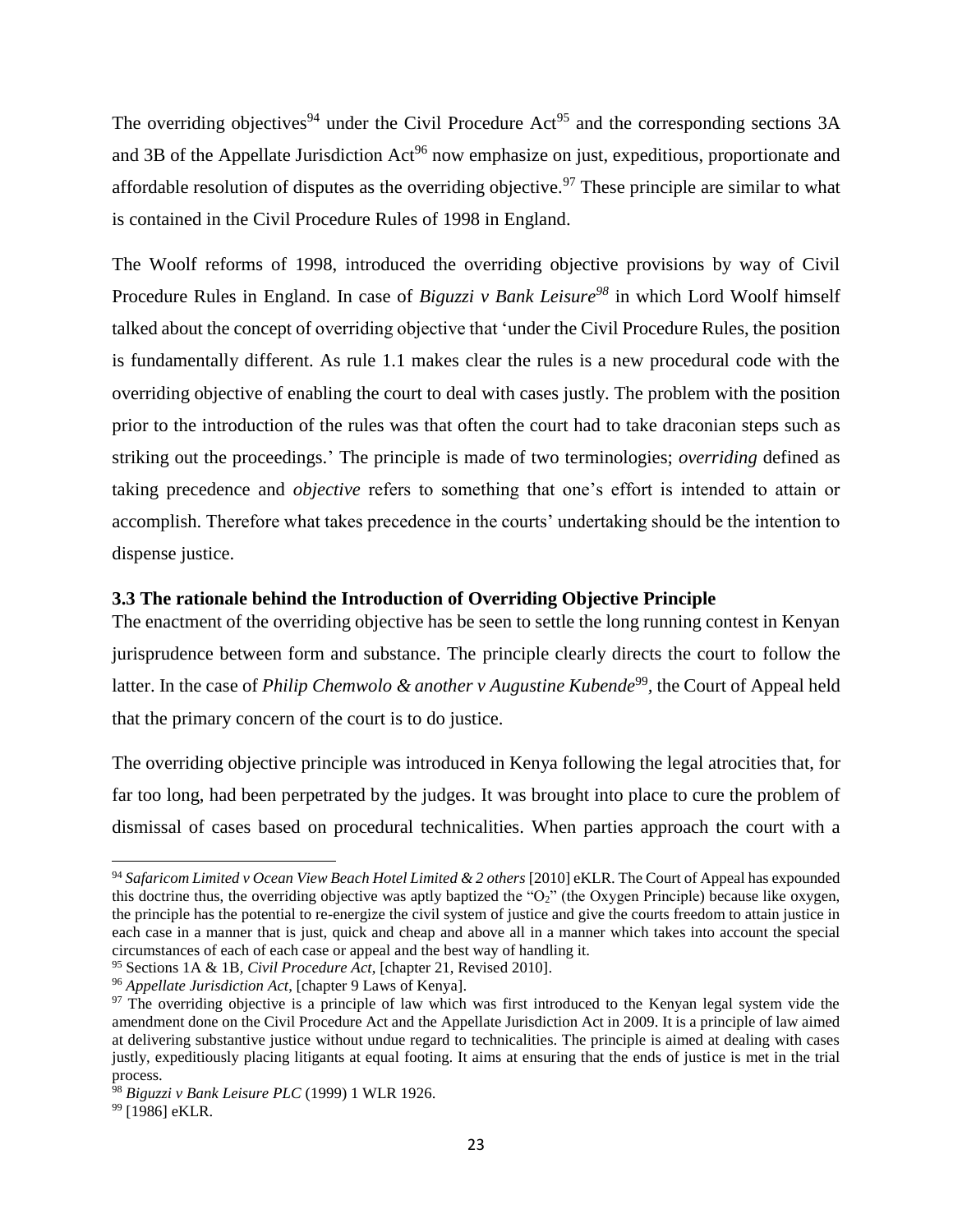dispute, they do so acknowledging the fact that the court is the proper forum for amicable dispute resolution based on the laws of the land<sup>100</sup>. The aspiration of the litigants is that they will always have the courts as a resort for the enforcement and protection of their rights. Therefore, when cases were dismissed on technicalities of procedure, the litigant were driven from the judgement seat before their complaint were investigated.<sup>101</sup> As the custodian of the law, it is incumbent upon the court to ensure at all times that justice is served to all who come before it.

As a matter of fact, the civil procedure and the rules made thereunder are meant to aid the court deliver justice to the litigants and not meant to obstruct the course of justice. This is why the rules have been referred to as hand maiden of justice, not a mistress thereof $102$ . The rules of procedure are put in place to enable the court conduct the case in a proper manner, they are not, at all circumstances to be seen as a hindrance or an obstruction to the course of justice $103$ .

#### <span id="page-31-0"></span>**3.4 Courts active role in furthering substantive justice**

It is now a settled point of law that courts have to consider and be aware of the oxygen principle in the determination of cases before them. In *Kamani v Kenya Anti-Corruption Commission,<sup>104</sup>* Kamani, the respondent in the appeal, had applied for the appeal to be struck out on a technicality. He raised an objection that some primary documents, including the hand-written notes of two trial judges, had been omitted from the appeal record. He therefore argued that the appeal was invalid and should be struck out.

Before the amendments<sup>105</sup>, the court had consistently ruled that the omission of primary documents in the appeal record was fatal to an appeal, which would have to be struck out as a result. However, the court considered the new amendments which introduced the oxygen principle.

<sup>100</sup> Article 1(1), *Constitution of Kenya* (2010) vests all sovereign power (judicial power included) in the people of Kenya. This is further consolidated by Article 159 which reiterates that, 'judicial authority is derived from the people and vests in, and shall be exercised by or under this Constitution'*.* For the first time in Kenya's history, judicial power was expressly and exclusively vested in the judiciary, effectively providing the requisite grounding for an assertive, independent and responsive arm.

<sup>101</sup> Justice Byamugisha CK, '*Administering Justice Without undue Regard to the Technicalities: The case for Uganda'*. <sup>102</sup> Re Coles [1907] 1 K.B. 1, 4 Justice M.R Collins recognized that *the courts are not strictly bound by the rules of procedure, which are generally meant to assist the court in delivering justice. They are not compelled to do that which will amount to injustice.*

<sup>103</sup> Calistus Mboya: '*The Principle of the Overriding Objective:* The Case of Kenya, 2015'.

<sup>104</sup> [2010] eKLR.

<sup>&</sup>lt;sup>105</sup> The amendment that introduced sections 3A and 3B of the Appellate Jurisdiction Act chapter 9 of the laws of Kenya in 2009. The overriding objective of the court being to do justice.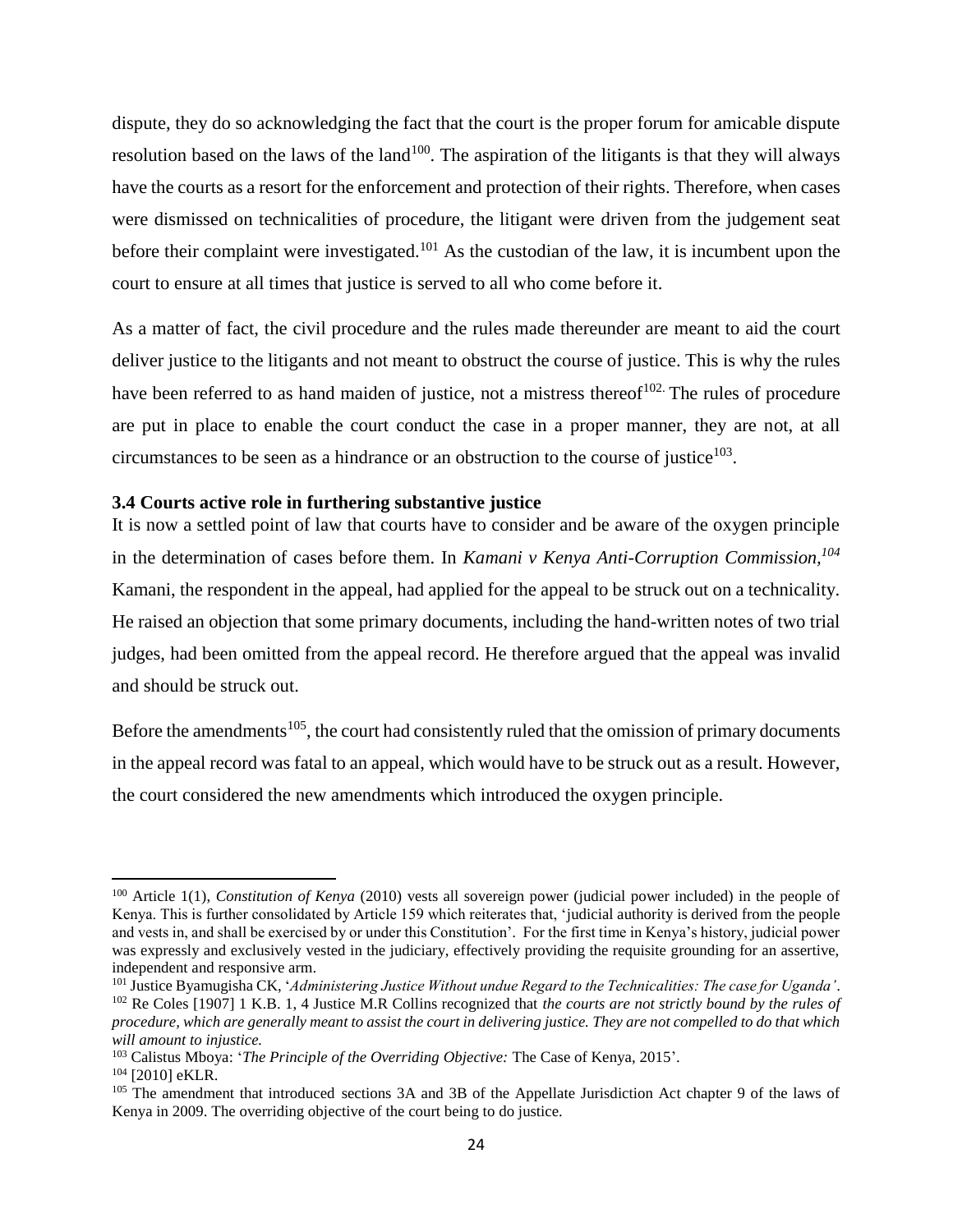The court went on to consider what was likely to happen if it proceeded to strike out the appeal, and found that the common experience was that whenever an appeal was struck out, the appellant would invariably seek leave to file a fresh appeal. This would lead to an increase in the cost pertaining to litigation, as well as a waste of judicial time and resources. The court found that this wrong must be what parliament intended to remedy by making the amendments. The court therefore found that the approach that it must now take was not to strike out the appeal automatically, but first examine whether the striking out will be in line with the oxygen principle. The court therefore declined to strike out the appeal, and granted the appellant leave to file a supplementary record of appeal to include the omitted documents.

In *Trusted Society of Human Rights Alliance v Attorney General & 2 others*,<sup>106</sup> the High Court pointed out that the rule *Anarita Karimi Njeru v Republic<sup>107</sup>* was decided under the old constitution. The court noted that it was upon the court to bring the said decision into consonance with the provision of the new constitution on access to justice and the framing of constitutional pleadings. It was the court's position that, with regard to the admissibility of petitions seeking to enforce the constitution, it must not be at the epitome of drafting precision. The courts, while exercising judicial authority pursuant to article 159 of the constitution, must abhor procedural technicalities and in this case, requiring extreme clarity in framing constitutional issues amounted to procedural technicalities.

It must be noted that the above High Court decision did not purport to overrule *Anarita Karimi Njeru* as it laid down an important rule of constitutional adjudication. A person claiming constitutional infringement must give sufficient notice of the violation to allow her adversary to adequately prepare and save the court the embarrassment of adjudicating on issues that are not appropriately phrased as justiciable controversies. However, the court was of the opinion that the proper test under the new constitution is whether a petition as stated raises issues that are so attenuated that a court of law properly directing itself to the issue cannot fashion an appropriate remedy due to the inability to concretely fathom the constitutional violation alleged.

<sup>106</sup> *Trusted Society of Human Rights Alliance v Attorney General & 2 others* [2010] eKLR.

<sup>&</sup>lt;sup>107</sup> [1976-1980] 1 KLR.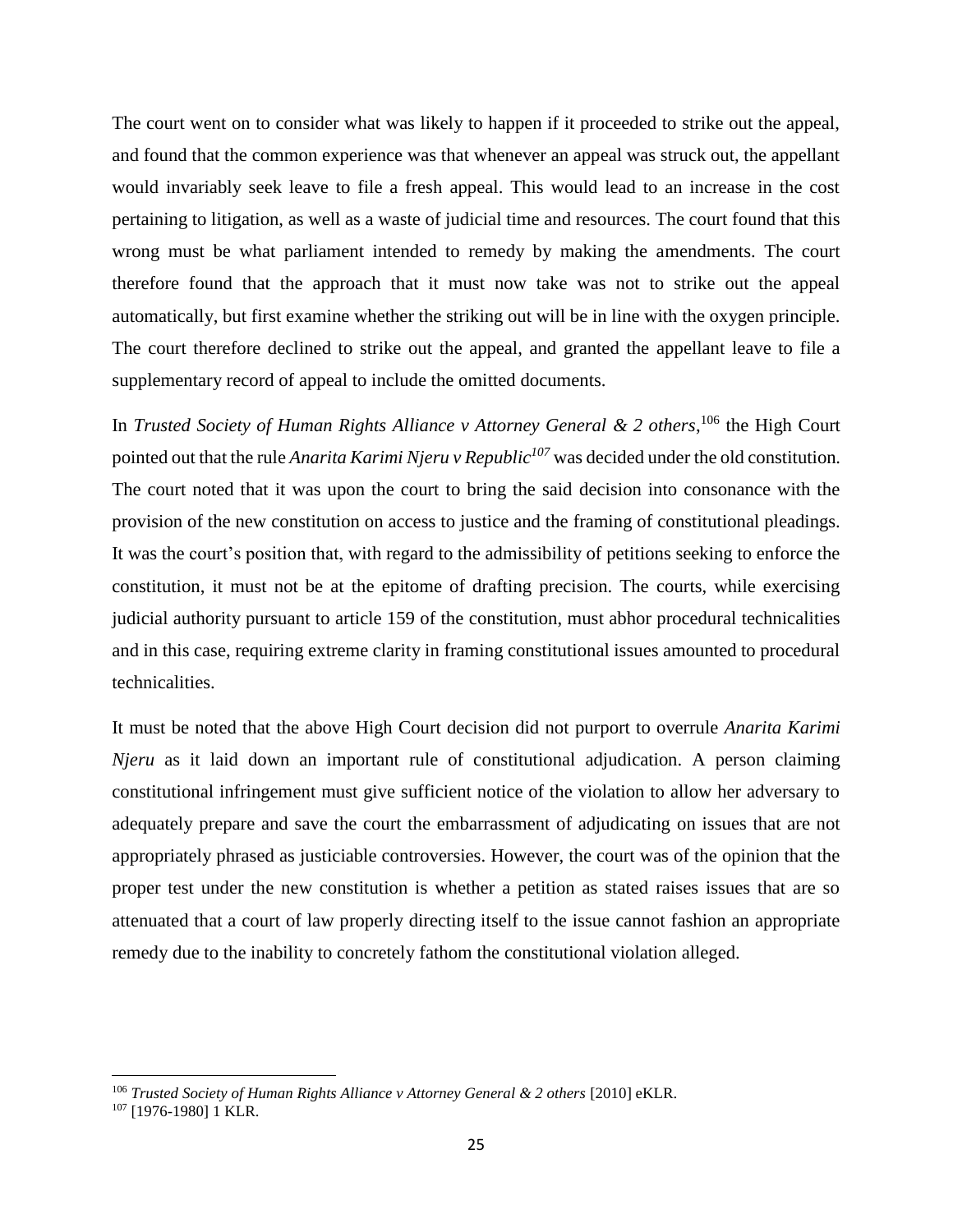In *Teachers Service Commission v Kenya National Union of Teachers &3 others<sup>108</sup> ,* the trial judge had assumed a much active role as a 'facilitator' to engineer resolution of a protracted dispute. The judge directed the matter to proceed under section 15 of the Industrial Court Act which provide for alternative dispute resolutions. This was a step in the right direction as the court caught grip of the matter and ended up amicably deciding the dispute. It must be noted as earlier pointed out that such move by the trial judge is what Willy Mutunga referred to as the development of competent and indigenous jurisprudence. This approach breaks away from the norm and is not tied in any way by the limited traditional remedies provided for by the law. It allows the judge to be creative and apply his mind within the four corners of the law and come up with a remedy that is tailored towards a particular dispute.

In the case of *Uchumi Services Limited v Chengo Katana Koi & 4 others<sup>109</sup>* the applicant sought to have the defendant's defence and counter claim filled by an unqualified person<sup>110</sup> to act as an advocate struck out as they cannot stand having been drawn by a non-existent firm of Advocates. The court in its findings, struck out the defence and the counter-claim for having been drawn by an unqualified person but was quick to point out that that will result in an injustice on the part of the defendant. The court noted that it is the right of everyone to access the justice and have any dispute that can be resolved by the application of the law decided in a fair and public hearing before a court.

The court was of the view that in as much as it has found in favour of the applicant, justice would be served if only it exercises its inherent jurisdiction under section 3A of the Civil Procedure Act to allow such a party to file a valid pleadings. The court looked beyond the dry letters of the law and exercised its powers by provided a remedy that serves the purpose of advancing justice.

<sup>108</sup> [2015] eKLR.

<sup>109</sup> [2008] eKLR.

<sup>110</sup> Section 2*, Advocates Act* defines the term '*unqualified person'* as a person not qualified under Section 9 as an advocate. Section 9 of the Act provides as follows:

Subject to this Act, no person shall be qualified to act as an advocate unless;

a) He has been admitted as an advocate; and

b) His name is for the time being on the Roll; and

*c)* He has I force a practising certificate and for the purpose of this Act a practicing certificate shall be deemed not to be in force at any time while he is suspended by virtue of section 27 or by an order under section 60(4).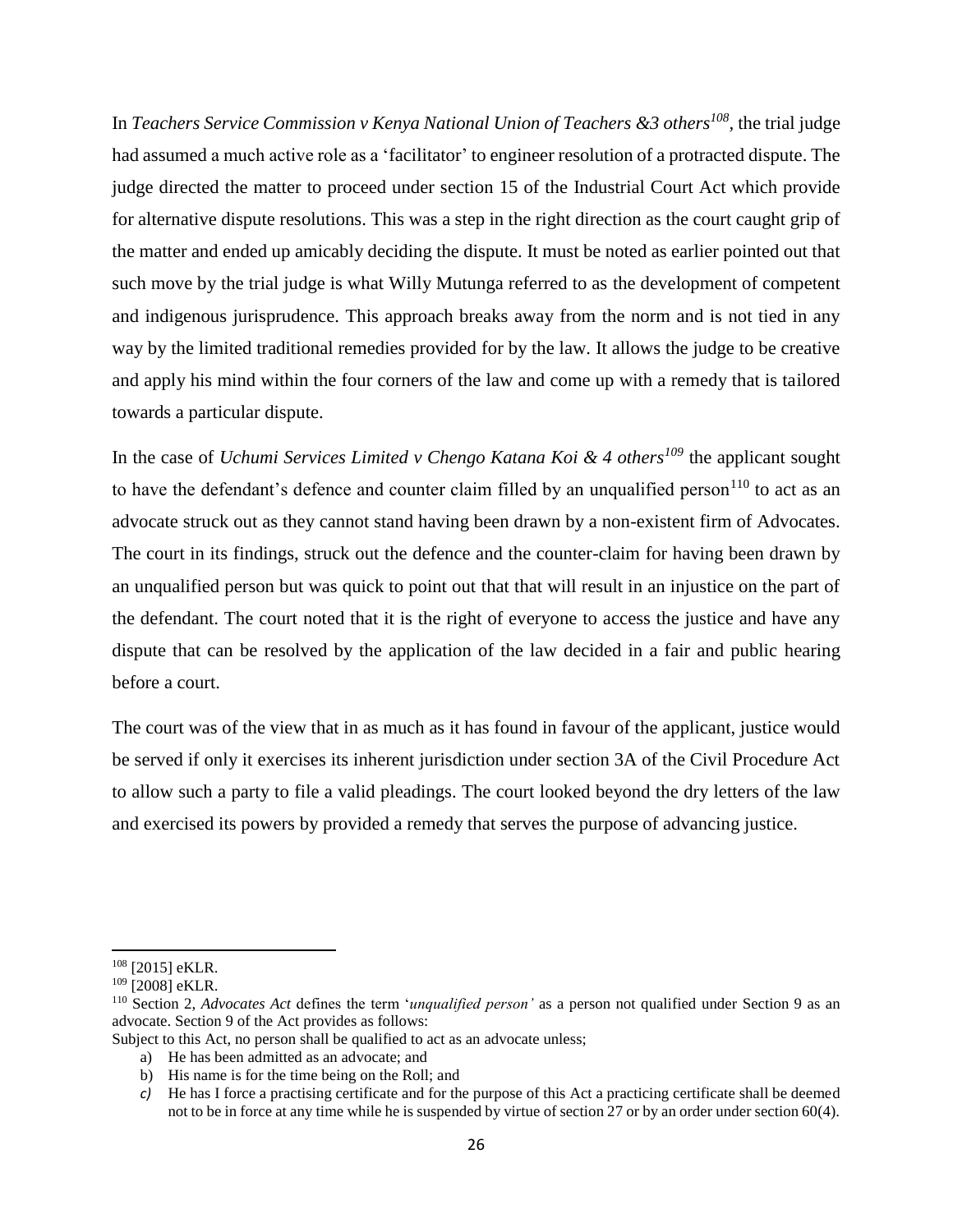In the case of *Mechanical Engineering Plant & 2 others v Standard Chartered Bank Kenya Ltd*<sup>111</sup> the court dealt with an application for extension of time to file a record of appeal which had been struck out for having been drawn by an unqualified advocate as follows: 'It is now well settled that a party whose appeal has been struck out as being incompetent may apply for an extension of time within which to file and serve not only a fresh notice of appeal but also a fresh record of appeal.'

### <span id="page-34-0"></span>**3.5 Conclusion**

The amendments have ushered in a new era of case management, aimed at achieving the just and expeditious determination of disputes, while ensuring the efficient use of judicial resources. The trend nowadays if for the courts to strive to maintain pleadings rather than to strike them out.

However, the amendments should not be viewed as a magic cure to any situation. As was rightly noted in *Kamani's case,* the court warned that a litigant who takes six months to file a notice of appeal which ordinarily should be done within 14 days of the decision cannot simply rely on the oxygen principle. Indeed, the overriding objective is not meant to help the indolent but to ensure inherent justice is served to all. It should not be applied to cause delay or obstruction of justice. It must be taken as a double edged sword meant to facilitate justice while at the same time eliminating further obstruction and delay of justice by lazy litigants.<sup>112</sup>

The court must strive to, as much as possible, deliver substantive justice. In doing so, the judge must caution himself on the utility of the rules of procedure in litigation. The rules of procedure are very critical in the court proceedings as they guide the court on how to approach a dispute. The court must not depart from the procedural rules unless it is absolutely necessary in serving the ends of justice.

*<sup>111</sup>* [2009] eKLR.

<sup>112</sup> Calistus Mboya: *The Principle of the Overriding Objective:* The Case of Kenya, 2015.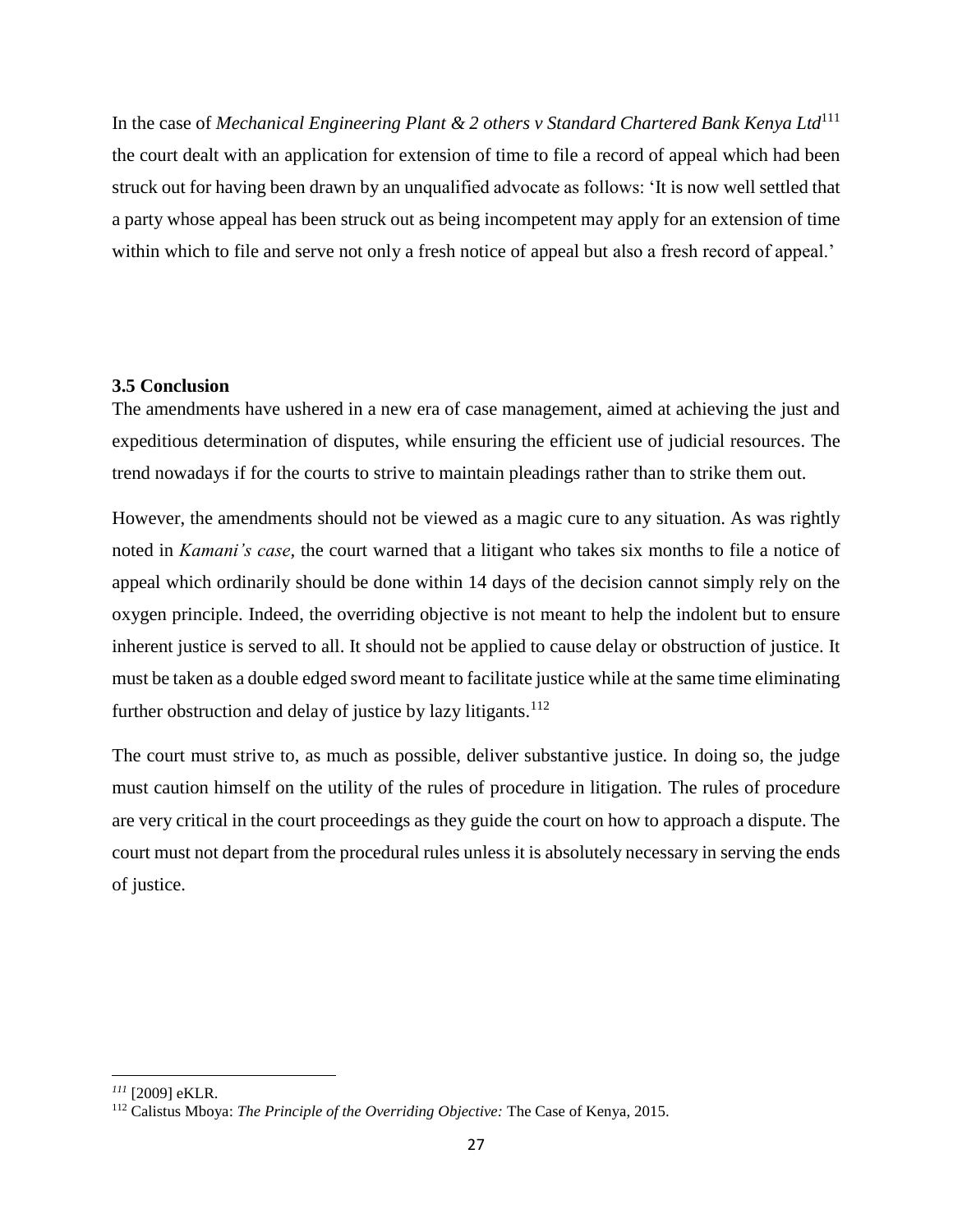# <span id="page-35-0"></span>**CHAPTER FOUR: NEW WINE IN THE OLD WINE SKINS: THE CHALLENGE OF REALIZING EQUAL ACCESS TO JUSTICE IN THE WAKE OF A CONTINUED RESTRICTIVE INTERPRETATIONAL APPROACH BY THE COURT**

#### <span id="page-35-1"></span>**4.1 Introduction**

The dream and aspirations of the people of Kenya as enunciated in the constitution of having an effective judiciary, one that abhors procedural technicalities and dispenses justice might remain as aspirations if the courts fail to honour the call to dispense justice. The judiciary occupies a vantage point in not only living by the set values and principles but also in promoting and protecting them. However, there are instances where the judiciary has failed to capitalize on its position as the custodian of the law and further the interest of justice.

The courts are duty bound to compare the professed ideals and principles contained in the 2010 constitution and its core values with legal doctrines and concepts as they had been developed until the passing of the constitution<sup>113</sup>. This demands a conceptual legal change in order to facilitate the emergence of the new state envisaged by the constitution. The constitution demands the establishment of a society based on the essential values of human rights, equality, democracy, social justice and the rule of law<sup>114</sup>.

The constitution embodies the idea that Kenya seeks to be a democratic, egalitarian and accountable state<sup>115</sup>. This calls for full implementation of the constitution by allowing its entry into all spheres of the legal system to effect the intended changes<sup>116</sup>. It is not always that the courts will give life and proper interpretation to the constitutional provisions. The courts are called upon to always give effect to the imperative transformation but sometimes can fail to  $do^{117}$ .

<sup>113</sup> Justice J.B. Ojwang' in *Luka Kitumbi and 8 others v Commissioner of Mines and Geology and Another* [2010] eKLR.

<sup>114</sup> *The Constitution of Kenya 2010*, the Preamble.

<sup>115</sup> Walter Khobe, 'The Court of Appeal is failing to give effect to Constitutional Aspirations.' *The Platform Legal Magazine 2016.* The author is an advocate of the High Court of Kenya.

<sup>116</sup> Walter Khobe, *'*The Court of Appeal is failing to give effect to Constitutional Aspirations.' *The Platform Legal Magazine 2016.*

<sup>&</sup>lt;sup>117</sup> The judges exercise their judicial discretion and independence when deciding cases before them. However, if they do so capriciously without taking into account the legal doctrines and the social, economic and political realities of the country, they are likely to negatively affect the jurisprudential development in the country.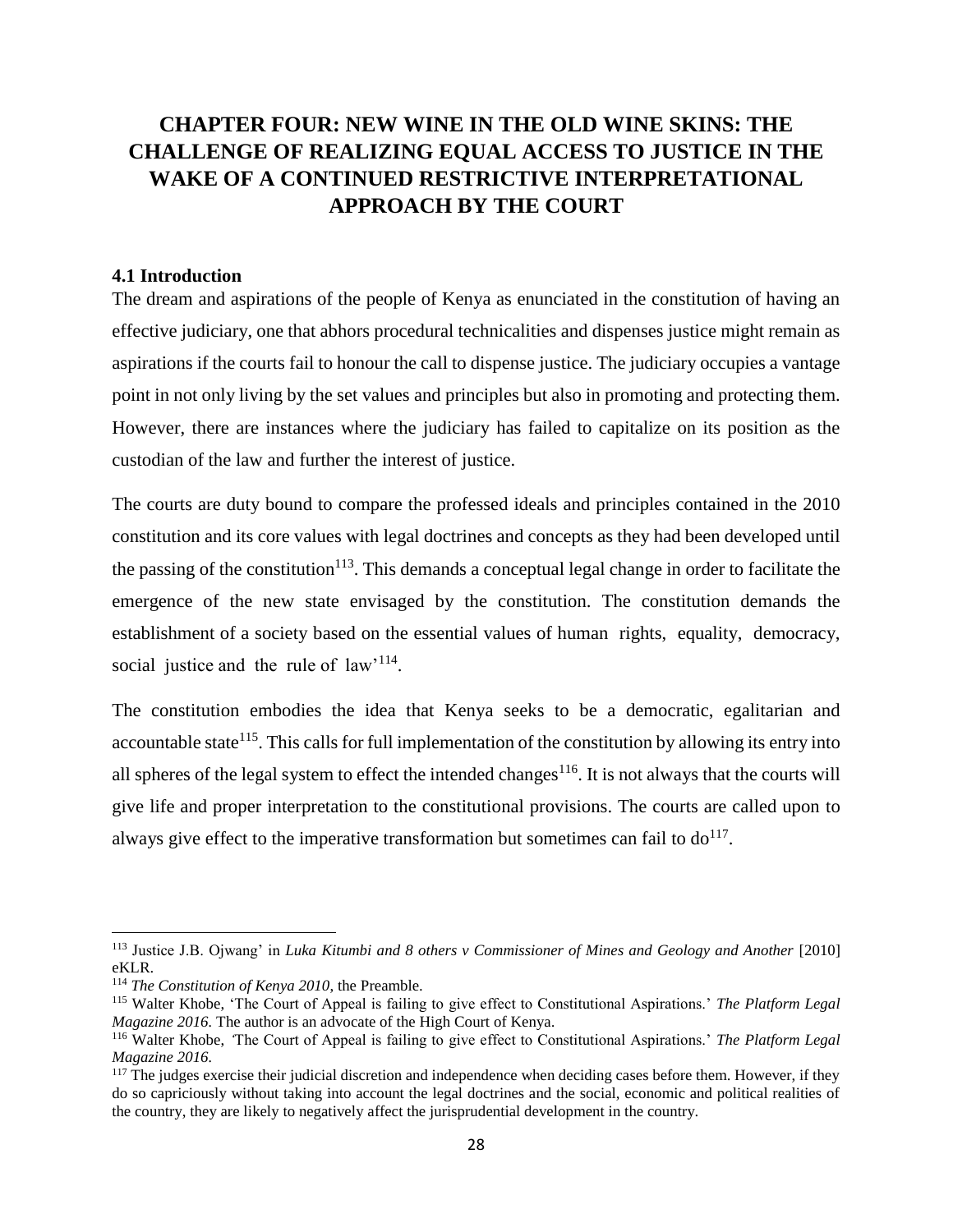Kenya's legal culture and the approach of law is steeped in the legalistic approach to law as this is the way Kenyan lawyers, law scholars and judges have been trained and have traditionally approached law<sup>118</sup>. The courts, often operating under the influence of the legal culture of the rejected past, can prove to be the stumbling block to the imperative change. However, the constitution<sup>119</sup> demands a break from the chain of this legalistic mentality. Judges should go beyond the traditional notion of adjudication associated with the liberal legalism and embrace nontraditional approaches to resolution of disputes.

#### <span id="page-36-0"></span>**4.2 The re-awakening of the rejected past**

The courts have not hesitated on several occasions to pronounce themselves in a rather retrogressive manner, thus reviving the old constitutional legacy. The Court of Appeal in *Mumo Matemu v Trusted Society of Human Rights Alliance & 5 others*<sup>120</sup>, threw out the gains and admirable approach the High Court had developed in the area of our jurisprudence and reintroduced the principle of *Anarita Karimi Njeru<sup>121</sup>* and its mechanical application ignoring the dictates of the constitution.

The court, in deciding the case, stated that the principle in *Anarita* underscores the importance of defining the dispute to be decided by the court. It further said that it was a misconception to claim that compliance with rules of procedure is adversative to article 159 of the constitution and the overriding objective principle under section 1A and 1B of the Civil Procedure Act and section 3A and 3B of the Appellate Jurisdiction Act. It observed the importance of procedure as a handmaiden of just determination of cases. On pleadings, the court noted that cases cannot be dealt with justly unless the parties and the court know the issues in controversy and that pleadings assist in that regard. Therefore, the court noted that the principle in *Anarita* that established the rule that requires reasonable precision in framing of issues in constitutional petitions as a principle of substantive justice<sup>122</sup>.

l

<sup>118</sup> Walter Khobe, 'The Court of Appeal is failing to give effect to Constitutional Aspirations.' *The Platform Legal Magazine 2016.*

<sup>119</sup> *The Constitution of Kenya* (2010).

<sup>120</sup> [2012] eKLR.

<sup>121</sup> *Anarita Karimi Njeru v Attorney General* [1979] KLR.

<sup>122</sup> *Mumo Matemu v Trusted Society of Human Rights Alliance & 5 others* [2012] eKLR.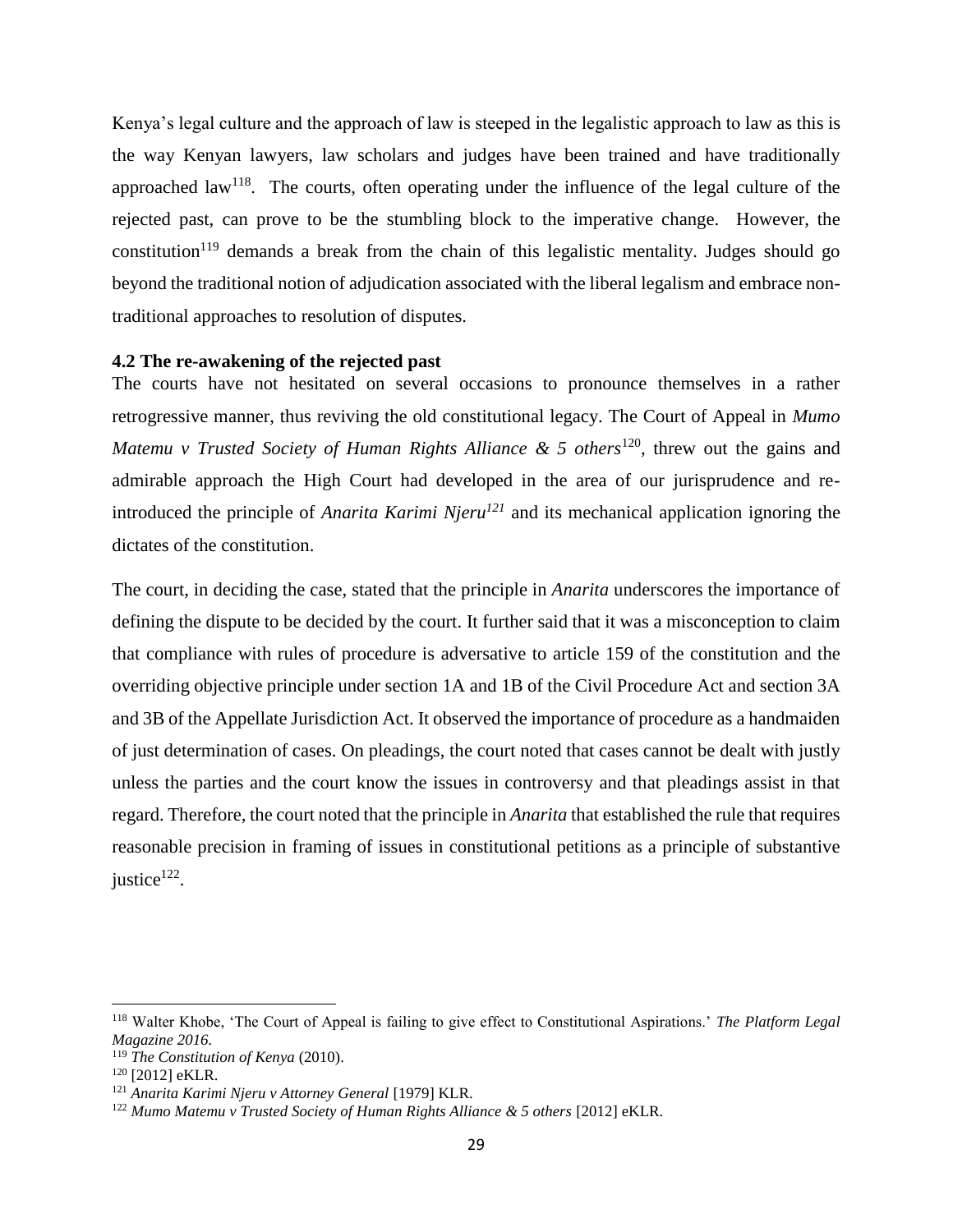Based on the above approach, it is difficult to ascertain what the court would say on the rightsdriven boldness, which includes embracing epistolary jurisdiction in India<sup>123</sup> and *tutela action* in Colombia<sup>124</sup>, approaches that have been celebrated and hailed across the globe. The judges in these countries did not have the aid of clear constitutional provisions like our article 22 and  $159^{125}$ , but by eschewing formalism, those judges have revolutionized constitutional litigations in their jurisdictions<sup>126</sup>. In the new dispensation, form is supposed to give way to substance; obsession about form is a betrayal of the transformative vision of the constitution<sup>127</sup>. The constitution demands procedural flexibility thus courts should use this permission for radical procedural innovation that is valuable in expanding access to courts<sup>128</sup>. The constitution embodies a hope that the permission granted by the constitution would see courts taking a wide range of non-traditional steps to accept informally-drafted petitions, discharge the evidentiary burden where parties cannot, and seek to develop non-traditional innovative remedies  $129$ .

In *Teachers Service Commission v Kenya National Union of Teachers & 3 others<sup>130</sup> ,* the Court of Appeal was faced with a situation where the trial Court had proceeded in a manner that breaks away from the traditional passive role of a judge in resolving a complex teachers' pay dispute. The judge had acted as a 'facilitator' to engineer resolution of a protracted dispute. One of the questions before the court was that the trial judge lacked jurisdiction when he directed the matter to proceed

l

<sup>&</sup>lt;sup>123</sup> Epistolary Jurisdiction extended by the apex court of India is one of the most significant procedural innovations to secure justice for all. Encouraging letter petitions is based on the idea of easy and effective access to all without any procedural burden.

<sup>&</sup>lt;sup>124</sup> Patrick Delaney, 'Legislating for Equality in Colombia: Constitutional Jurisprudence, Tutelas and Social Reforms' *The Equal Rights Review* (2008). Columbia is said to be home of progressive constitutional system, the product of a relatively recent constitution. Tutela is a mechanism for the protection of equality in Colombia, which is an easily accessible and quickly resolved writ for the satisfaction of fundamental rights. As such, it has become a popular mechanism for ordinary Colombian citizens to claim their constitutionally protected rights has been violated. <sup>125</sup> *Constitution of Kenya* 2010.

<sup>126</sup> Justice A.F.M. Rahman Bangladesh Supreme Court, in his article," *Upholding Human Rights of the Poor: Epistolary Jurisdiction Could be Instrumental"*, discusses the progressive steps taken by the supreme court in exercising its inherent powers manifested through Epistolary Jurisdiction to uphold Human Rights for the poor. These judicial steps had not been enshrined or contemplated by the Bangladesh Constitution and it was thus seen as an innovative move by the Supreme Court.

<sup>127</sup> Article 159(2) (d), *Constitution of Kenya* (2010). The courts are supposed to dispense justice without undue regard to technicalities.

<sup>128</sup> Walter Khobe; 'The Court of Appeal is failing to give effect to Constitutional Aspirations.' *The Platform Legal Magazine 2016.*

<sup>129</sup> Walter Khobe; *'*The Court of Appeal is failing to give effect to Constitutional Aspirations.*' The Platform Legal Magazine 2016.*

<sup>&</sup>lt;sup>130</sup> [2015] eKLR.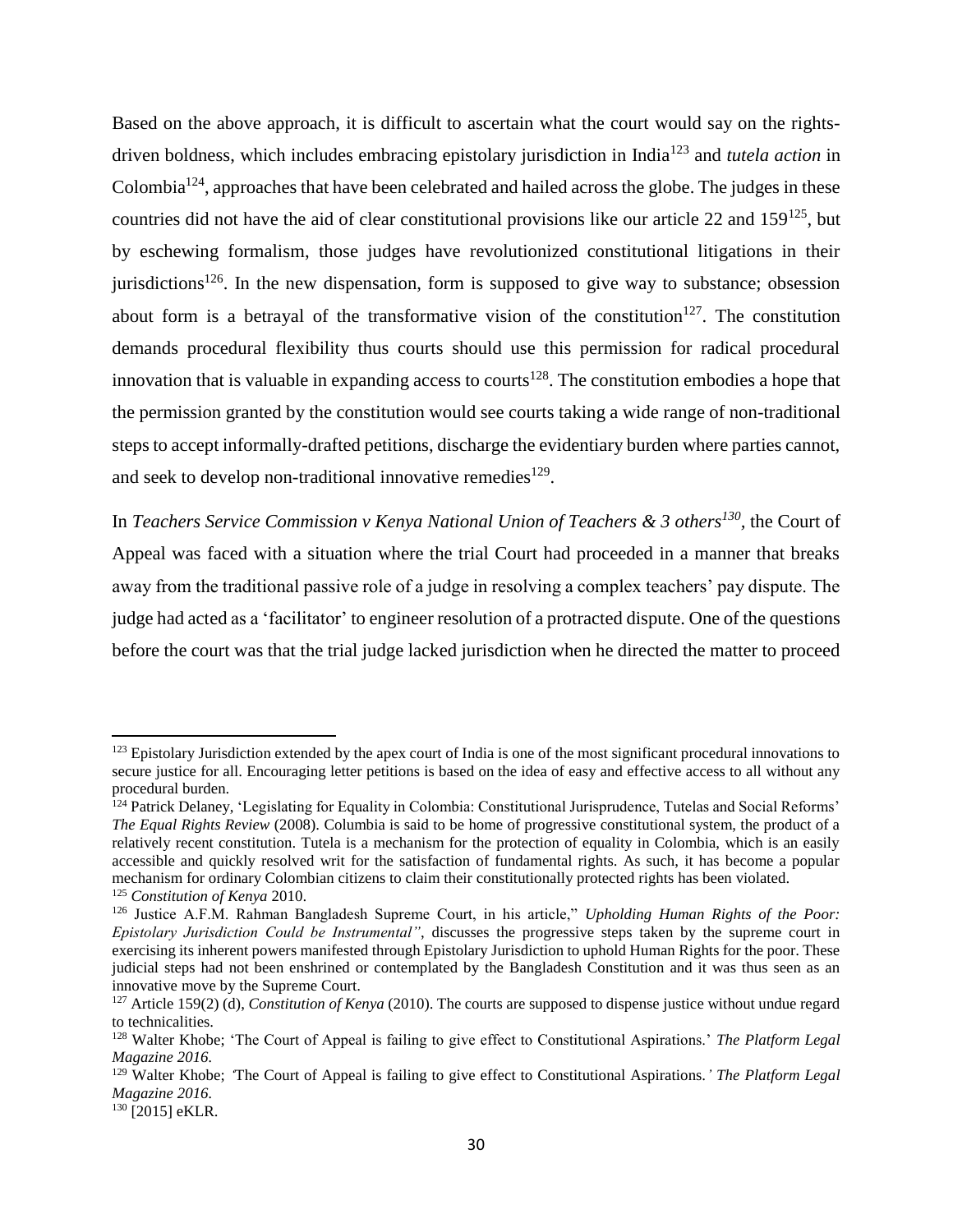under section 15 of the Industrial Court  $Act^{131}$  which provide for alternative dispute resolutions. Counsels for the appellants contested on whether the judge had jurisdiction to conduct conciliation proceeding and adjudication at the same time. The appellants argued that alternative dispute resolution denotes a proceeding that is outside of the court and could not be conducted by a judge.

The court of Appeal adopted a legalistic approach and held that the proceedings before the trial court were a nullity. It held unanimously that, 'as a general principle, a judge of the Employment and labour Relations Court has no jurisdiction to conduct conciliation under section 15 of the Industrial Court Act as read with article 159(2) (c) of the constitution. The constitution allows judges to curve the niche for themselves as mediators and facilitators in the resolution of disputes.

This legalistic approach means that judges cannot go out of their way and develop innovative solutions to problems facing society provided the said remedy is in line with the aspirations of the people as espoused in the constitution. The courts should aim at delivering justice by all legal and innovative means.

<sup>131</sup> Section 15 (1) of the *Industrial Court Act (*Act No. 20 of 2011*)* states that *"nothing in this Act may be construed as precluding the Court from adopting and implementing, on its own motion or at the request of the parties, any other appropriate means of dispute resolution, including internal methods, conciliation, mediation and traditional dispute resolution mechanisms in accordance with Article 159 (2) (c) of the Constitution."*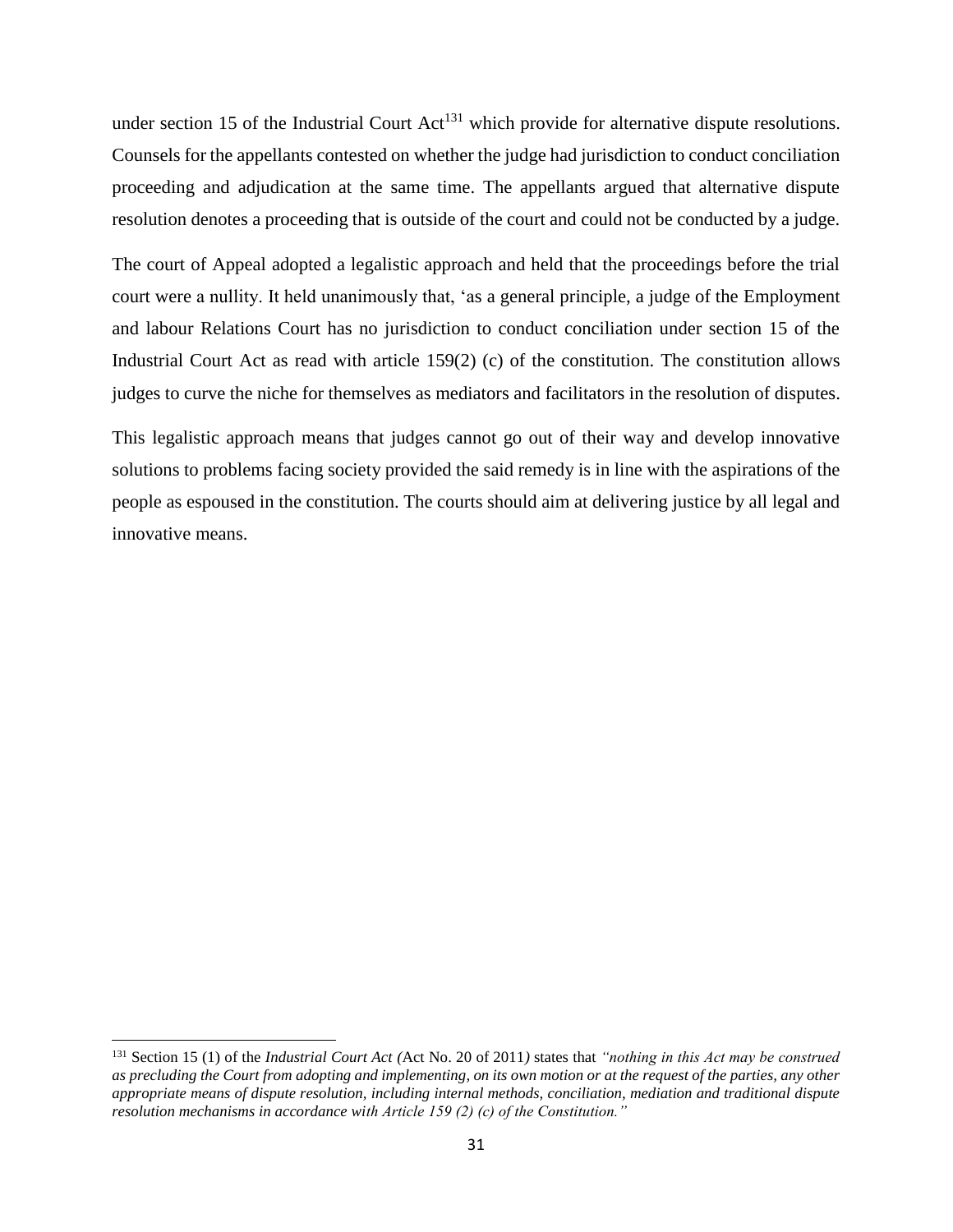# **CHAPTER FIVE: CONCLUSIONS AND RECOMMENDATIONS**

# <span id="page-39-1"></span><span id="page-39-0"></span>**5.1 Introduction**

The new constitution has revolutionized litigation and access to justice in Kenya. Indeed, the clear constitutional provisions that facilitate the expeditious resolution of disputes by the courts and the various statutory provisions have proved adequate in positioning the judiciary as an able arbiter in the disputes that arise in this country.

However, these legal provisions shall not see the light of the day if the courts fail to actualize them through a purposive interpretation that is in line with the wishes of the people of Kenya. The courts have demonstrated their ability and willingness to abide by these provisions and ensure that the ultimate goal of substantive justice is achieved.

## <span id="page-39-2"></span>**5.2 Procedural Justice versus Substantive Justice**

The study notes the need to strike a balance between procedural justice and substantive justice. Procedure ensures that substantive justice is achieved. In this regard, not a single one of them exists in isolation. Procedural justice is of great importance in the dispensation of justice and the court should not be quick to sacrifice procedural justice on the altar of substantive fairness.

A judge must always direct his mind towards the attainment of justice. He must strive to deliver substantive justice. In doing so, the judge must caution himself on the utility of the rules of procedure in litigation. The courts are to adhere to the procedural rules at all times unless doing so would result in an injustice. The overriding objective principle is meant to facilitate the expeditious delivery of justice. At no point in time should it be applied to cause delay and miscarriage of justice, as it well known that justice delayed is justice denied. It must be taken as a double edged sword meant to facilitate justice while at the same time eliminating further obstruction and delay of justice by lazy litigants.

The above success has not been without challenges. There has been instances where the courts have failed to give life to these provisions. These isolated instances need not take the centre stage of our progression as they are likely to dissuade us from our main goal and aim of furthering substantive justice.

With the enhanced constitutional access to courts, we need to caution ourselves against the tendency of rushing directly to court without firstly exhausting other possible avenues of dispute resolution. This is so as to avoid busy bodies from wasting courts time and end up clogging the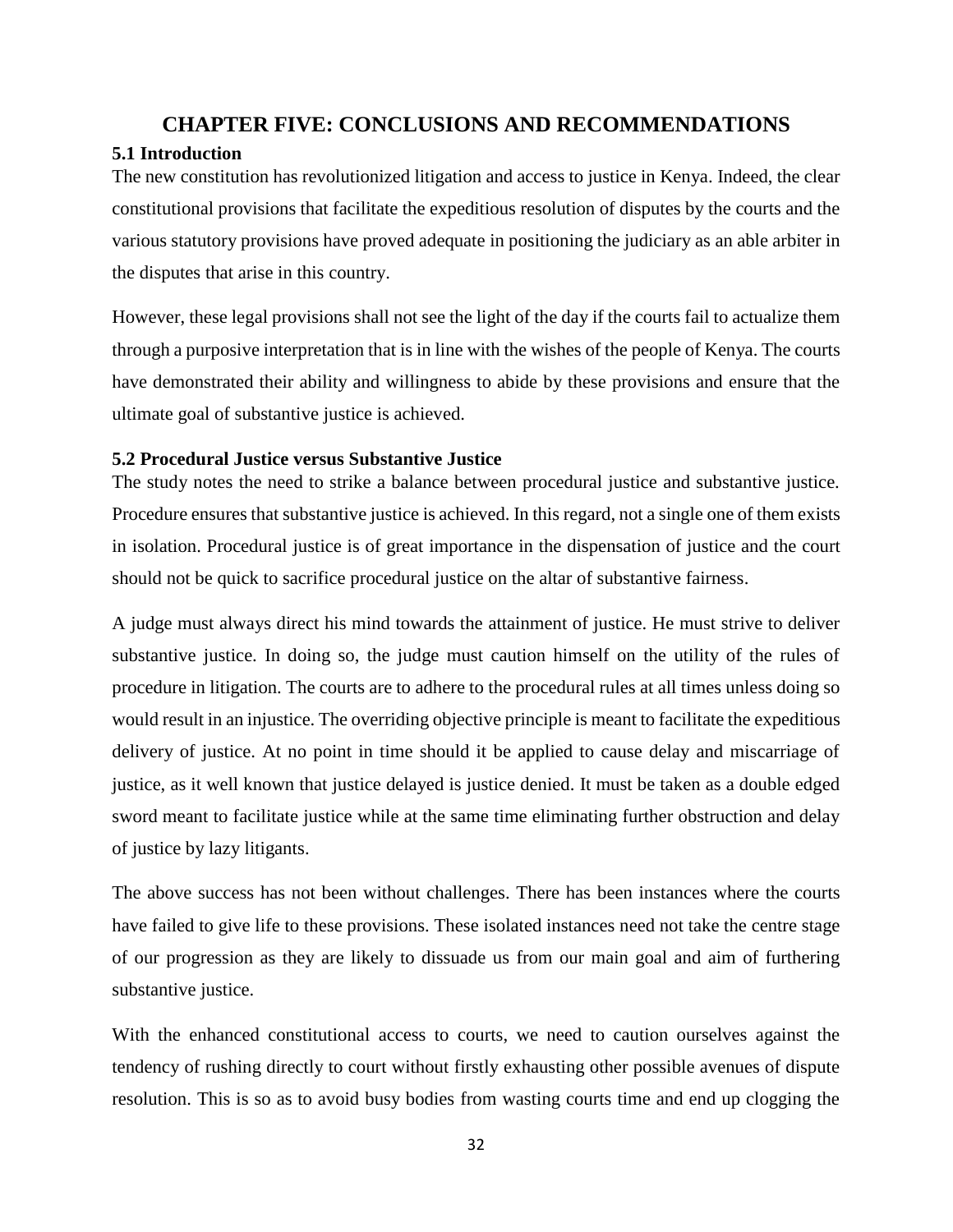justice system. The court should be the last resort in many instances unless grave injustice is likely to occur if the court's intervention is not sought early enough.

Where there is a remedy in civil law then parties should pursue that remedy. It is important to note that not all ills in society should attract a constitutional sanction. Constitutional sanctions should be reserved for appropriate and really serious occasions. It is impermissible to directly rely on fundamental rights as contained in the constitution when the right in issue is regulated by legislation. A litigant should not be seen to by-pass the legislations guiding a particular dispute. When a legislation is enacted to give effect to a constitutional right, a litigant cannot by pass the legislation and rely directly on the constitution without challenging that legislation as falling short of the constitutional standard.

An important element of the concept of access to justice is the need not to clog the judicial system by lodging frivolous claims, as this amounts to waste of the court's time and resources. Therefore, litigants should only institute proceedings that are justiciable and based on a particular set of laws to enable the court determine the matter amicably.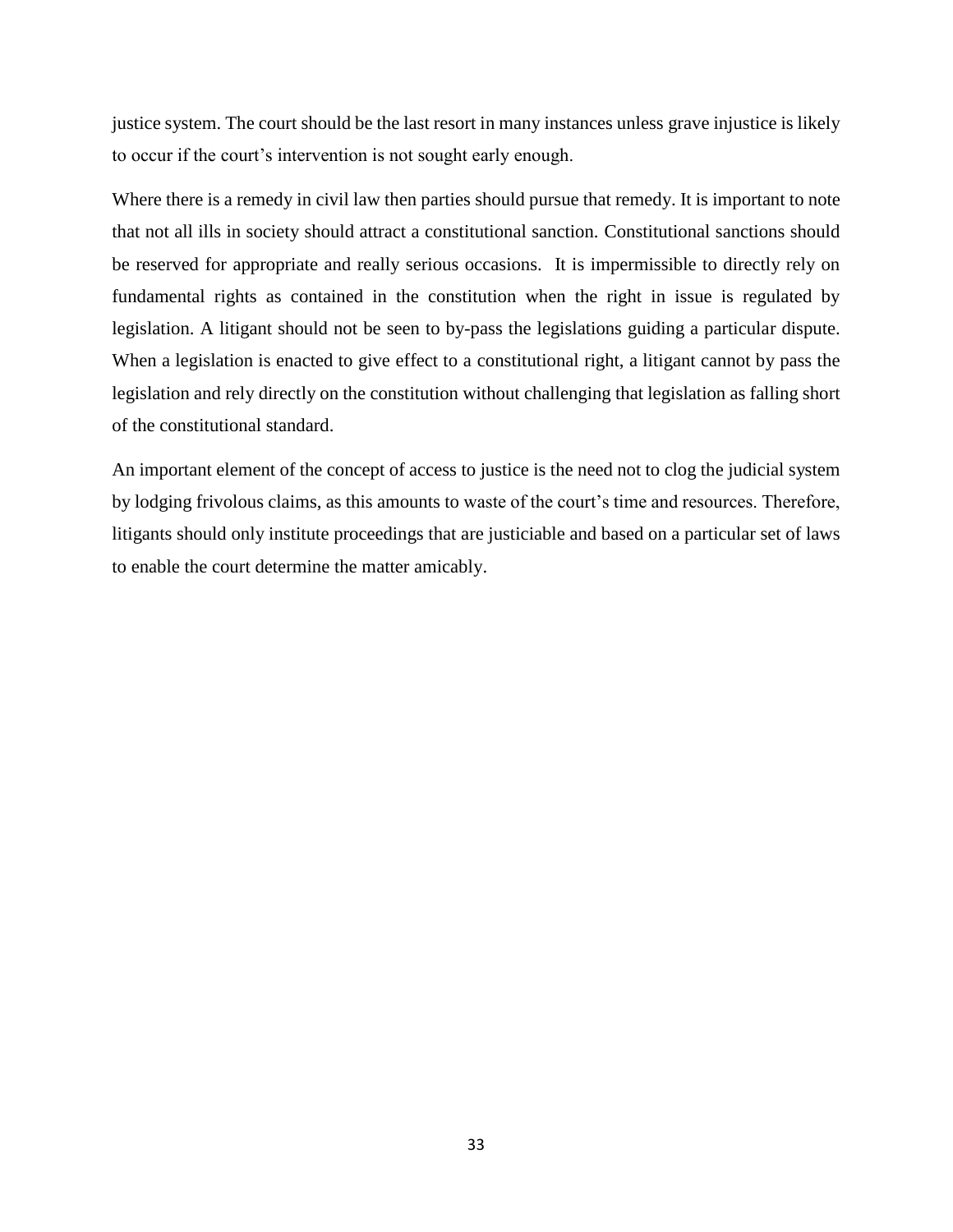#### <span id="page-41-1"></span><span id="page-41-0"></span>**BIBLIOGRAPHY**

#### **a) Books**

Freeman MDA, *Lloyd's Introduction to Jurisprudence*, 9ed, Sweet & Maxwell, London, 2014.

J.B. Ojwang, *The Common Law, Judges Law: land and Environment before Kenyan Court.*  Strathmore University Press, 2014.

J.O.Ambani and M.K. Mbondenyi, *The New Constitution of Kenya: Principles, Government and Human Rights.* Law Africa, 2012.

Lumumba P and Franceschi *L, The Constitution of Kenya, 2010: An Introductory Commentary, Strathmore University Press, Nairobi, 2014.*

#### **b) Articles & Conference Papers**

<span id="page-41-2"></span>Aisha Onsando, *Is Arbitration of Disputes Better than Litigation?* And Benson Wambugu, *Arbitration cuts on Backlog in courts*, Business journal, 2008.

Andrea M. Beria, '*Dismissal of cases on Legal technicalities versus Substantive Justice; A critical analysis of the Court of Appeal of Tanzania Decisions'*, Unpublished LLB Thesis, St. Augustine of Tanzania, 2015.

C.E. Clark, "*The Handmaid of Justice*" 23 Washington University Law Quarterly 297 (1938).

Christiansen E, 'Transformative Constitutionalism in South Africa: Creative Uses of Constitutional Court Authority to Advance Substantive Justice', *The Journal of Gender, race & Justice* (2010).

Final Report of the Task Force on Judicial Reforms (*The Justice Ouko Report*) 2010.

Justice Kihara K, "Procedural Reforms/Innovations that enhance Access to Justice and Ensure Protection of Rights in Kenya" Second African Union Judicial Dialogue, Arusha Tanzania, 2015.

Justice Robert VM, "*Breaking the Mould; Addressing the Practical and Legal Challenges of Justice Delivery in Tanzania: Experience from the Bench*, TLS, Arusha 2012.

Justice Nancy Baraza, "The manifesto of the Modern Judiciary" Seventh Annual Judges Colloquium, Serena Beach Hotel Mombasa, Kenya 2011.

Kuria GK, 'Litigating Kenya's Bill of Rights' *Human Rights and Democracy in East Africa* 1997.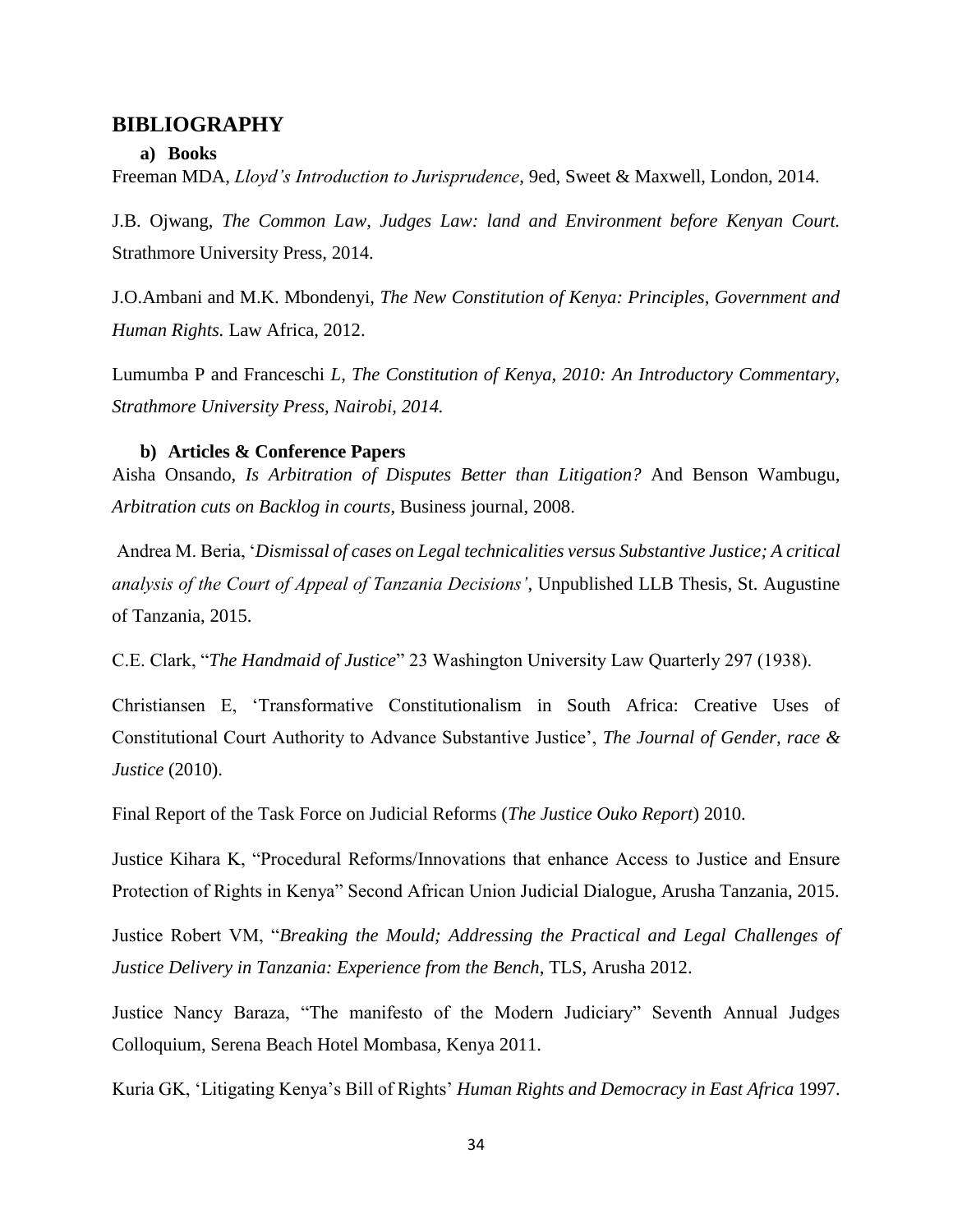Lord Denning; 'Freedom under the law' *Hamlyn Lectures First Series* (1994), 4.

Lord Philip of Worth Matravers, President of the United Kingdom Supreme Court, 'Judicial Independence and Accountability; *A view from the Supreme Court'* (2016).

Muthomi Thiankolu, *'landmarks from Elmann to the Saitoti Ruling; Searching a Philosophy of Constitutional Interpretation in Kenya'*, 2007.

Muigai G, 'Political Jurisprudence or Neutral Principles: Another look at the problem of Constitutional Interpretation*' East African Journal*, (2004).

Nguyo P, '*Arbitration in Kenya: Facilitating Access to justice by identifying and reducing challenges affecting Arbitration*, Unpublished LLM Thesis, Nairobi University, 2015.

Nancy B &Nkatha K, '*Transforming the Kenya Law Reform Commission:* From Formalism to Realism*.*' 2009.

Patrick Delaney, 'Legislating for Equality in Colombia: Constitutional Jurisprudence, Tutelas and Social Reforms' *The Equal Rights Review* (2008).

Thomas Fitzgerald, 'To what extent may courts under the rulemaking-power prescribe rules of Evidence? *American Bar Association Journal*, 2010.

Thomas O. Main, 'The Procedural Foundation of Substantive Law', *Washington University Law Review,* 2010.

Thurman W. Arnold, 'The Role of Substantive law and Procedure in the Legal Process '*Yale Law School Faculty Scholarship*, 1940.

Thomas C. Grey, 'Procedural Fairness and Substantive Rights', *American Society for Political and Legal Philosophy, 1997.*

Walter Khobe, 'The Court of Appeal is failing to give effect to Constitutional Aspirations.' *The Platform Legal Magazine 2016.*

#### **c) Reports**

<span id="page-42-0"></span>UNGA, *Declaration on Basic Principle on the Judiciary in accordance with the Universal Declaration of Human Rights,* UN A/Res/40/32 (1985) *29 November 1985.*